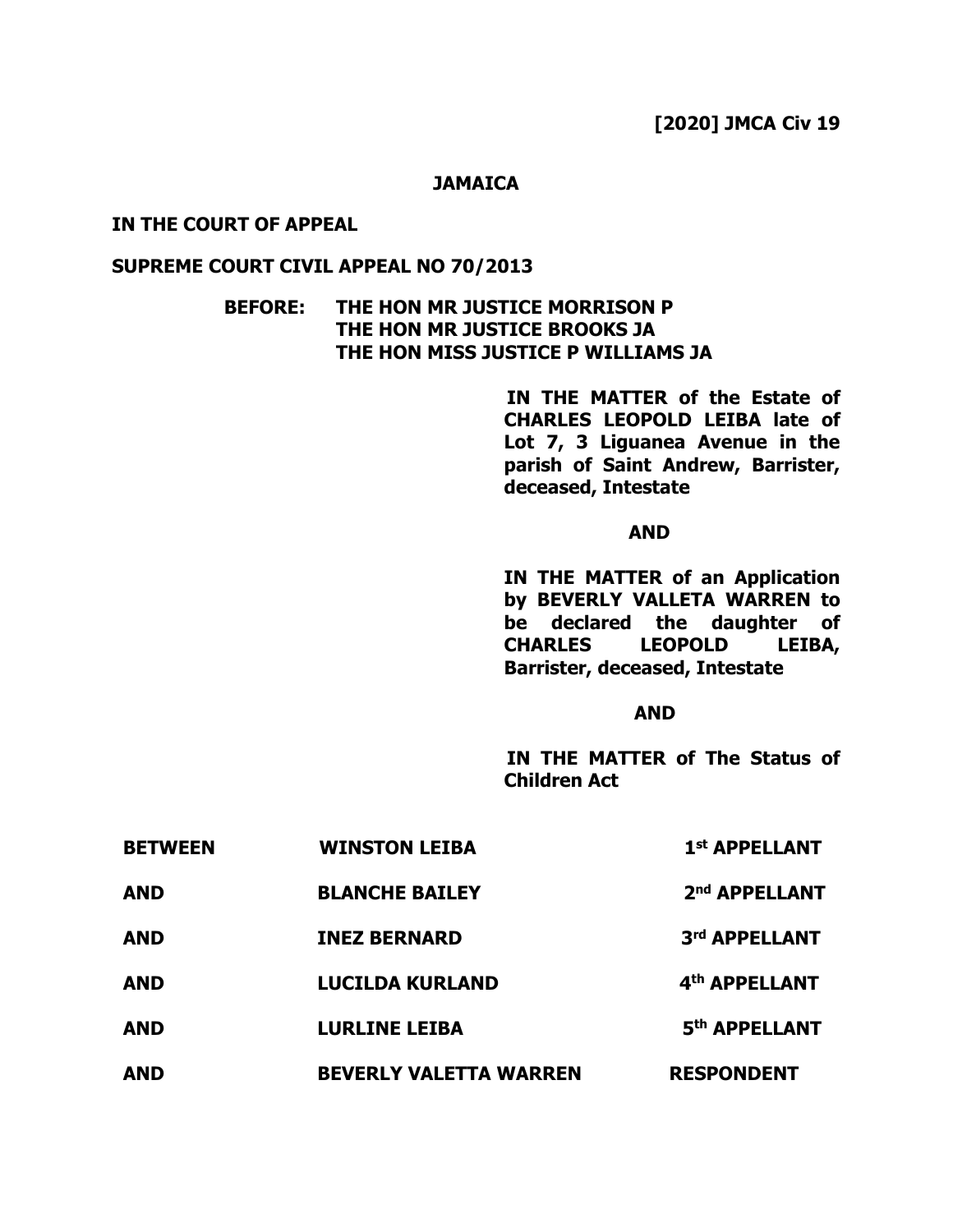# **Emile Leiba and Mrs Trudy-Ann Dixon-Frith instructed by DunnCox for the appellants**

**Hugh Small QC instructed by Lex Forte for the respondents**

## **5, 6 November 2018 and 19 May 2020**

## **MORRISON P**

### **Introduction**

[1] The late Charles Leopold Leiba (the deceased) died on 27 August 2011 without leaving a will. He was born in 28 October 1927 and was therefore 83 years of age at the time of his death. He had never married.

[2] By a fixed date claim form filed on 21 November 2011, Mrs Beverly Valetta Warren ('the respondent') applied for a declaration that she is the daughter of the deceased. The claim was brought pursuant to section 7(1)(b) of the Status of Children Act ('the Act'), on the basis that, during his lifetime, the deceased had admitted that he was the respondent's father.

[3] The appellants are all siblings of the deceased. By an order made by a judge of the Supreme Court on 14 June 2012, they were given permission to intervene in the proceedings for the purpose of challenging the respondent's application for a declaration of paternity.

[4] The respondent's application was heard by Batts J ('the judge'). In a judgment given on 19 July 2013, the judge made the following declarations and orders: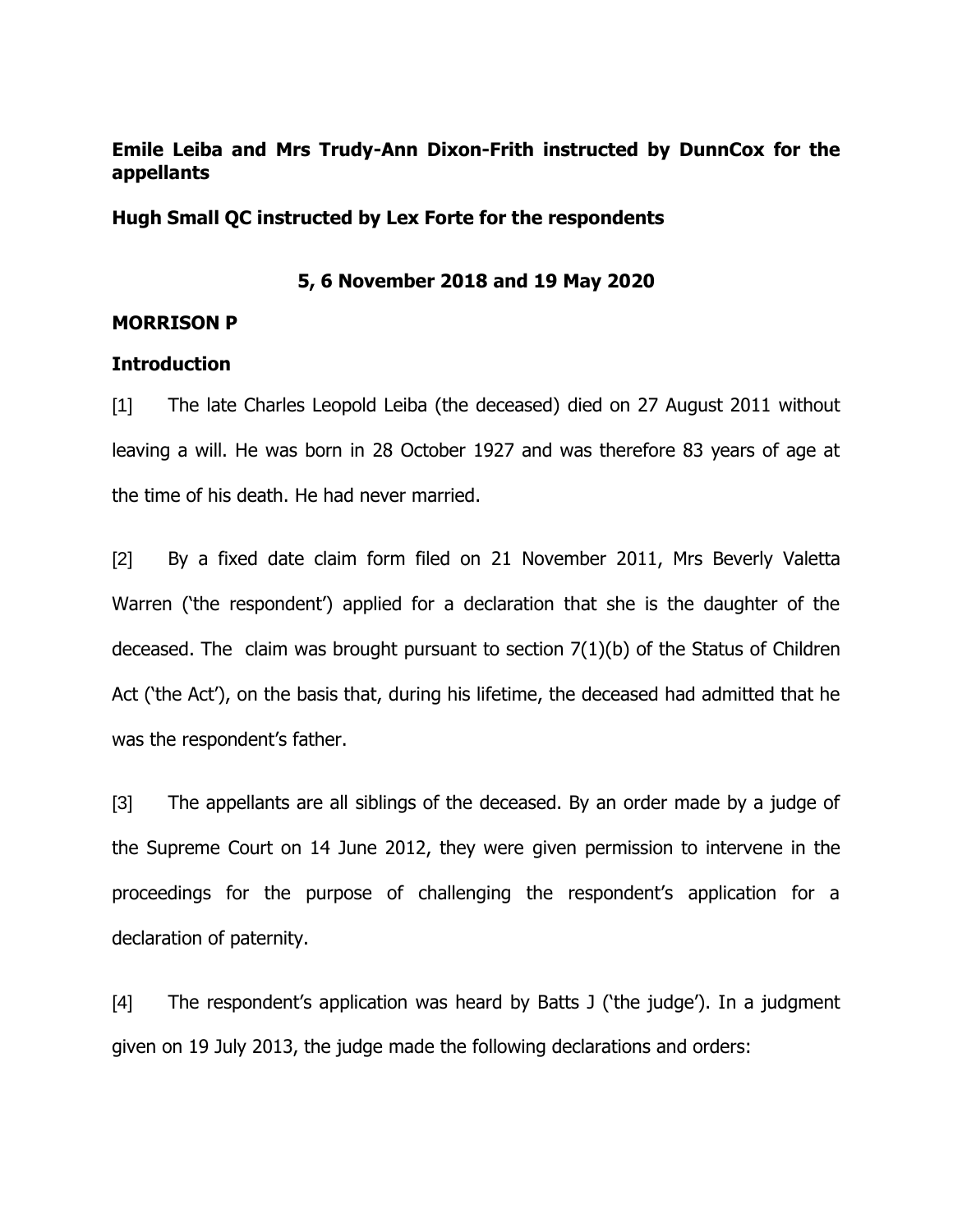- "1. That Beverly Valleta Warren is the daughter of Charles Leopold Leiba, deceased.
- 2. Paternity had been admitted by her father Charles Leopold Leiba during his lifetime. This declaration is made for the purposes of Section 7(1)(b) of the Status of Children Act.
- 3. Costs to the Applicant against the Interveners such costs to be taxed if not agreed."

[5] This is an appeal against the judge's judgment. In general terms, the appellants contend that the judge (i) misinterpreted the provisions of the Act as regards the appropriate standard of proof to be applied in applications for declarations of paternity under section 7(1)(b) of the Act; (ii) allowed various matters into evidence in breach of the rule against hearsay and other exclusionary rules; and (iii) came to the incorrect conclusion on the evidence. For her part, the respondent contends that, for the reasons given by the judge, the decision was correct and should not be disturbed.

[6] For the reasons which follow, after considering the provisions of the Act, the evidence, the careful submissions of counsel and the authorities, I have come to the conclusion that the appeal should be dismissed, with costs to the respondent to be agreed or taxed.

### **The statutory framework**

[7] The Act came into force on 1 November 1976. As is well known, its principal objective was to abolish the status of illegitimacy of children born out of wedlock. Section 3(1) accordingly provides that, "for all purposes of the law of Jamaica the relationship between every person and his father and mother shall be determined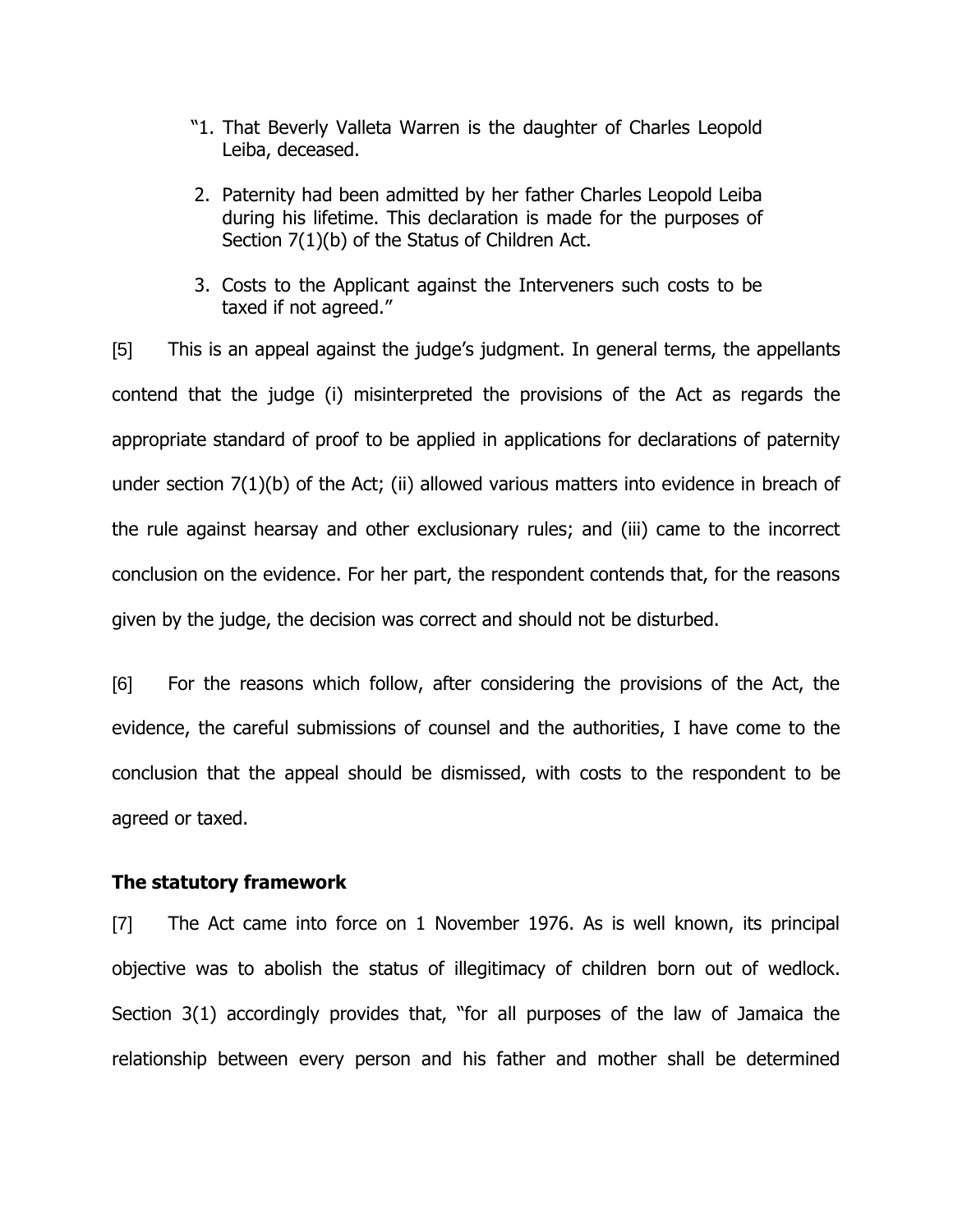irrespective of whether the father and mother are or have been married to each other

…"

[8] For present purposes, the relevant provisions of the Act are contained in sections

7, 8 and 10.

[9] Section 7(1) provides as follows:

"The relationship of father and child, and any other relationship traced in any degree through that relationship shall, for any purpose related to succession to property or to the construction of any will or other testamentary disposition or of any instrument creating a trust, be recognized only if –

- (a) the father and the mother of the child were married to each other at the time of its conception or at some subsequent time; or
- (b) **paternity has been admitted by or established during the lifetime of the father (whether by one or more of the types of evidence specified by section 8 or otherwise)**:

Provided that, if the purpose aforesaid is for the benefit of the father, there shall be the additional requirement that paternity has been so admitted as established during the lifetime of the child or prior to its birth." (My emphasis)

[10] Section 7(1)(b) directs attention to section 8, which is in the following terms:

"(1) If, pursuant to section 19 of the Registration (Births and Deaths) Act or to the corresponding provisions of any former enactment, the name of the father of the child to whom the entry relates has been entered in the register of births … a certified copy of the entry made or given in accordance with section 55 of that Act or sealed in accordance with section 57 of the said Act shall be *prima*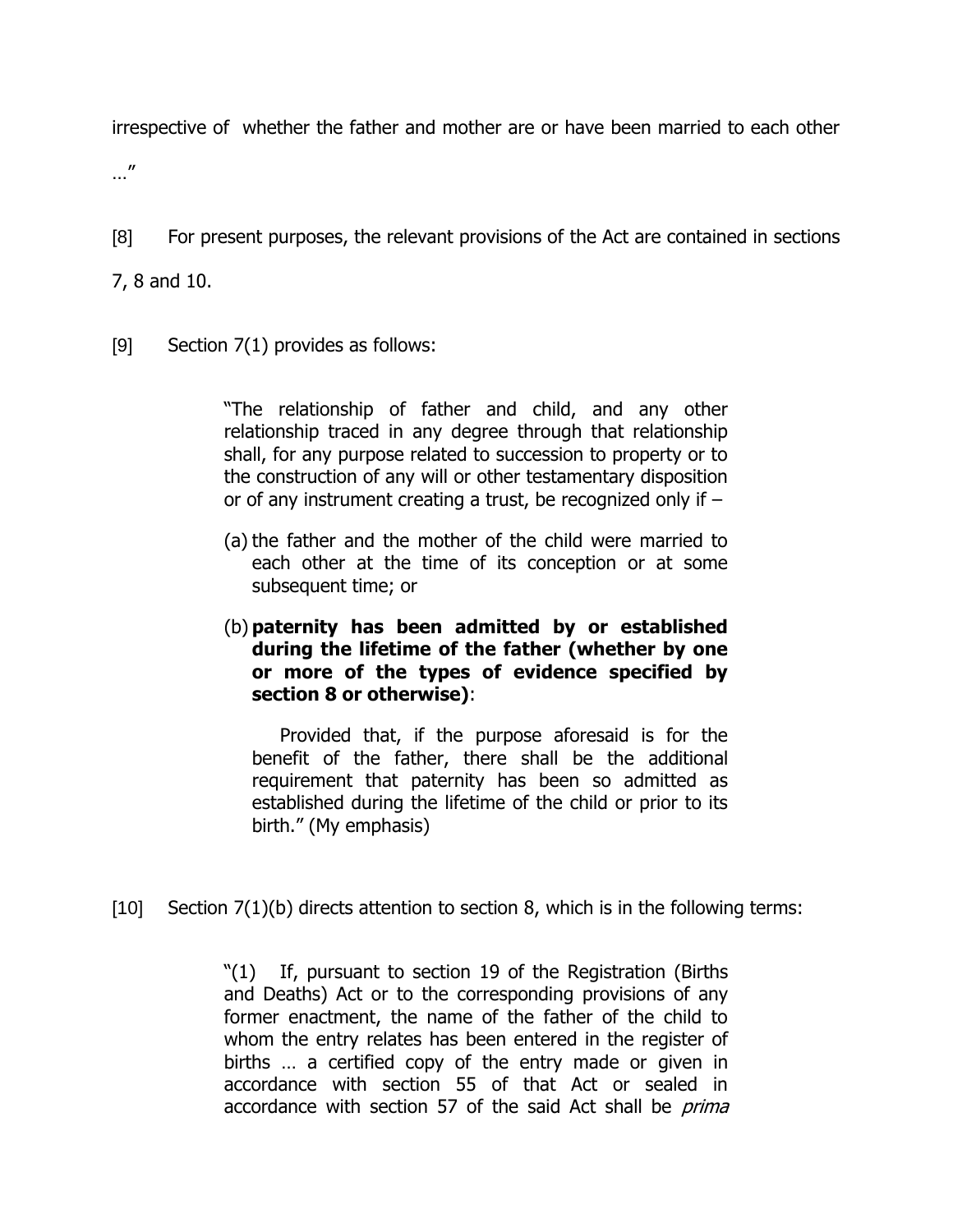facie evidence that the person named as the father is the father of the child.

(2) Any instrument signed by the mother of a child and by any person acknowledging that he is the father of the child shall, if executed as a deed or by each of those persons in the presence of an attorney-at-law or a Justice of the Peace or a Clerk of the Courts or a registered medical practitioner or a minister of religion or a marriage officer or a midwife or the headmaster of any public educational institution as defined in the Education Act be *prima facie* evidence that the person named as the father is the father of the child.

(3) …

(4) Subject to subsection (1) of section 7, a declaration made under section 10 shall, for all purposes, be conclusive proof of the matters contained in it.

(5) An order made in any country outside Jamaica declaring a person to be the father or putative father of a child, being an order to which this subsection applies pursuant to section 6, shall be prima facie evidence that the person declared the father or putative father, as the case may be, is the father of the child.

(6) The Minister may from time to time, by order, declare that subsection (5) applies with respect to orders made by any court or public authority in any specified country outside Jamaica or by any specified court or public authority in any such country."

[11] And section 10 provides as follows:

 $"(1)$  Any person who –

(a) …

(b) alleges that the relationship of father and child exists between himself and any other person; or

 $(c)$  ...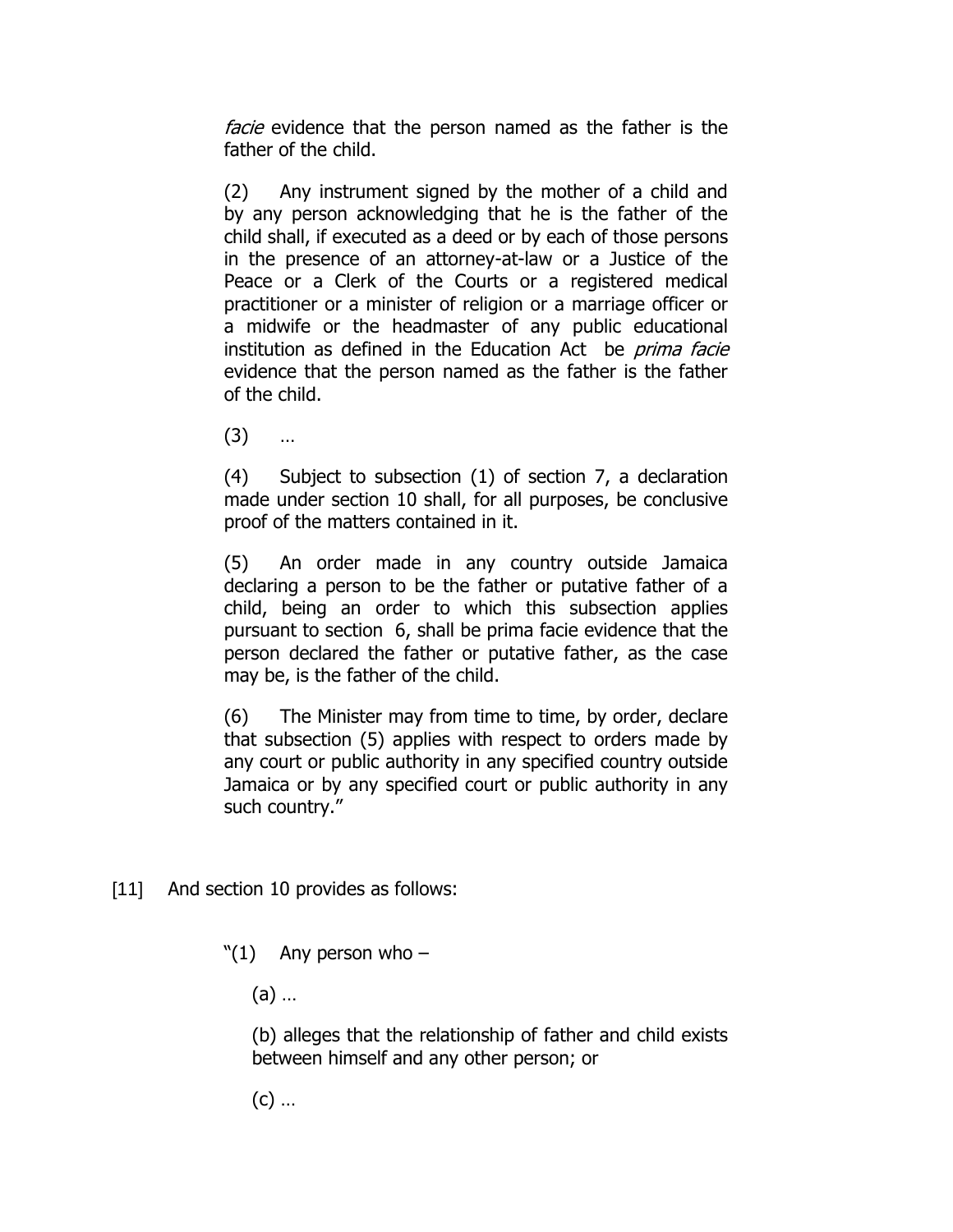may apply in such other manner as may be prescribed by rules of court for a declaration of paternity, and if it is proved to the satisfaction of the Court that the relationship exists the Court may make a declaration of paternity whether or not the father or the child or both of them are living or dead.

(2) Where a declaration of paternity under subsection (1) is made after the death of the father or of the child, the Court may at the same or any subsequent time make a declaration determining, for the purposes of paragraph (b) of subsection (1) of section 7, whether any of the requirements of that paragraph have been satisfied.

- (3) …
- $(4)$  …"

[12] Taken together, these sections establish two routes to the establishment of paternity, depending on the purpose for which the order is being sought. Firstly, for any purpose relating to succession to property, or construction of a will, or other testamentary disposition, or any instrument creating a trust, paternity will be recognised only if (a) the father and mother of the child were married to each other at the time of conception, or at any time after that; or (b) paternity has been admitted by or established during the lifetime of the father. In the latter instance, paternity must have been established "by one or more of the types of evidence specified in section 8 **or otherwise**" (my emphasis).

[13] The types of evidence specified in section 8 may be summarised as (i) where the father's name has been entered in the register of births as father of the child, a certified copy of the relevant entry; (ii) an instrument in writing signed by the mother and any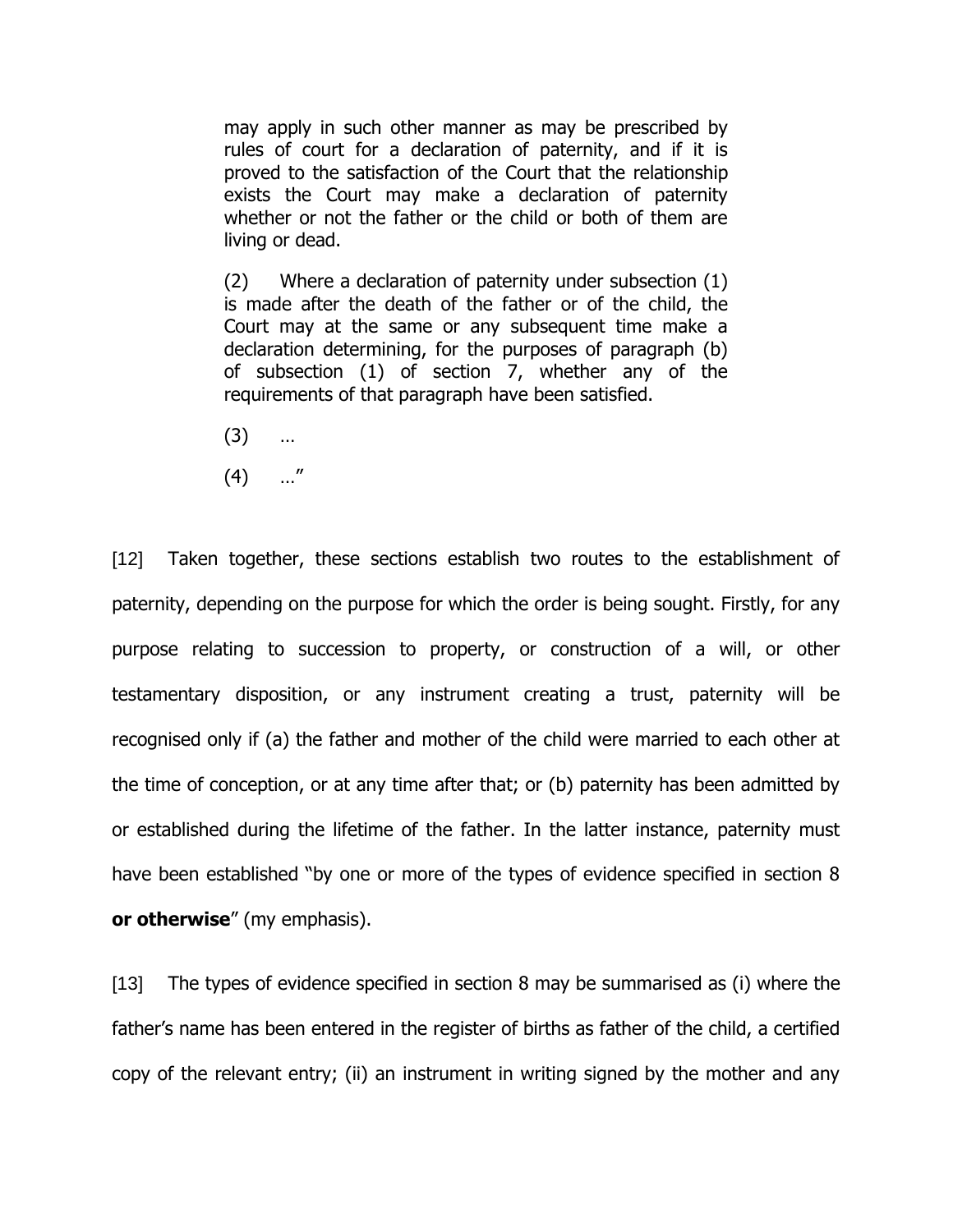person acknowledging paternity of the child in question, provided that it is either executed as a deed or signed in the presence of one of the categories of persons mentioned in subsection (2); (iii) a declaration of paternity under section 10; and (iv) an order made in any country outside of Jamaica declaring a person to be father or putative father of a child, provided that the Minister has by order declared that orders made by any court or public authority in that country shall be so recognised in Jamaica. Production of any the items of evidence listed at (i), (ii) and (iv) above will be *prima* facie evidence that the person named as the father is the father of the child; while production of the declaration of paternity listed at (iii) shall, subject to section 7(1), be conclusive proof of paternity. The significance of a declaration of paternity under section 10 being made subject to section 7(1) is that, where matters relating to succession to property and the like are in issue, the requirements of proof for a declaration under the latter section will also need be satisfied.

[14] Secondly, for any purpose not related to succession and the like, a declaration of paternity may be sought under section 10. In such cases, it must be proved "to the satisfaction of the Court" that the relationship of father and child exists.

[15] The first of the principal questions of law which arise on this appeal is whether the words "or otherwise" in section  $7(1)(b)$  of the Act are to be interpreted restrictively, that is, as strictly referable only to "the types of evidence specified in section 8"; or whether they are to be taken as having enlarged the categories of evidence upon which reliance may be placed for the purposes of establishing paternity. Or, to put it in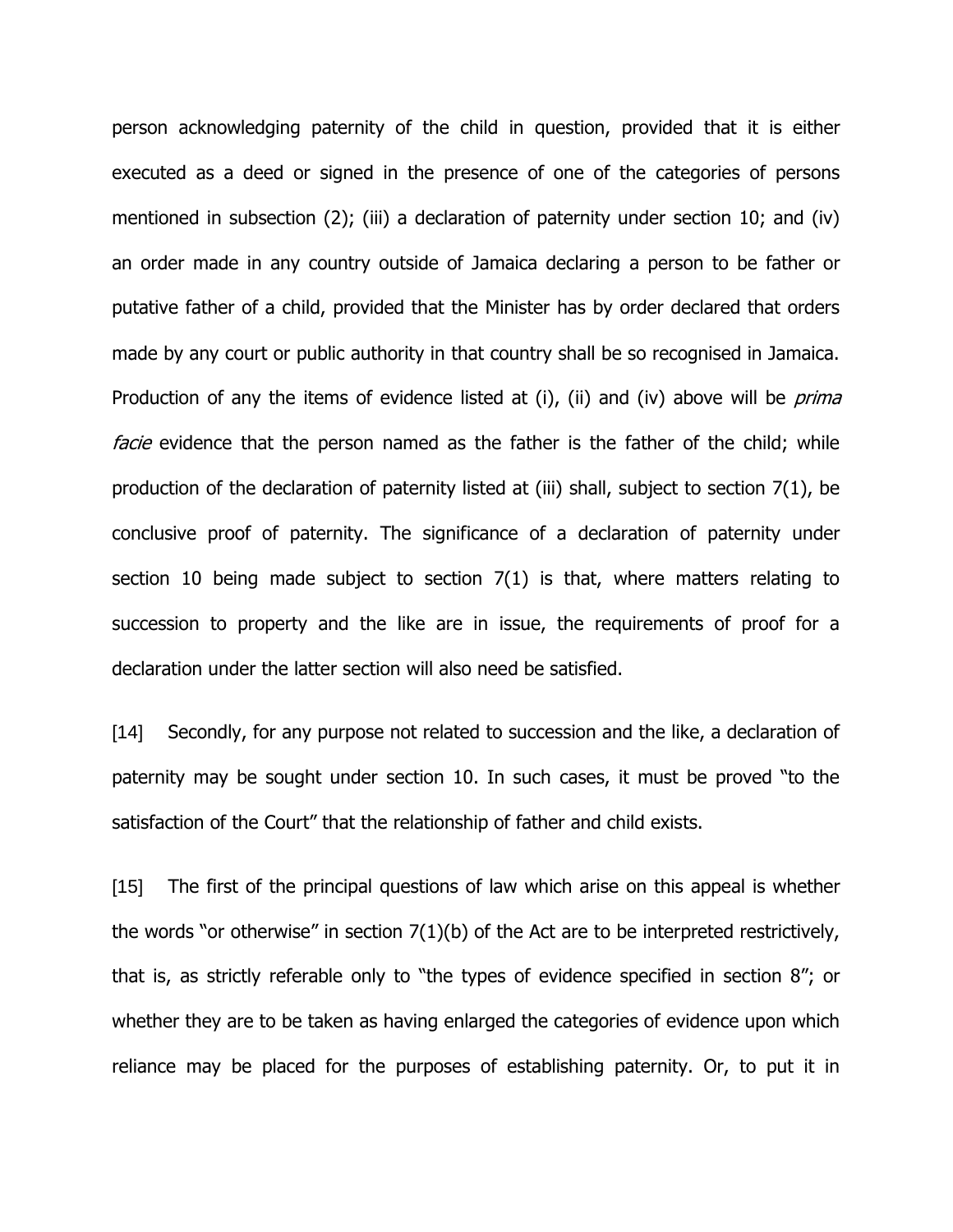language more familiar to lawyers, are the words "or otherwise" to be interpreted ejusdem generis with the types of evidence specified in section 8?

[16] The second, related, question is what is the standard of proof to be applied by a judge in determining a claim to paternity under section 7(1)(b)?

#### **The evidence in summary**

[17] All of the evidence was given on affidavit, supplemented in the case of the majority of them by cross-examination. In addition to her own evidence, the respondent relied on the evidence of a number of witnesses. For their part, the appellants placed full reliance on the evidence of the first named appellant, Mr Winston Leiba. So as to avoid confusion with Mr Emile Leiba, who appeared for the appellants, and without intending any disrespect, I will refer to Mr Winston Leiba as 'Winston' for the remainder of this judgment.

[18] The deceased lived a long and, from all indications, a rewarding life. Called to the Bar in the early 1960s, he practised from chambers at 66a Duke Street in Kingston, first, as a barrister-at-law and then, after 1972, as an attorney-at-law. It appears that over time he became a skilled and avid investor, with substantial share-holdings in several well-known publicly traded companies. He also owned homes in Jamaica and in Canada, with the latter being a country which he liked and visited often, especially in the last 10 years of his life.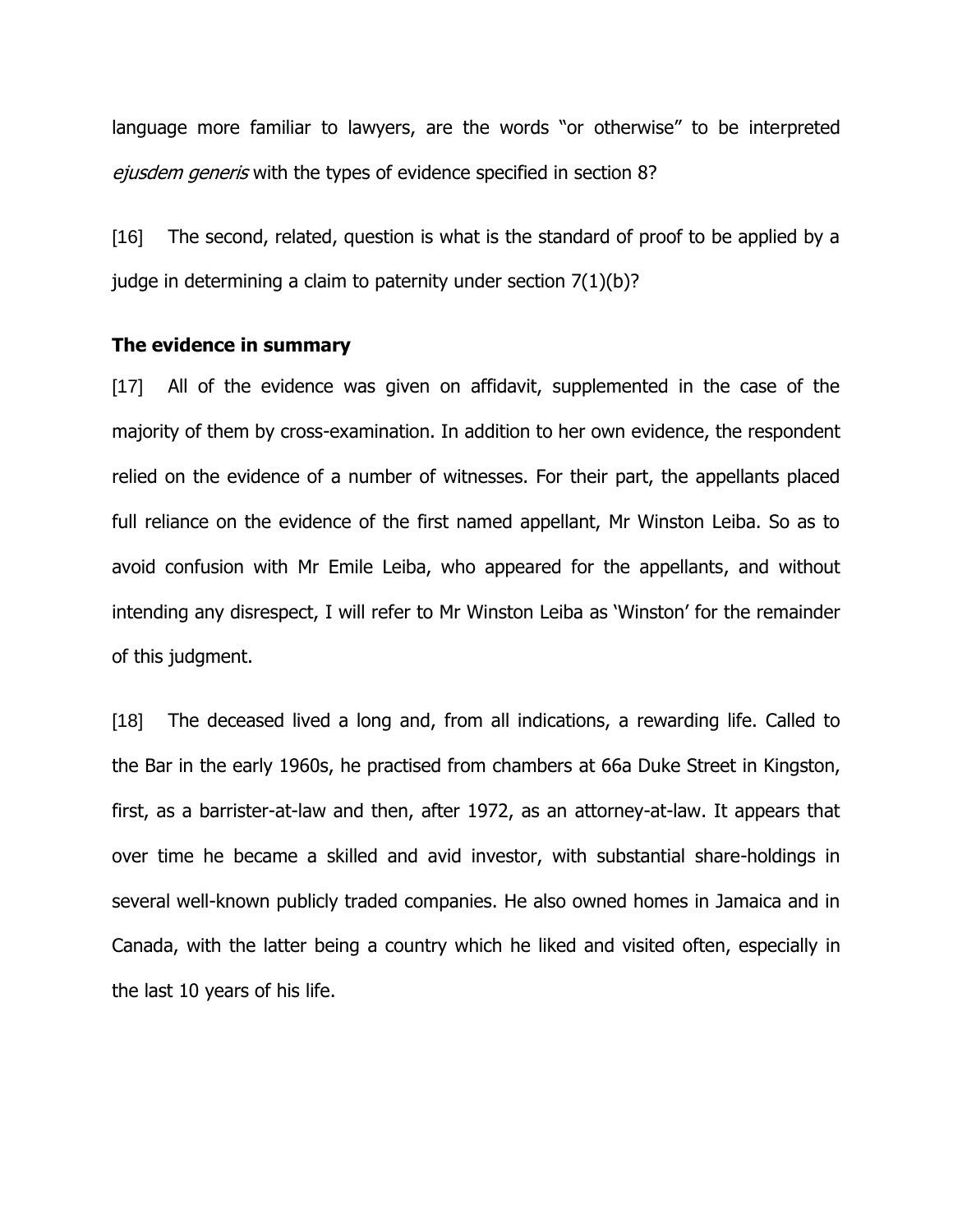[19] The respondent<sup>1</sup>, who was born on 11 April 1946 at the Public General Hospital in Port Maria in the parish of Saint Mary, has lived in Canada for virtually all of her adult life. Her mother was one Miss Ena Johnson, who was 18 years of age at the time of her birth. Although the respondent was registered at birth as 'Beverly Valleta Wong', her father's name does not appear in the relevant entry in the Register of Births. As far as the respondent was aware, her mother, who died on 6 October 1997, was not at any time married to, or involved in, a relationship with a Mr Wong.

[20] The respondent grew up with her mother in Kingston. She gave birth to her first child, Gary Charles Anthony Williams ('Mr Williams'), at the Victoria Jubilee Lying-in Hospital in 1961. At age 22, she relocated to Toronto, Canada, where she married James Warren in 1971. She is the mother of two other children and, as at the date of commencement of these proceedings, grandmother to six grandchildren.

[21] Her evidence was that she first met the deceased, referred to by her as "my father", when she was five years of age. During her childhood years, the deceased visited her regularly and she spent time visiting with him and his parents at their home in Kingston. She developed a close relationship with the deceased and she stated<sup>2</sup> that "during his lifetime [the deceased] openly acknowledged me as his daughter". So much so, that the deceased would include her in his investments and financial affairs. And her children and grandchildren acknowledged and accepted the deceased as their

 $1$  The respondent provided two affidavits in support of her claim: Affidavit of Beverly Valetta Warren, sworn to on 1 November 2011 and Affidavit of Beverly Valleta Warren sworn to on 18 February 2013. <sup>2</sup> Respondent's first affidavit, para. 9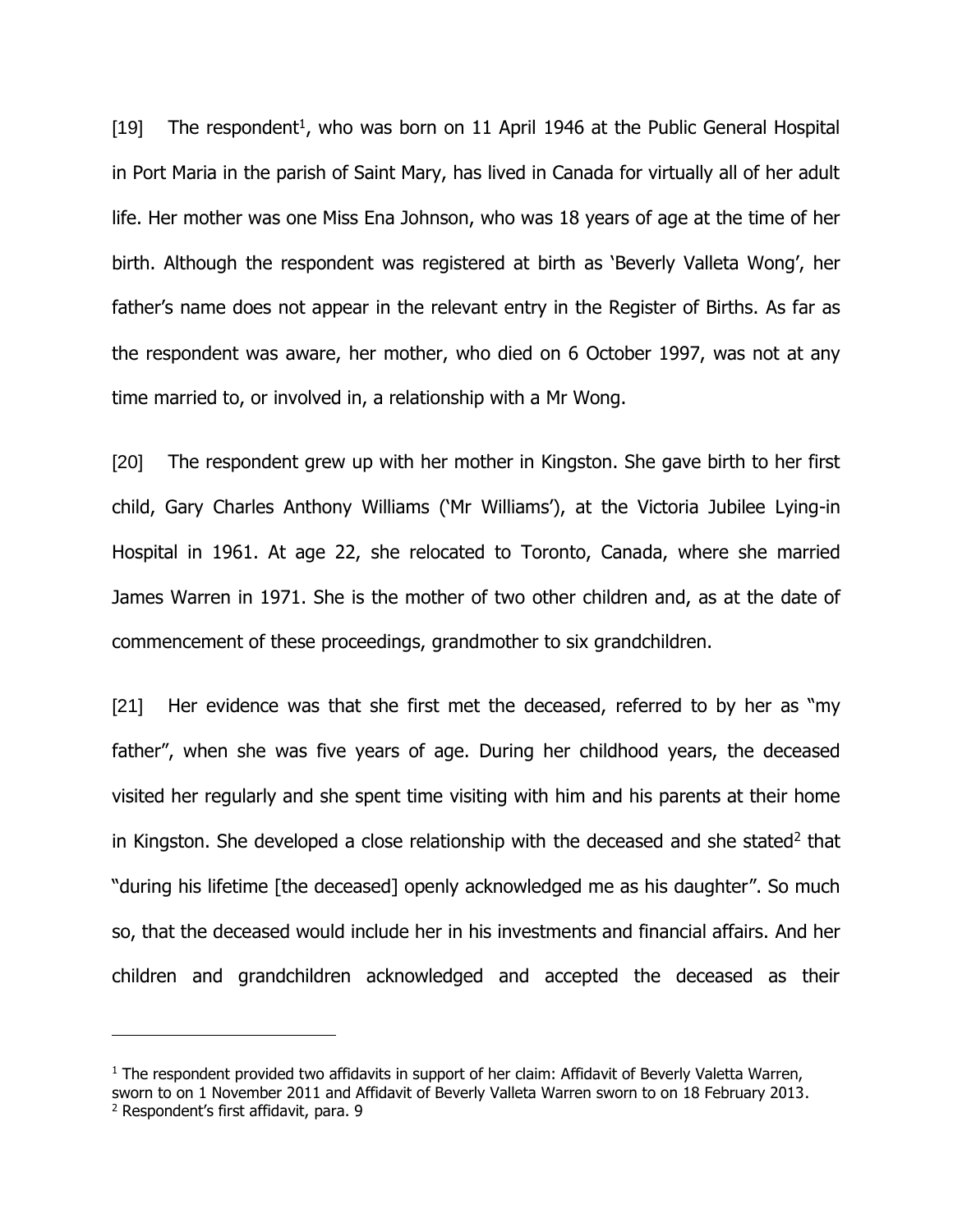grandfather and great grandfather. She knew and was well known to members of the deceased's family since childhood and over the years was in occasional contact with some of them. She and the deceased enjoyed a harmonious relationship, which lasted right up to the time of his death from complications of a heart attack at a health care centre in Mississauga, Canada on 27 August 2011. At the time of his death, the deceased was in Canada visiting with the respondent and her family and she saw to all of his funeral arrangements.

[22] The respondent produced a number of documents, the admissibility of many of which was challenged by the appellants. Among other things, she exhibited a certified copy of a hand-written letter dated 30 May 2000 (which was admitted in evidence as 'BVW17'). The note was written on what appeared to be the deceased's professional note-paper, with the printed details of his office address ("66a Duke Street, Kingston") struck out. In the note, which was addressed "Dear Bev" and signed "Daddy", the deceased conveyed information about an investment which he had made at a bank, apparently for the respondent's benefit. The respondent also exhibited a copy of a letter from The Bank of Nova Scotia in Mississauga dated 7 October 2011 (which was admitted in evidence as 'BVW19'). This letter confirmed the existence of a savings account at that branch of the bank, held in a joint account in the names Charles L Leiba and Beverly V Warren. The account, which was in good standing, was opened on 7 August 2001 and the signing authority was "anyone to sign". And finally, there was a Father's Day card, which, according to the respondent, was sent to the deceased by her grandchildren, Symone and Shynice, on 19 June 2011. The inscription on the card read,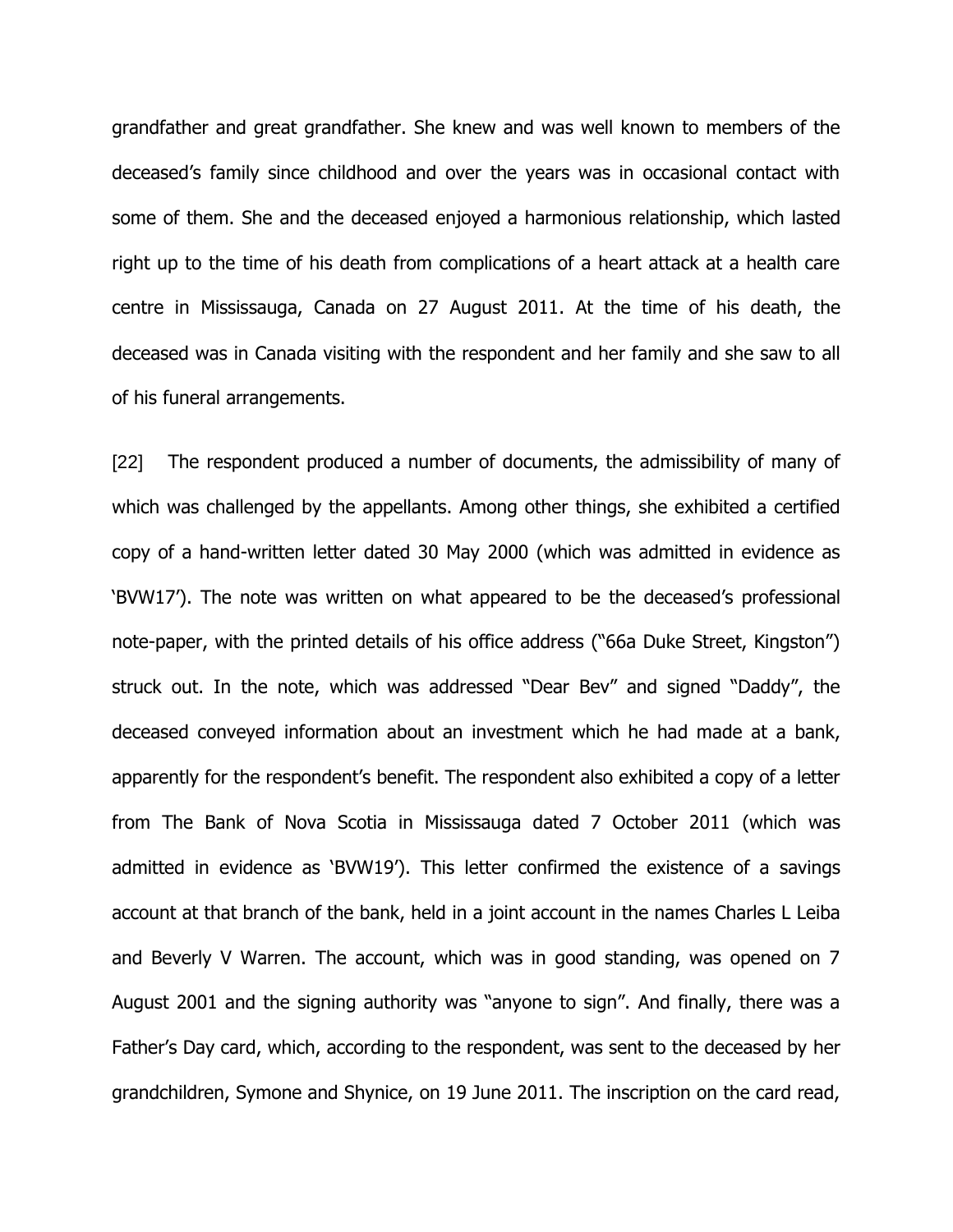"Dear Grandpa Charles, I hope you have an amazing Father's day, you deserve it. Welcome back to Canada by the way".

[23] The respondent relied on the evidence of several witnesses. Mr Crafton Stephen Miller, a well-known attorney-at-law, testified<sup>3</sup> to a 50-year personal and collegial relationship with the deceased. Among other things, Mr Miller testified that in or about "early 2006" the deceased visited him at his office in Kingston and introduced Mr Gary Williams to him as his grandson. Mr Williams was in need of assistance with a legal matter. At that time, the deceased told Mr Miller that he was "quite prepared to assist Gary in any Legal Cost should the circumstance arise<sup>"4</sup>, and Mr Williams had remained a client of his firm since that time.

[24] Miss Jean Elizabeth Forde<sup>5</sup>, a 68 year old librarian residing in Canada, described the deceased as a "friend of my family for many years"<sup>6</sup>. She first met him in 1986. She became and thereafter remained his friend and confidante for the rest of his life. Initially, they would meet and spend time together during her annual visits to Jamaica, but they also remained in touch otherwise. In or about 2002, the deceased purchased a house in Mississauga and began spending his summers in Canada. While there, they would meet regularly for lunch and occasionally went out in the evenings. The deceased also acted as her legal counsel and provided her with transportation and

<sup>&</sup>lt;sup>3</sup> Affidavit of Crafton Stephen Miller, sworn to on 28 October 2011

<sup>4</sup> Ibid, para. 8

<sup>5</sup> Miss Forde provided two affidavits in support of the claim: Affidavit of Jean Elizabeth Forde, sworn to on 14 November 2011, and Affidavit of Jean Elizabeth Forde, sworn to on 7 February 2012.

<sup>6</sup> Miss Forde's first affidavit, para. 3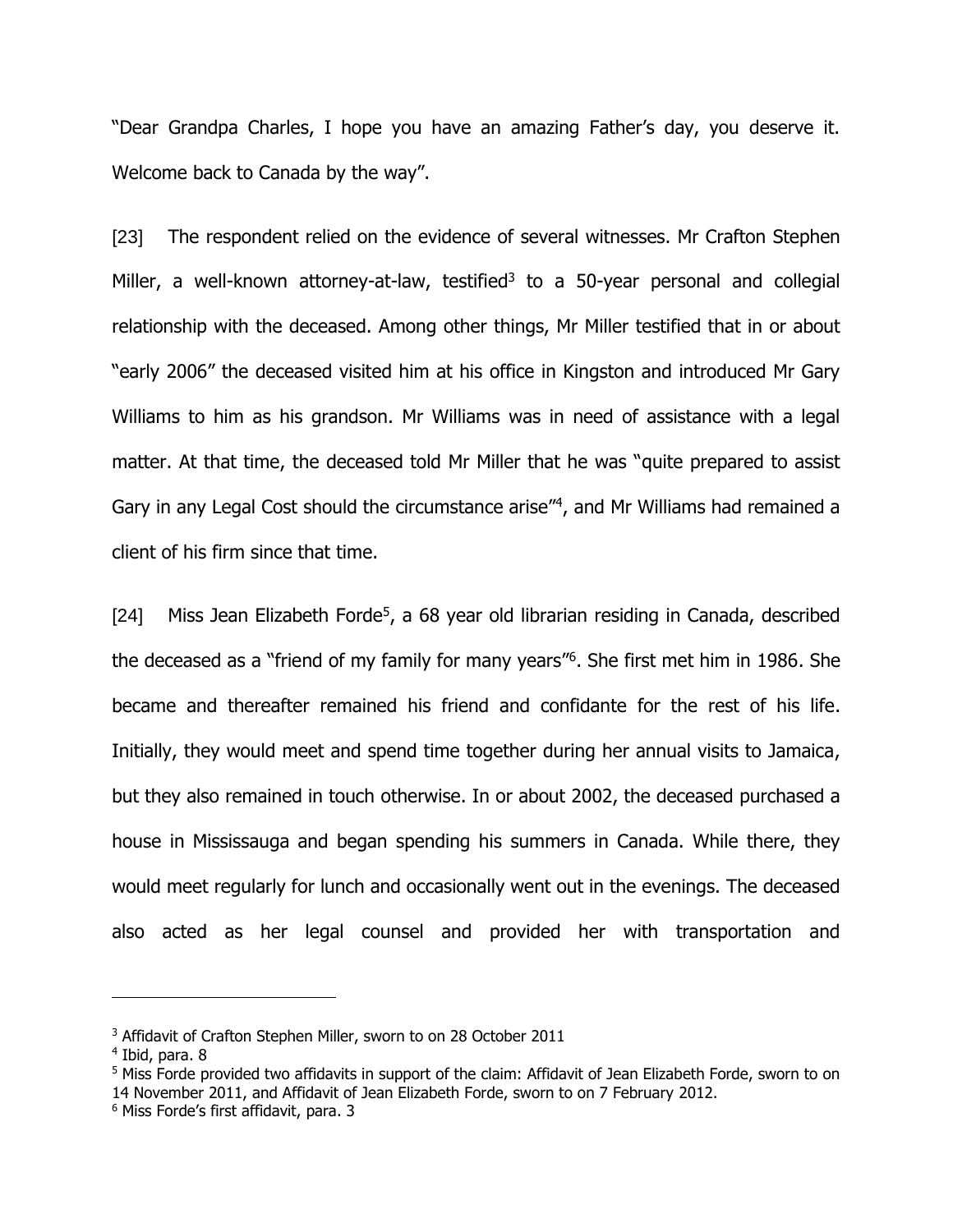accommodation at his home on Liguanea Avenue in Kingston when she was in Jamaica.

Over the years, they spoke regularly by telephone, "many hours at a time, often late into the night, whether he was in Jamaica or Canada"<sup>7</sup> . During these conversations, the deceased would share with her "intimate details of his personal life and business affairs"<sup>8</sup>.

[25] Of particular relevance to the issue before the court, Miss Forde added the following<sup>9</sup>:

> "17. That [the deceased] shared with me stories about his siblings, his daughter BEVERLY VALLETA WARREN, his grandchildren (in particular GARY WILLIAMS) and his great grandchildren.

> 18. That [the deceased] spoke frequently about his daughter BEVERLY VALLETA WARREN who lives in Canada and with whom he established a joint account the proceeds of which were for her future use and benefit.

> 19. That [the deceased] spoke frequently about his affection for his grandson GARY WILLIAMS and his reliance on his grandson GARY WILLIAMS to look after his affairs in Canada during his absence ..."

[26] On 12 December 2011, some three and a half months after the deceased had passed on, Miss Forde accompanied Mr Williams to the deceased's home at Lot 7, 3 Liguanea Avenue, Kingston 6. A number of what appeared to be personal items were found in a garbage bag in the house. Among other things, they included a Christmas

<sup>7</sup> Ibid, para. 14

 $8$  Para. 15

<sup>9</sup> Paras 17-20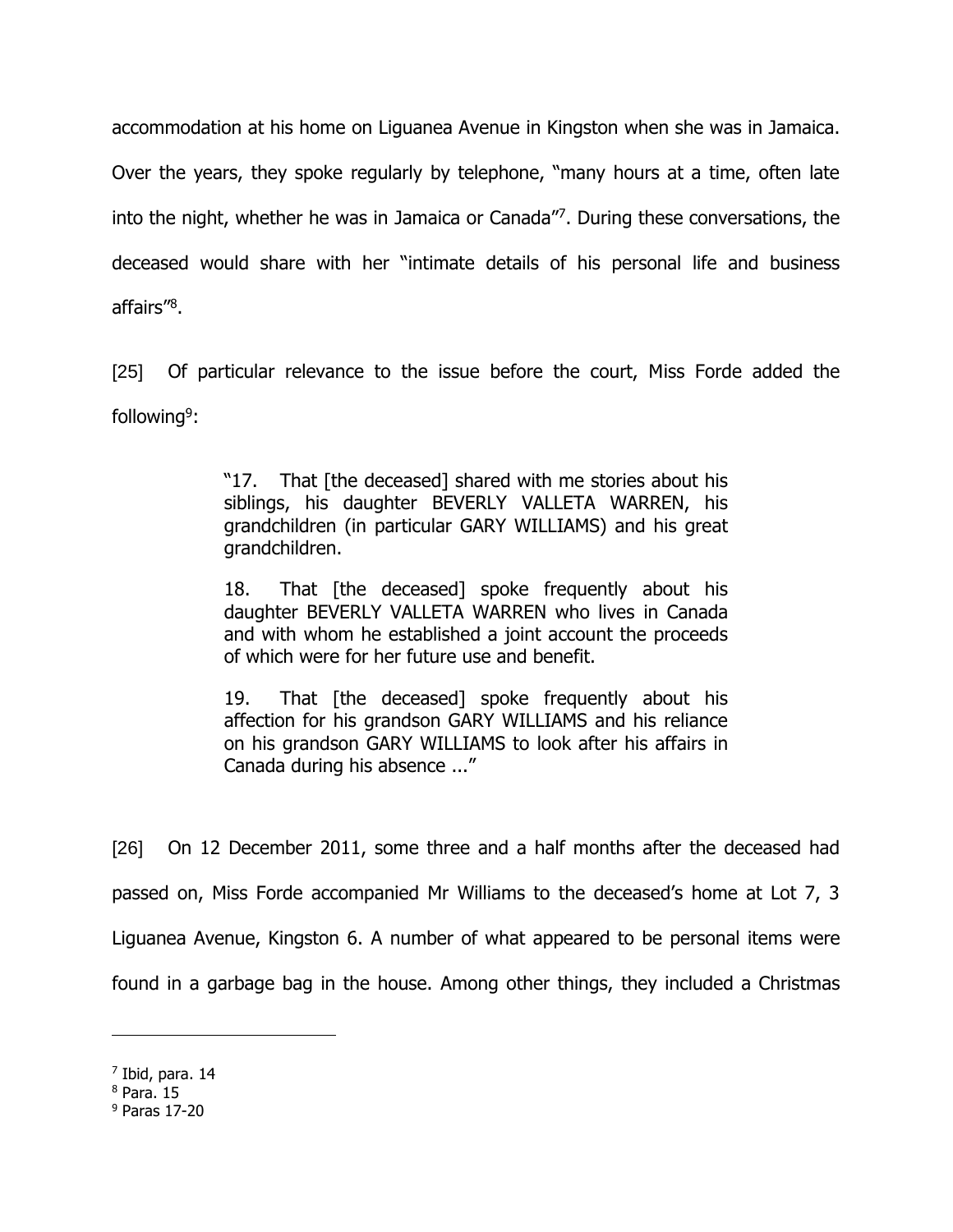card "to Dad from Bev and Jim", a birthday card "to Great Grandpa from Symone and Shynice", a handwritten thank you card "to Great Grand Father", from Shynice, photographs of the deceased, the respondent and members of her family, other Christmas and Father's Day cards and personal notes from members of the respondent's family in Canada, and a folder with stationery headed "Chambers, 66a Duke Street, Kingston".

[27] All of the items found in the garbage bag were produced by Miss Forde<sup>10</sup> and, again over objection from the appellants, the judge admitted them in evidence. Although the reason for admitting the documents was not precisely stated by the judge in his judgment, it may, I think, be gleaned from the following passage<sup>11</sup>:

> "[12] Counsel for the [appellants] objected to the documents which were attached to the affidavit of Jean Forde. Miss Mayhew<sup>12</sup> submitted that what was important was not the truth of the contents of the documents but whether they were found among the personal possessions of the deceased … I ruled that the documents were admissible."

[28] Mr Williams was over 50 years of age by the time of the deceased's passing. He described his relationship with the deceased in this way<sup>13</sup>. When he first met the deceased at his home in Canada some 10 years before his death, the deceased

 $10$  Miss Forde's second affidavit, para. 6, exhibits "JEF  $1$ - JEF  $10''$ 

 $11$  At para. [12]

<sup>&</sup>lt;sup>12</sup> The respondent was represented at the trial by Mrs Symone Mayhew

<sup>&</sup>lt;sup>13</sup> Mr Williams also provided two affidavits in support of the claim: Affidavit of Gary Charles Anthony Williams, sworn to on 17 October 2012, and Affidavit of Gary Charles Anthony Williams, sworn to on 17 February 2013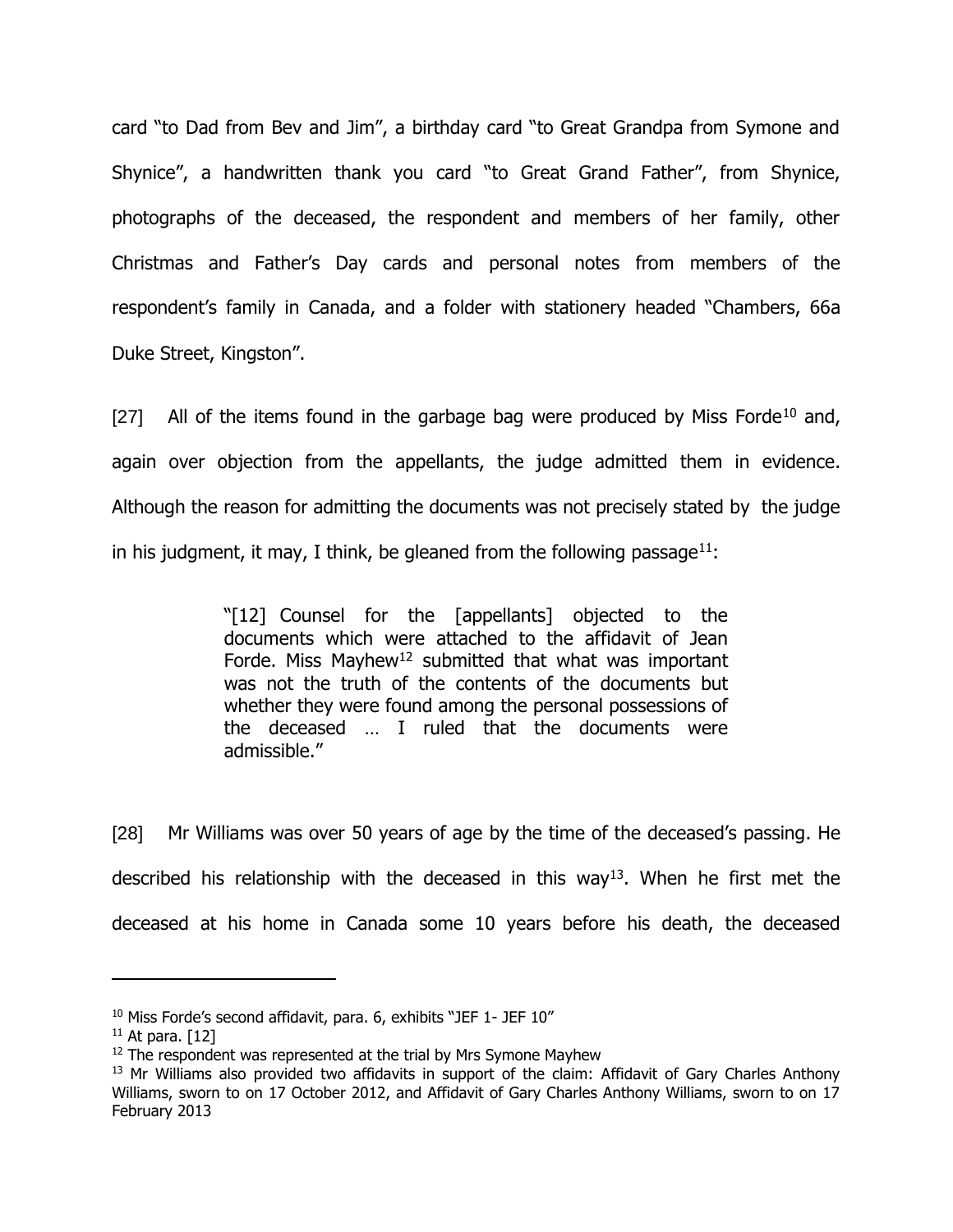introduced himself to him as his grandfather. During their discussions on that occasion, the deceased told him that his mother, the respondent, had named him 'Charles' after him. When the deceased decided to purchase a house in Canada in or around May 2002, he entrusted Mr Williams with the responsibility of assisting him with the purchase, identifying a suitable house and making payments on his behalf.

[29] Over time, they developed a close relationship. The deceased would usually introduce him as his grandson, as he did, for instance, when he introduced him to Mr Crafton Miller in Kingston. Winston was known to him as the deceased's brother. On one occasion, in a telephone conversation between him and Winston while the deceased was still alive, Winston referred to the deceased as "your grandfather". And, in another telephone conversation, shortly after the deceased's passing, Winston told him that the respondent was the only person the deceased had ever mentioned to him as his child. Mr Williams produced an audio recording which he had made of this last conversation with Winston and the transcript of the recording supported his account of what Winston told him about the respondent's status as the deceased's only child.

[30] Mr Williams confirmed Miss Forde's account of their visit to the deceased's home at Liguanea Avenue on 12 December 2011 and the finding of the items exhibited to her affidavit in a garbage bag inside the house.

[31] Other witnesses also spoke to the deceased having family in Canada. These were Mr Enos Levi Forrest, who described himself as a friend of the deceased of many years; Ms Yvonne Tillica Carty, a longstanding tenant of the deceased, who lived at one of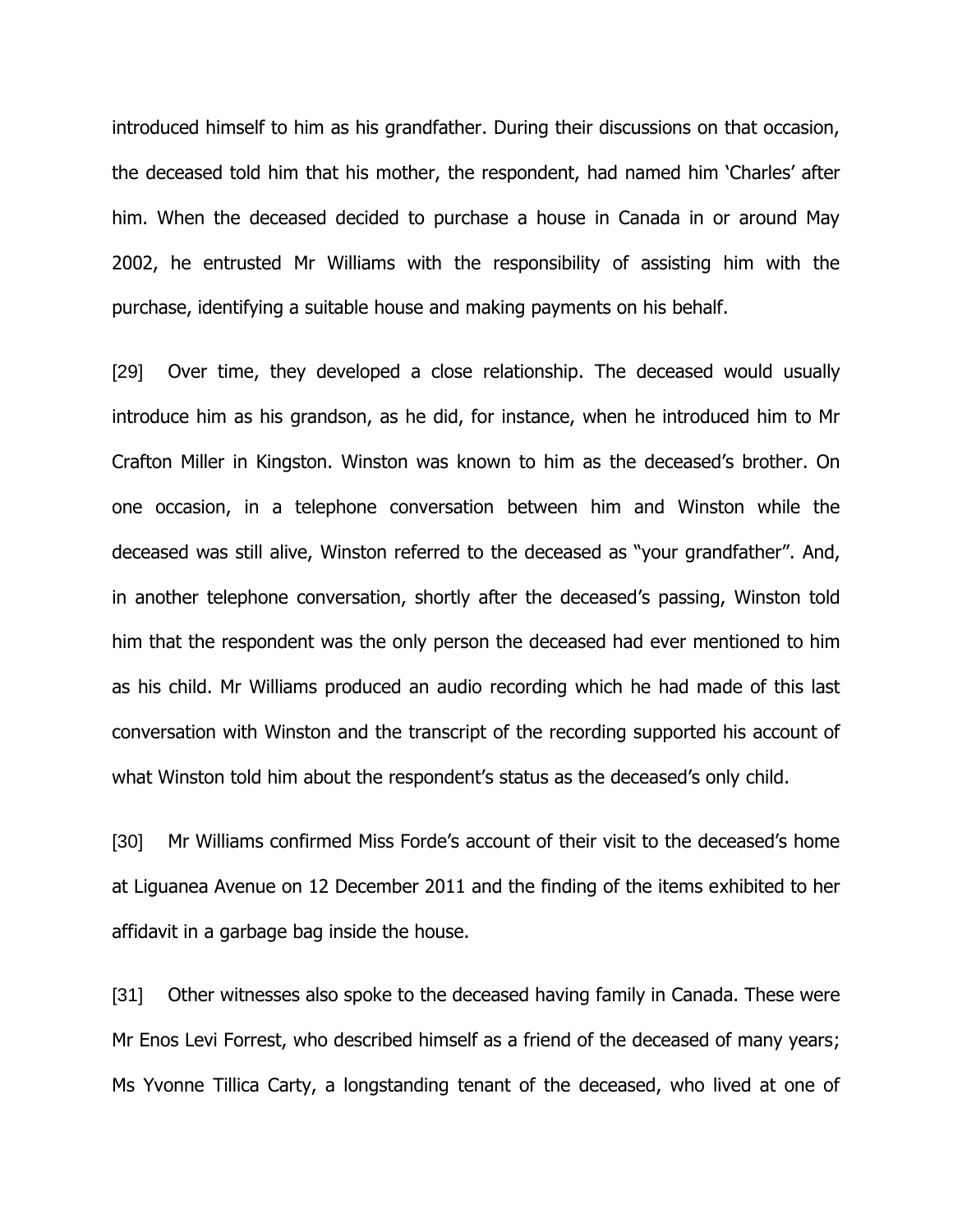several apartments which he owned at Camp View Apartments in Kingston; and Mr Newton George Gooden, another of the deceased's tenants at Camp View Apartments<sup>14</sup>. All three witnesses stated that they enjoyed a good relationship with the deceased, and that he often mentioned his daughter and her children in Canada, and his regular visits to them.

[32] Winston was the appellants' only witness<sup>15</sup>. He accused the respondent of seeking to mislead the court by claiming to be the daughter of the deceased. He said that he had known the deceased all his life and that they had a close relationship. When the deceased was in Jamaica, they would meet each other as often as two to three times each week. He lived with his parents in their home for almost all of his life until they died and at no time did any daughter of the deceased visit the home. As a result of a visit to Canada in 2001, the deceased fell in love with the country, bought a house there in 2002 and begun to spend the summer months in Canada and return to Jamaica in the winter. For most of the deceased's trips to Canada, he was the one who usually took him to the airport and met him on his return. The deceased at no time indicated to him that he had any biological offspring in Canada or anywhere else. While in Canada, the deceased formed relationships with various persons with Jamaican connections. He also assisted a large number of persons with school fees, medical

<sup>&</sup>lt;sup>14</sup> See Affidavit of Enos Levi Forrest, sworn to on 13 September 2012; Affidavit of Yvonne Tillica Carty, sworn to on 16 September 2012; and Affidavit of Newton George Gooden, sworn to on 13 September 2012.

<sup>&</sup>lt;sup>15</sup> Winston swore two affidavits: Affidavit of Winston Leiba, sworn to on 25 May 2012 and Affidavit of Winston Leiba, sworn to on 23 January 2013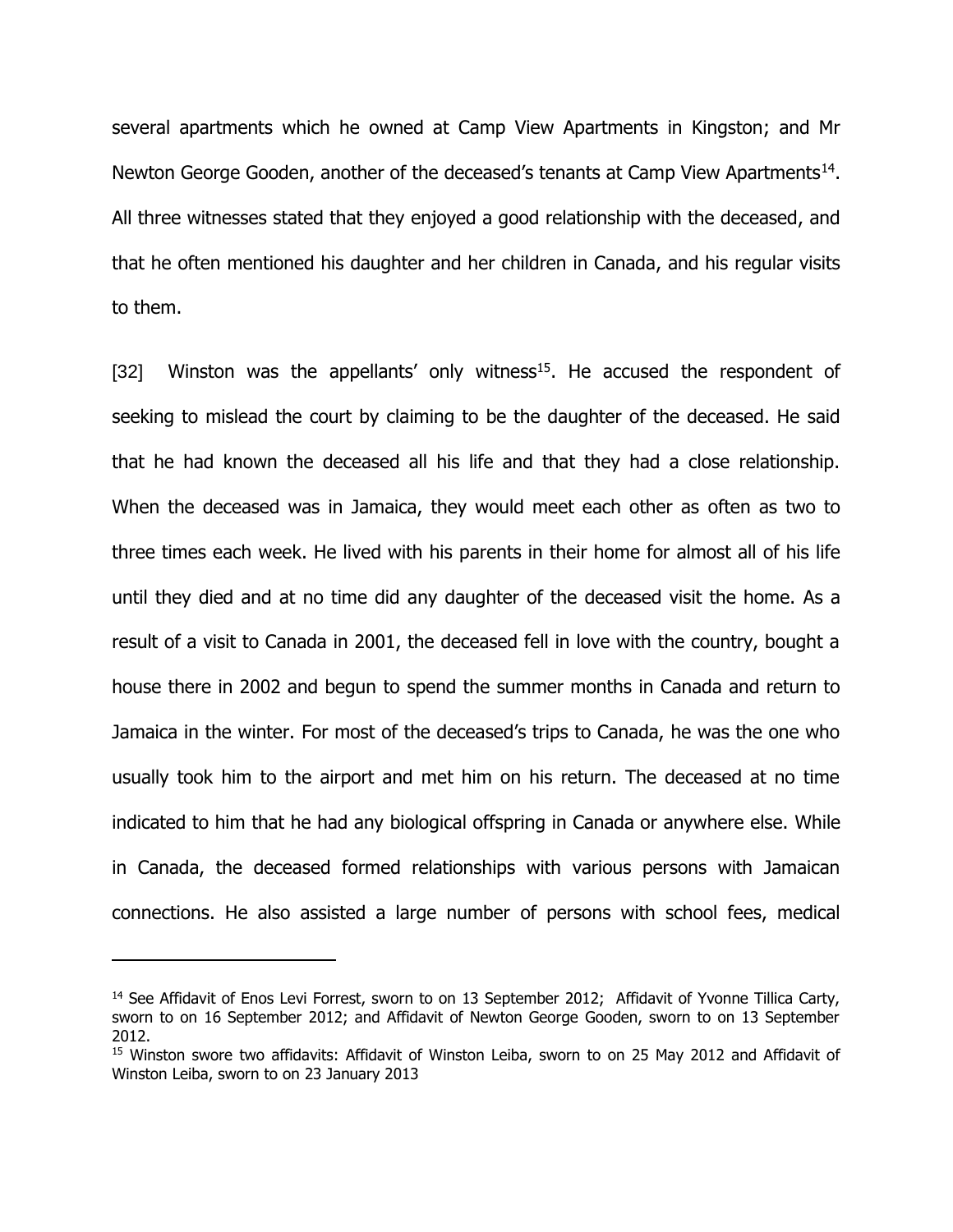expenses and monetary gifts from time to time. He also acted as foster parent and foster guardian to many persons with whom he formed close relationships. But the deceased never once mentioned the respondent's existence to him or any of his siblings.

[33] Winston's theory of the case was encapsulated in the following paragraph of his first affidavit $16$ :

> "20. My own view is that [the deceased], while in Canada for approximately 6 months each year from 2002 until his death had a close relationship with [the respondent] and her children. [The deceased] may have taken on the role of a foster parent in that relationship. During conversations these persons would have learnt a great deal about his life. These bits of information along with his repeated acts of kindness and generosity are now being used to build a case to claim paternity now that [the deceased] has passed."

[34] In his second affidavit, Winston provided additional details to demonstrate the closeness of his relationship with the deceased and the role he would play in relation to the deceased whenever he travelled to Canada. In specific response to the evidence of Mr Gary Williams, Winston denied his account of the telephone conversations between them. He insisted that he at no time referred to the deceased as Mr Williams' grandfather, nor did they have any conversation about how many children the deceased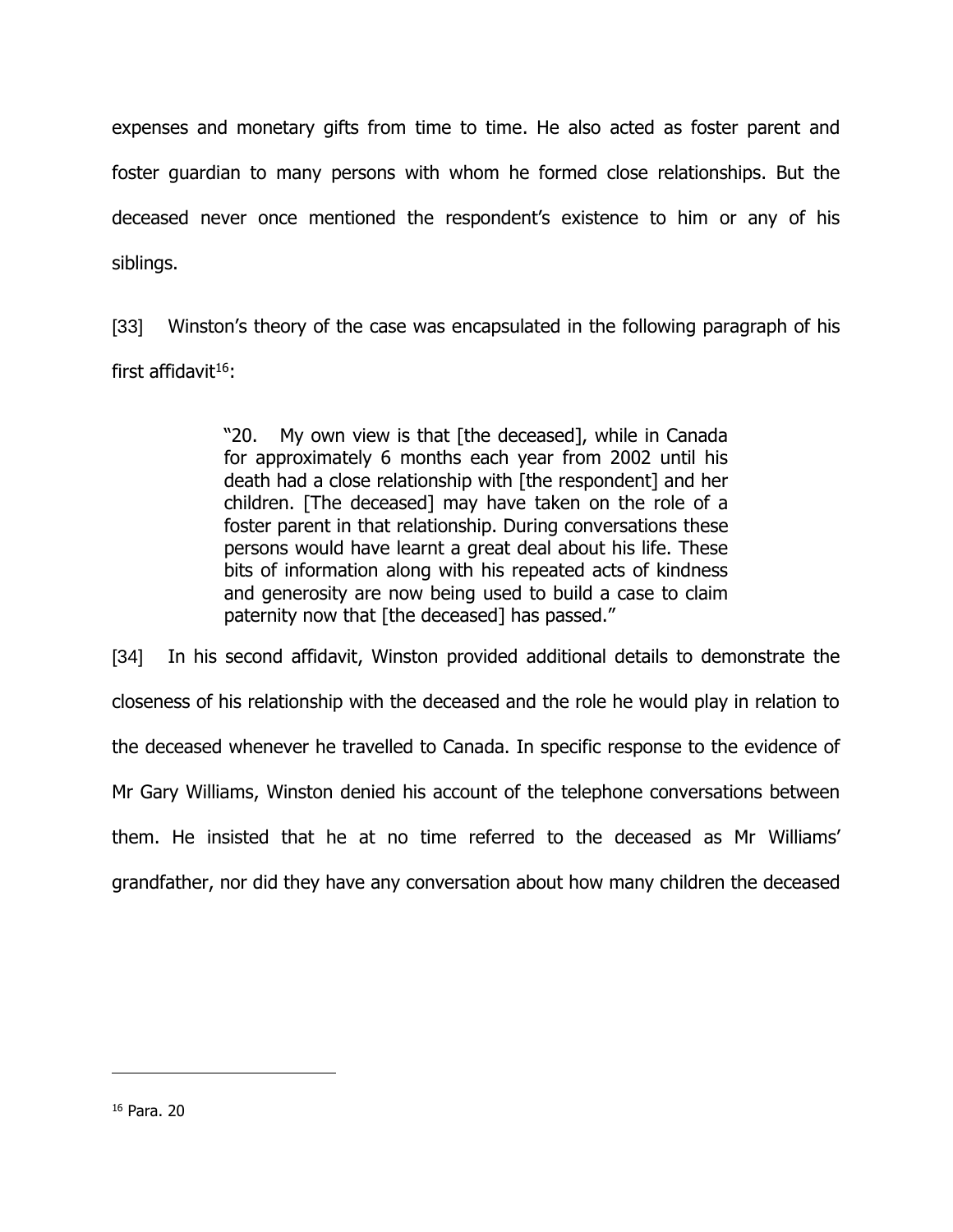had. He reiterated<sup>17</sup> that he had "never known or heard from [the deceased] or anyone else that he had a biological child". The affidavit ended on this note<sup>18</sup>:

> "I was informed by [the deceased] and verily believe. That when he established contact with [the respondent] and her family they responded with great enthusiasm and that the display of affection was largely due to their belief, as a result of his disclosures of his wealth, that he was a very rich man."

[35] Save for Mr Crafton Miller and Mr Enos Forrest, all of the witnesses who provided affidavits were vigorously cross-examined. I will not burden this summary with a recounting of the details of the cross-examination of each of them. I think it is sufficient to say that, under cross-examination, none of the witnesses was substantially diverted from the account given on affidavit. At the end of the day, therefore, the essential shape of the case on both sides remained as I have summarised it above.

# **What the judge found**

[36] In his judgment given on 19 July 2013, after a careful review of the evidence, the judge concluded as follows $19$ :

> "[41] Suffice it to say that I find that the evidence supports the fact that [the deceased] had in his lifetime acknowledged the [respondent] as his child. There is a plethora of documentary evidence to support this as well as oral evidence from several persons to whom he spoke. I accept that some of these documents were found at the

 $17$  At para. 13

 $18$  Para. 17

<sup>&</sup>lt;sup>19</sup> Judgment, para. [41]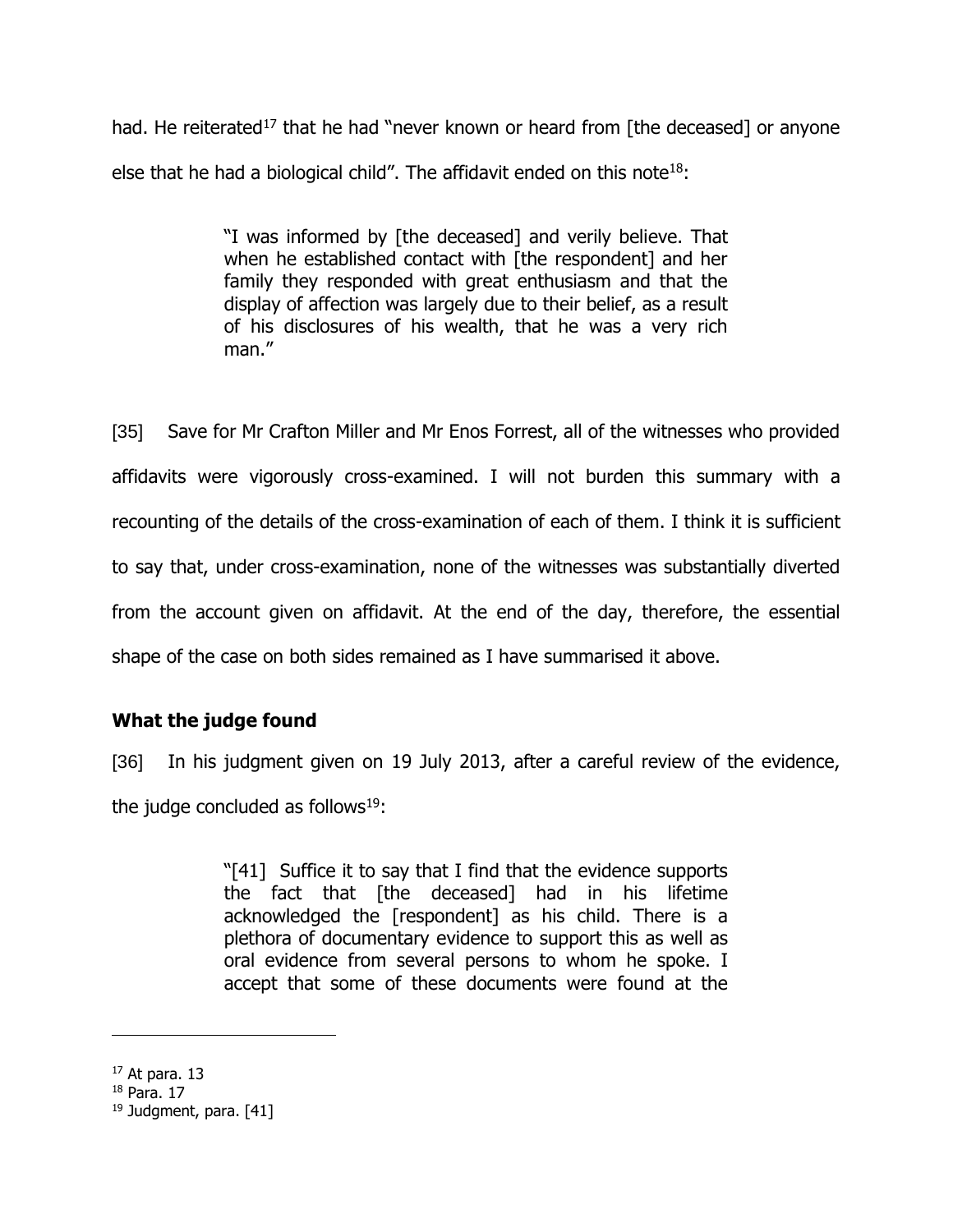premises being the last residence of [the deceased]. The presence at his home of these photographs and greeting cards can only be explained by the fact that [the deceased] was [the respondent's] father. I accept also that the tape recorded conversation accurately reflects what was stated in the telephone conversation. I accept as authentic the handwritten letter dated 30<sup>th</sup> May 2000 and, find that it was written by [the deceased] to [the respondent]. I find as a fact that [the deceased] was [the respondent's] biological father and that he acknowledged her as such in his lifetime."

[37] The judge expressly rejected<sup>20</sup> the submission made on behalf of the appellants that "a court should be very reluctant to issue declarations of paternity for succession purposes, unless the court is absolutely sure, by virtue of almost undisputable evidence of paternity, such as those set out in Section 8 of the Act or DNA evidence". After considering the provisions of sections 7, 8, 9 and 10 of the Act, the judge stated the position as follows $21$ :

> "Where persons claiming or interested in an estate have within their possession the proof specified in Section 8 paternity may be recognized for succession purposes and the relevant authorities may treat with such persons. That is prima facie and in the absence of any challenge or allegation to the contrary. (See Section 7). A Declaration by a court pursuant to Section 10 is one of the 'proofs' specified in Section 8 but is conclusive proof.

> The phrase 'subject to Section 7 (1)' which appears in Section 8 (4) is alerting the reader that any such Declaratory Judgment must bear in mind the stipulation in Section 7 that for succession purposes the court ought to be satisfied that either (a) the father and mother were married or (b)

<sup>20</sup> At paras. [42]-[43]

 $21$  At para. [44]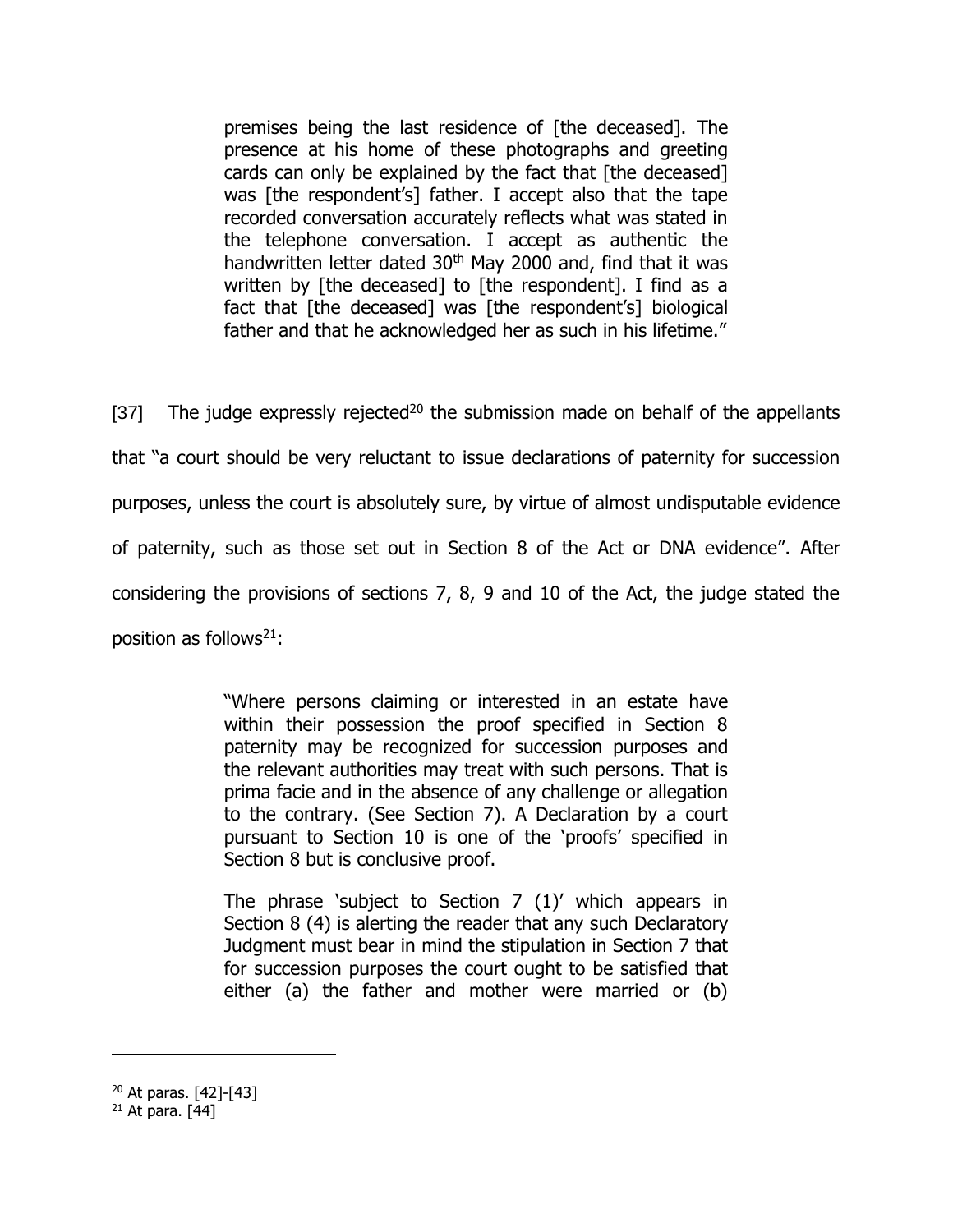paternity was either admitted or established doing [sic] the lifetime of the father. It is for this reason also that Section 10 (2) authorizes the Court to state whether the requirements of Section 7 (1) (b) have been satisfied."

[38] As regards the standard of proof required for a declaration under section  $7(1)(b)$ , after referring to the decision of the Court of Appeal of Saint Vincent and the Grenadines in **David Adolphus McKenzie v David Sampson (Intended Administrator of the Estate of Elisha Sampson, deceased)**<sup>22</sup> ('**McKenzie v Sampson**'), the judge said this<sup>23</sup>:

> "[46] The Court therefore recognizes that there can be other types of evidence which might attain the requisite standard albeit not formally witnessed in the manner prescribed in section 8. These include as in the present case, letters, greeting cards, and the words of the deceased as reported by witnesses of quality and truth. I agree that the standard could be described as on a high balance of probabilities."

[39] Then, after referring to the later decision, also of the Court of Appeal of Saint

Vincent and the Grenadines in **David Sampson (Intended Administrator of the** 

# **Estate of Elisha Sampson, deceased) v David Adolphus McKenzie**<sup>24</sup> ('**Sampson**

<sup>&</sup>lt;sup>22</sup> (Unreported), Court of Appeal of Saint Vincent and the Grenadines, Civil Appeal No 12/2003, judgment delivered 29 March 2004

 $23$  At para. [46]

<sup>&</sup>lt;sup>24</sup> (Unreported), Court of Appeal of Saint Vincent and the Grenadines, Civil Appeal No 6/2005, judgment delivered 5 December 2005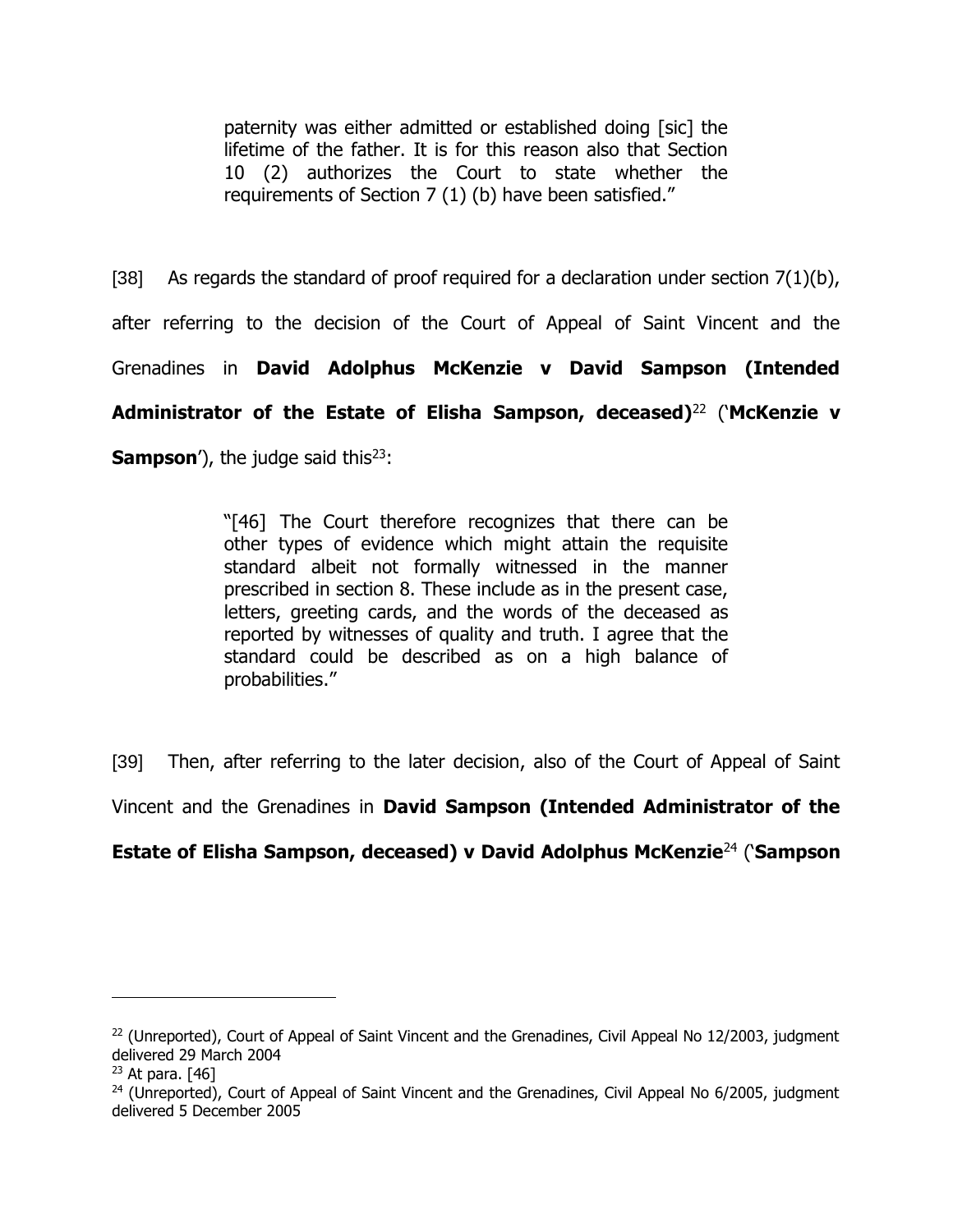**v McKenzie**<sup>'</sup>), the judge added<sup>25</sup> that, "[i]t is not the type of evidence that is limited but it is its cogency".

[40] And, finally, in respect of the words, "or otherwise", the judge held<sup>26</sup> that "there is no reason to apply the *ejusdem generis* rule".

# **The grounds of appeal**

[41] The appellants filed 16 grounds of appeal, many of which are overlapping. I will

nevertheless set them all out below:

"i. The learned Judge erred in law and/or wrongly exercised his discretion by finding that the Respondent is the biological daughter of Charles Leopold Leiba.

ii. The learned Judge erred in law and/or wrongly exercised his discretion by finding that the evidence supports the fact that Charles Leopold Leiba had in his lifetime acknowledged the Respondent as his biological child.

iii. The learned Judge erred in law and/or wrongly exercised his discretion by finding that Charles Leopold Leiba admitted his paternity of Beverly Valleta Warren during his lifetime by one or more of the types of evidence specified in section 8 or otherwise of the Status of Children Act.

iv. The learned Judge erred in law and/or wrongly exercised his discretion by finding the proof and evidence lead [sic] by the Respondent in support of her Application was of the strength and character required by Section 8 of the Status of Children Act.

v. The learned Judge erred in law and/or wrongly exercised his discretion by finding that the phrase 'or otherwise' as appears in section  $7(1)(b)$  is not to be read *ejusdem generis* 

<sup>25</sup> At para. [48]

<sup>26</sup> At para. [49]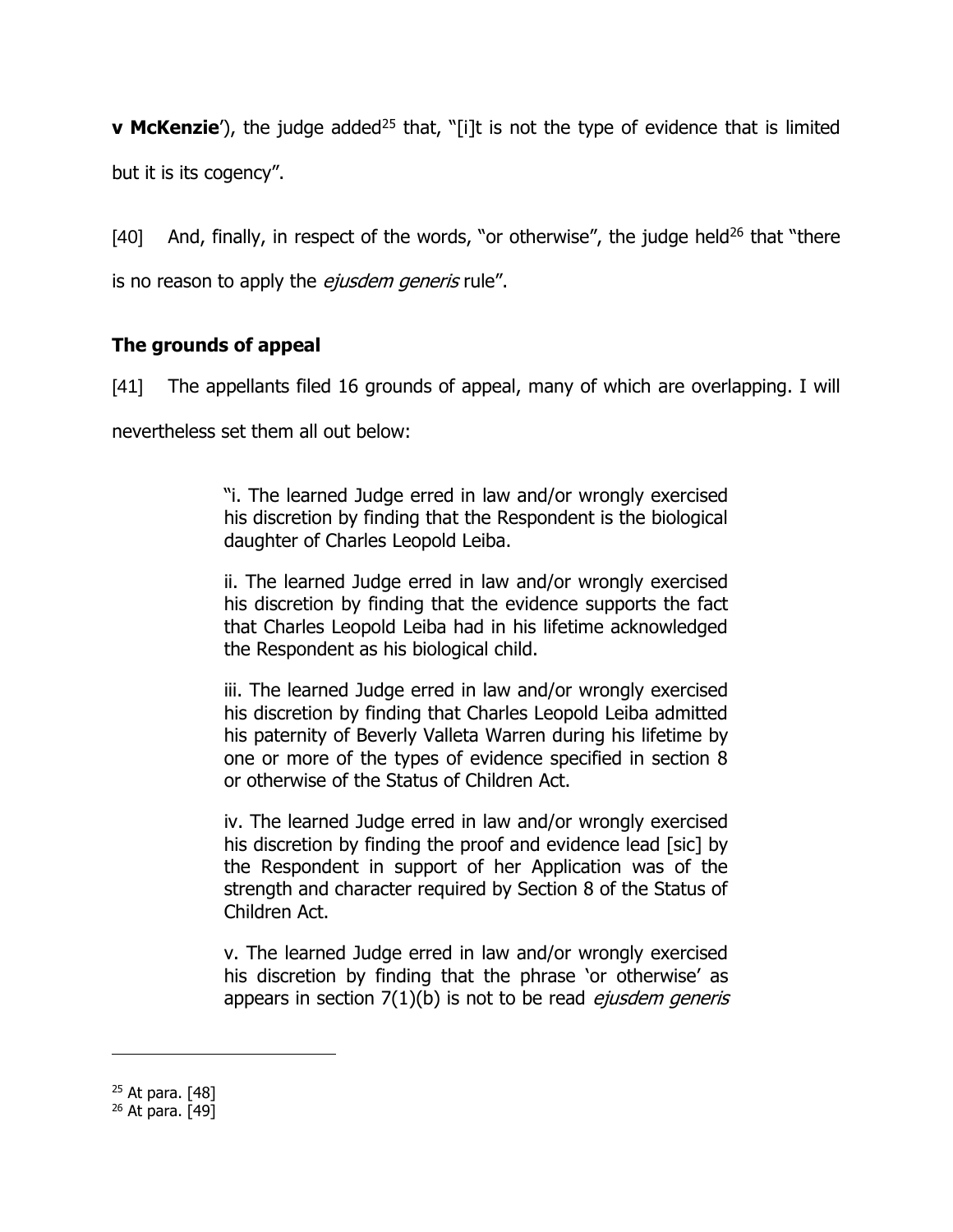with the types of evidence specified in section 8 of the Status of Children Act in determining the strength of the evidence required for proof of paternity.

vi. The learned Judge erred in law and/or wrongly exercised his discretion by finding that the principle of *ejusdem generis* is not applicable to an examination of the strength of the evidence before the Court in determining the paternity of the Respondent for the purposes of section 7 of the Status of Children Act.

vii. The learned Judge erred in law and/or wrongly exercised his discretion by finding that paragraphs  $3 - 9$  and  $10$  of the Affidavit of Yvonne Tillica Carty dated 16<sup>th</sup> September 2012 was not hearsay evidence and therefore admissible into evidence.

viii. The learned Judge erred in law and/or wrongly exercised his discretion by dispensing with and/or curtailing the requirement of notice under section 31E of the Evidence Act in respect of the hearsay evidence which was placed before the Court and set out in the various Affidavits relied on by the Respondent.

ix. The learned Judge erred in law and/or wrongly exercised his discretion by finding that the evidence required for proof of paternity for succession purposes is not limited by section 7(1)(b) of the Status of Children Act.

x. The learned Judge erred in law and/or wrongly exercised his discretion by admitting into evidence documents attached to the Affidavit of Jean Forde filed November 21, 2011.

xi. The learned Judge erred in law and/or wrongly exercised his discretion by taking into consideration the documents attached to the Affidavit of Jean Elizabeth Forde filed November 21, 2011 and finding that same were evidence of an admission of paternity by Charles Leopold Leiba during his lifetime.

xii. The learned Judge erred in law and/or wrongly exercised his discretion by finding that there was enough evidence before him to demonstrate the authenticity of an alleged handwritten letter dated 30<sup>th</sup> May 2000 sent by Charles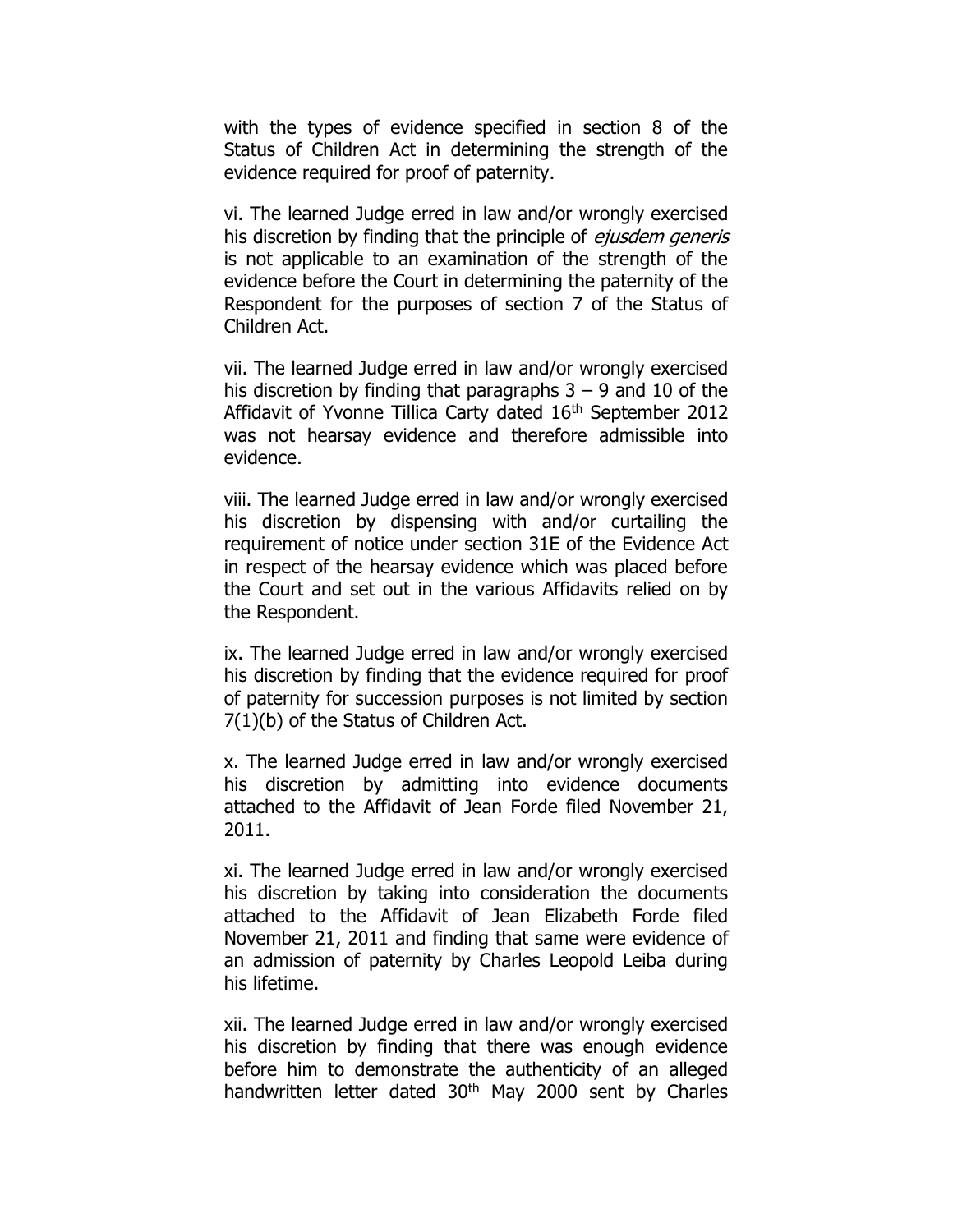Leopold Leiba to the Respondent (Exhibit BVW17) and admitting same into evidence.

xiii. The learned Judge erred in law and/or wrongly exercised his discretion by admitting into evidence exhibit BVW 19.

xiv. The learned Judge erred in law and/or wrongly exercised his discretion by failing to strike out the Affidavit of Gary Williams filed on the 19<sup>th</sup> February 2013 or parts thereof on the grounds that it did not comply with the Evidence Act, contained statements of opinion and was selfserving.

xv. The learned Judge erred in law and/or wrongly exercised his discretion by finding that the tape recording presented to the Court is a true reflection of one conversation between Winston Leiba and Gary Williams on the 11<sup>th</sup> October 2011.

xvi. The learned Judge erred in law and/or wrongly exercised his discretion by finding that the Respondent is the biological daughter of Charles Leopold Leiba, with there being no evidence of a relationship having existed between the Respondents mother and Charles Leopold Leiba and the Respondent's surname being Wong on her birth certificate and/or there being no explanation as to why the Respondent's surname was Wong."

[42] I hope that I do no disservice to these detailed grounds of appeal by subsuming them under the following three questions:

1. What is the proper construction of sections 7, 8 and 10? In particular, (i) are the words "or otherwise" in section  $7(1)(b)$  to be interpreted *ejusdem generis* with the words immediately preceding them; and (ii) what is the standard of proof required in proceedings under the Act, especially with regard to claims under section 7(1)(b)? ('The statutory construction issue') (Grounds v, vi and ix)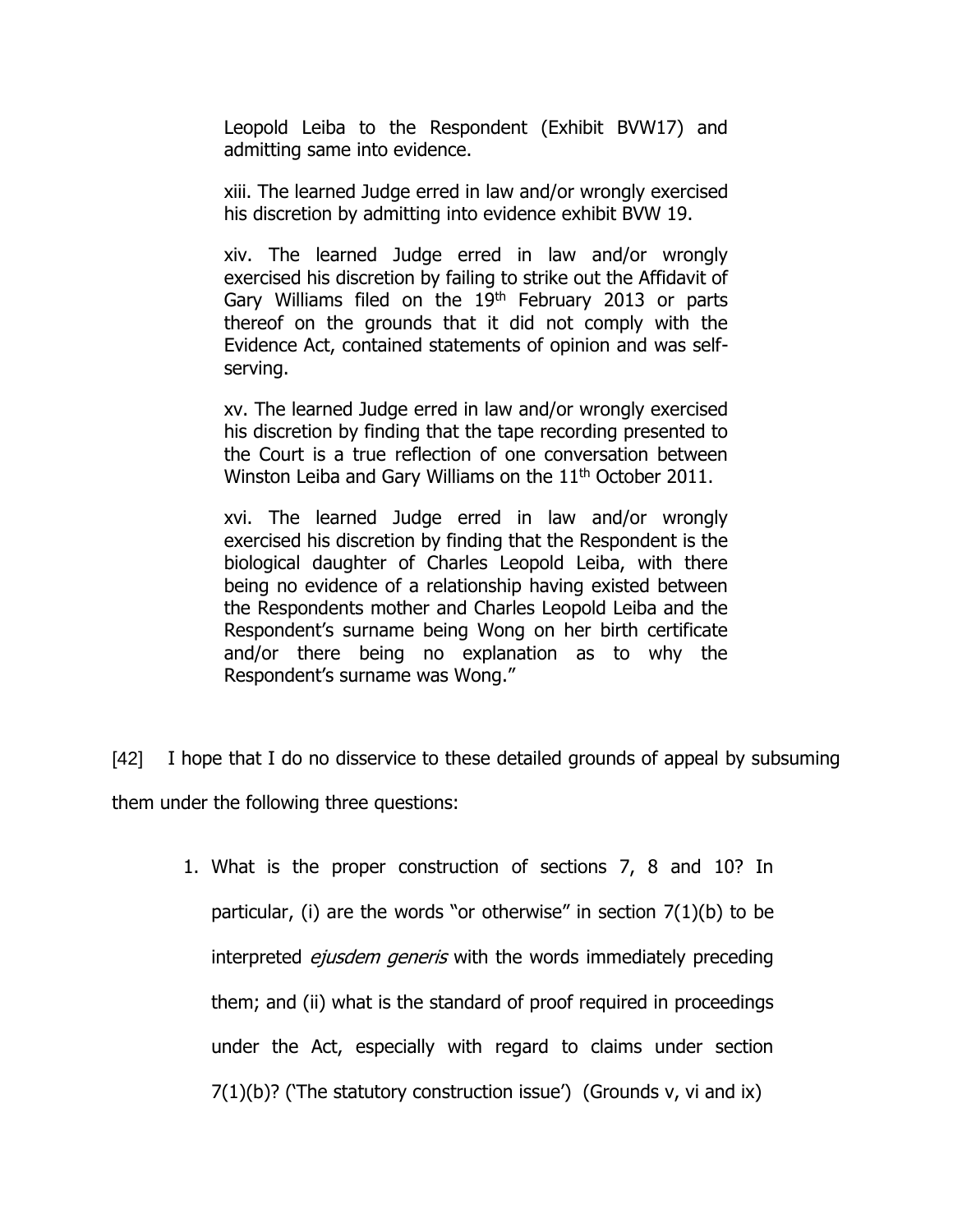- 2. Did the judge err in (i) dispensing with the requirements of section 31E of the Evidence Act and in admitting hearsay evidence contained in the various affidavits filed in the support of the claim; and (ii) exercising his discretion to admit various documents in evidence, despite the objections made to their admissibility by the appellants? ('The admissibility issue') (Grounds vii, viii, x, xi, xii, xiii, xiv and xv)
- 3. Did the judge err in finding that the evidence adduced by the respondent was sufficient to ground a declaration of paternity under section 7(1)(b)? ('The sufficiency of evidence issue') (Grounds i-iv and xvi)

#### **The statutory construction issue**

 $\overline{a}$ 

[43] This issue lies at the heart of the case. Both counsel referred us to four principal authorities on the proper construction of the Act. Among them are **McKenzie v Sampson** and **Sampson v McKenzie**, the two decisions of the Court of Appeal of Saint Vincent and the Grenadines to which the judge had referred, and **Re Cato**<sup>27</sup>, a decision of the High Court of the same jurisdiction. All three decisions are concerned with the equivalent provisions of the Status of Children Act of Saint Vincent and the Grenadines ('the Vincentian Act'), which are in all material respects identical to sections

 $27$  (Unreported), High Court of Saint Vincent and the Grenadines, Civil Suit No 43/2000, judgment delivered 3 November 2000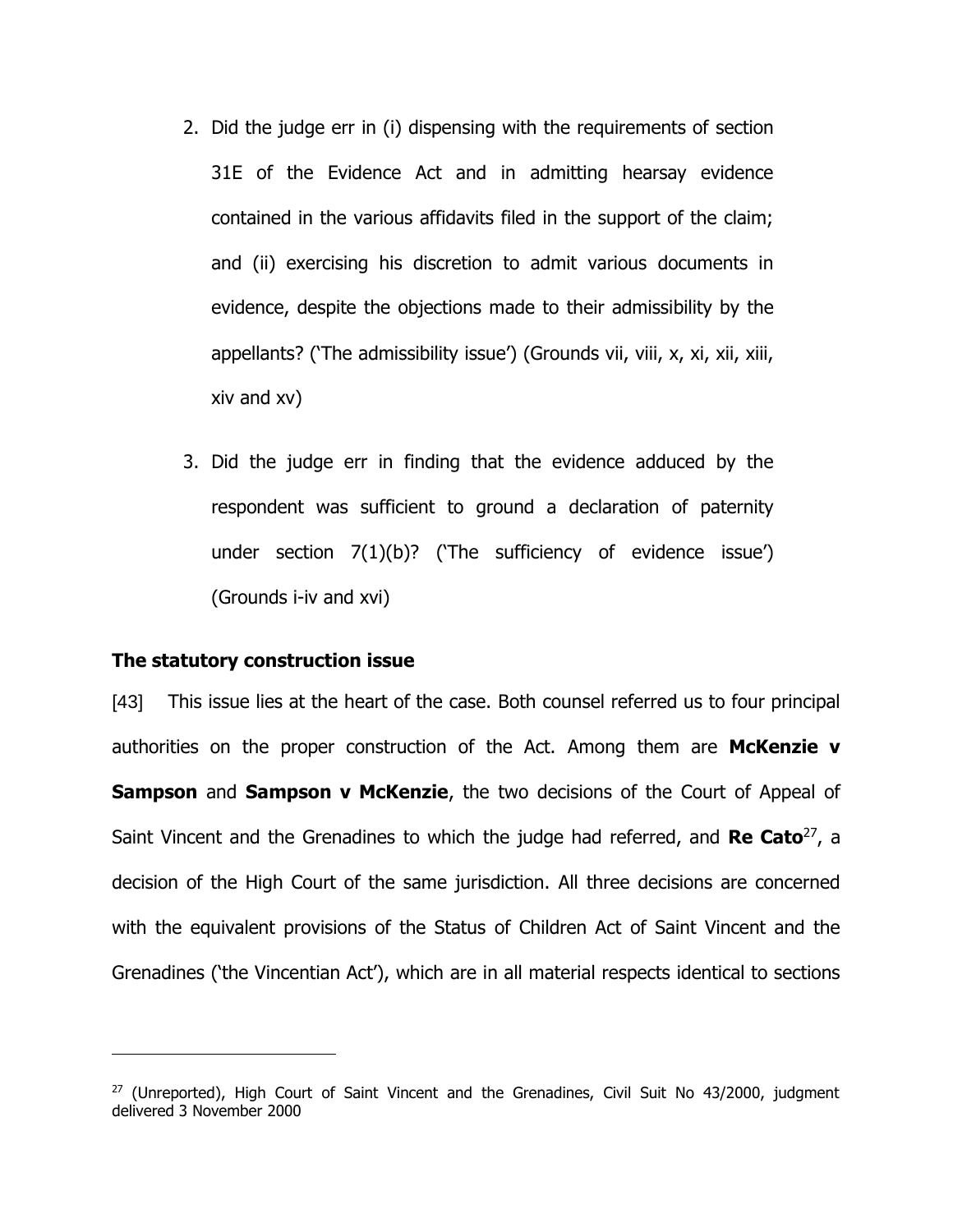7, 8 and 10 of the Act. The fourth authority is the decision of this court in **Madge Young-Lee v Zailia Young**<sup>28</sup> (**Young-Lee v Young**).

[44] I have found all of these authorities to be of value and I will therefore start the discussion on this issue by considering them.

[45] The first in time is the decision at first instance of Mitchell J in **Re Cato**. In that case, after rehearsing in some detail the categories of evidence referred to in section 8 of the Vincentian Act, Mitchell J considered<sup>29</sup> that "[t]he forms of evidence envisaged by section 8 as acceptable as prima facie evidence of proof of paternity are not light: the standard is heavy and weighty". After observing that applications under the Vincentian Act "are invariably made when the father is dead", Mitchell J concluded that the only answer to the question of how the words "or otherwise" should be interpreted that was consistent with the general scheme of the legislation was that the *ejusdem generis* rule should apply. This is how the learned judge put it:

> "Can the Legislature have meant by the words 'or otherwise' that the type of evidence that will be acceptable to the court under section 8 is to be lesser when the father is not around to explain himself? Especially when the application will have serious consequences for the family of the deceased left behind? What rule of interpretation should the court apply to understand what the legislature meant by the words 'or otherwise?' It seems that the proper and appropriate rule to apply to the words 'or otherwise' in cases of disputed paternity is the *eiusdemi generis* [sic] rule of interpretation. That is, the words 'or otherwise' in section  $7(1)(b)$  only

<sup>28</sup> [2012] JMCA Civ 9

 $29$  At para. [13]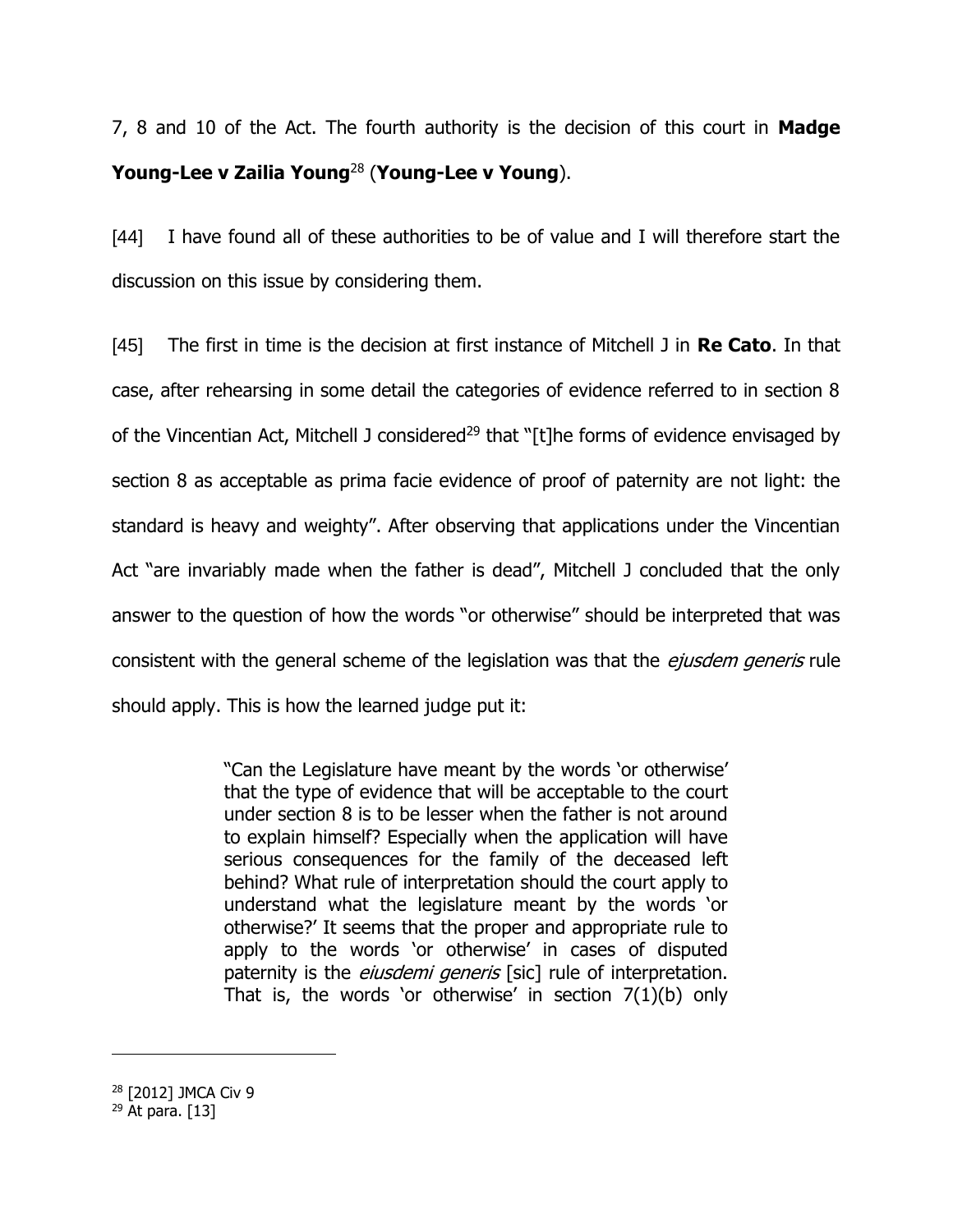make sense if they mean 'of a similar type' to those itemized in section 8. Section 8 would not have been limited, as it was by the Legislature, to forms of documentary admission by the alleged father and findings by a court if the applicant need only produce any lesser type of self-serving evidence. In disputed cases, the intention of the legislature appears to have been that only evidence of the type provided for by section 8 or similar types of evidence is to suffice to satisfy the court that the relationship of father and child was recognized by the alleged father. Although the standard of proof in the High Court in applications for paternity declarations is the civil standard of proof on a balance of probabilities, the Legislature has provided that the High Court must look for a higher level of evidence than is acceptable in the Magistrate's Court in affiliation proceedings. Mere corroboration is not sufficient in applications under the Act as it is when applications are made under the **Maintenance Act**. The High Court is not seeking to determine whether or not the mother has proved that the child is the child of the alleged father, it is seeking to determine whether or not it is satisfied on a balance of probabilities that the father either admitted paternity during his lifetime, or that paternity was established during the lifetime of the father. It is within this context that corroboration becomes relevant. The more evidence of the type prescribed by the Legislature there is that supports the allegation of the mother and/or of the child of the admission of paternity or the establishment of the paternity, particularly in a disputed case, the better."

[46] **Re Cato** was approved by the Court of Appeal in **McKenzie v Sampson**. In that case, the appellant, Mr David McKenzie, applied for a declaration that the late Elisha Sampson was his father. The application was opposed by the respondent, Mr David Sampson, who was a nephew of the late Elisha Sampson. The trial judge declined to make a declaration of paternity under section 10(2)), on the ground that "the claimant's statement of case and affidavits in support do not meet the requirements of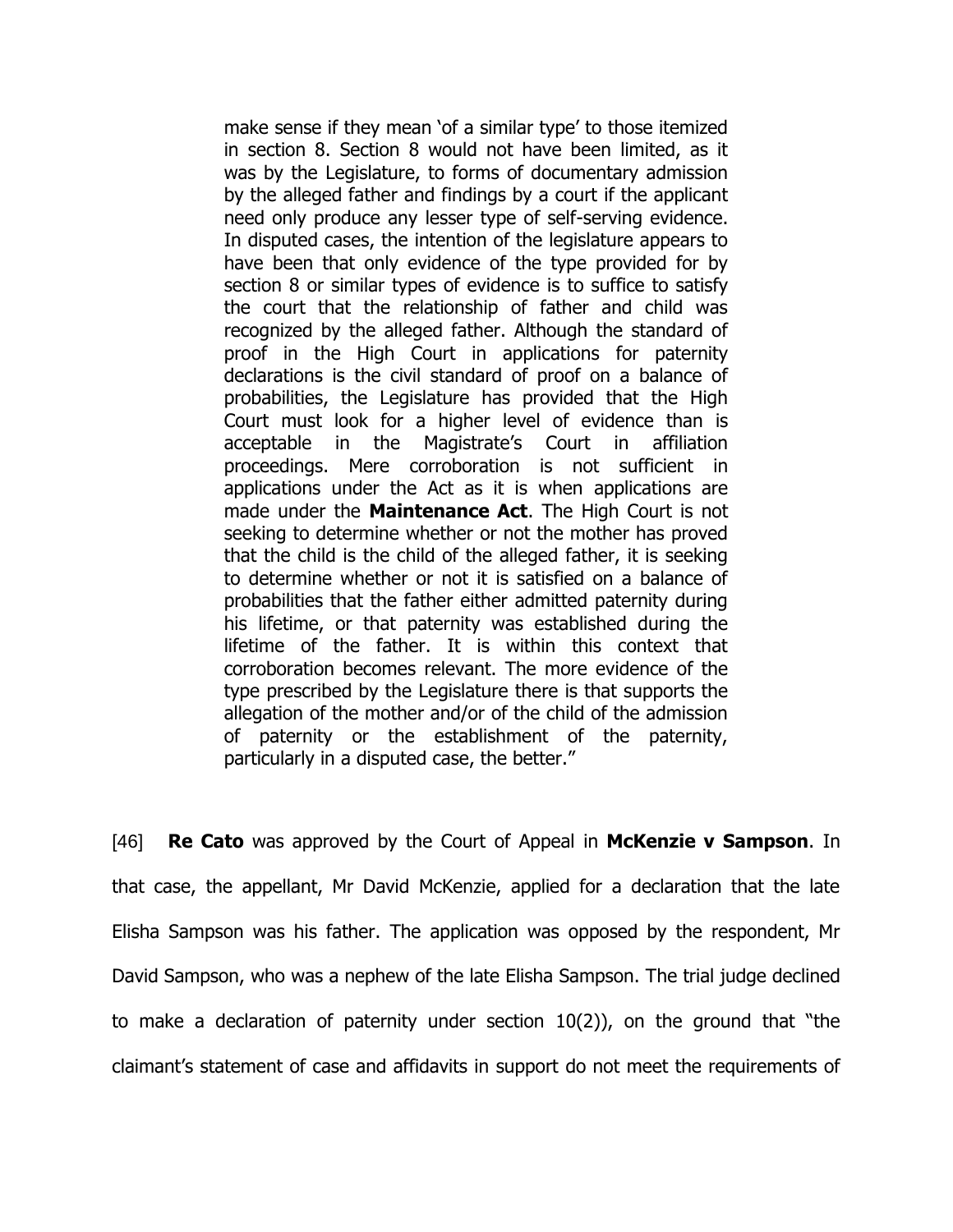section 8 or otherwise so as to enable the Court to make a declaration under section 10(2) determining that the requirements of section 7(1)(b) of the Act have been satisfied". However, the trial judge considered that it would be in order for him to make what he described as "the declaration of paternity simpliciter": that is, a declaration of paternity under section 10(1). This declaration did not entitle Mr McKenzie to succeed to any property of the late Elisha Sampson.

[47] Mr McKenzie appealed against the refusal of the declaration under section 10(2). In a judgment written by Saunders JA, as he then was, the Court of Appeal<sup>30</sup> concluded, after a full review of the provisions of sections 7, 8 and 10, that the Vincentian Act "does indeed permit the making of two separate declarations in circumstances where an alleged father is deceased and an applicant wishes to succeed to the estate of the deceased<sup>"31</sup>. Saunders JA explained the interplay between sections 7, 8 and 10 in this way<sup>32</sup>:

> "When read together, sections 7, 8 and 10 provide for two different standards of proof. If the alleged father is alive, and/or if he is dead but the applicant is uninterested in succeeding to property, then a court merely has to be satisfied that the relationship of father and child exists in order to make a declaration of paternity. This is what has been referred to as a declaration of paternity simpliciter. Mitchell, J. in **Re Cato**, observed that the standard of proof for a declaration of paternity simpliciter is much lower than would be acceptable in affiliation proceedings. On the other hand, where the alleged father is dead and the applicant

<sup>30</sup> Saunders JA, Redhead JA (Ag) and Gordon JA (Ag)

 $31$  At para. [17]

 $32$  At para. [15]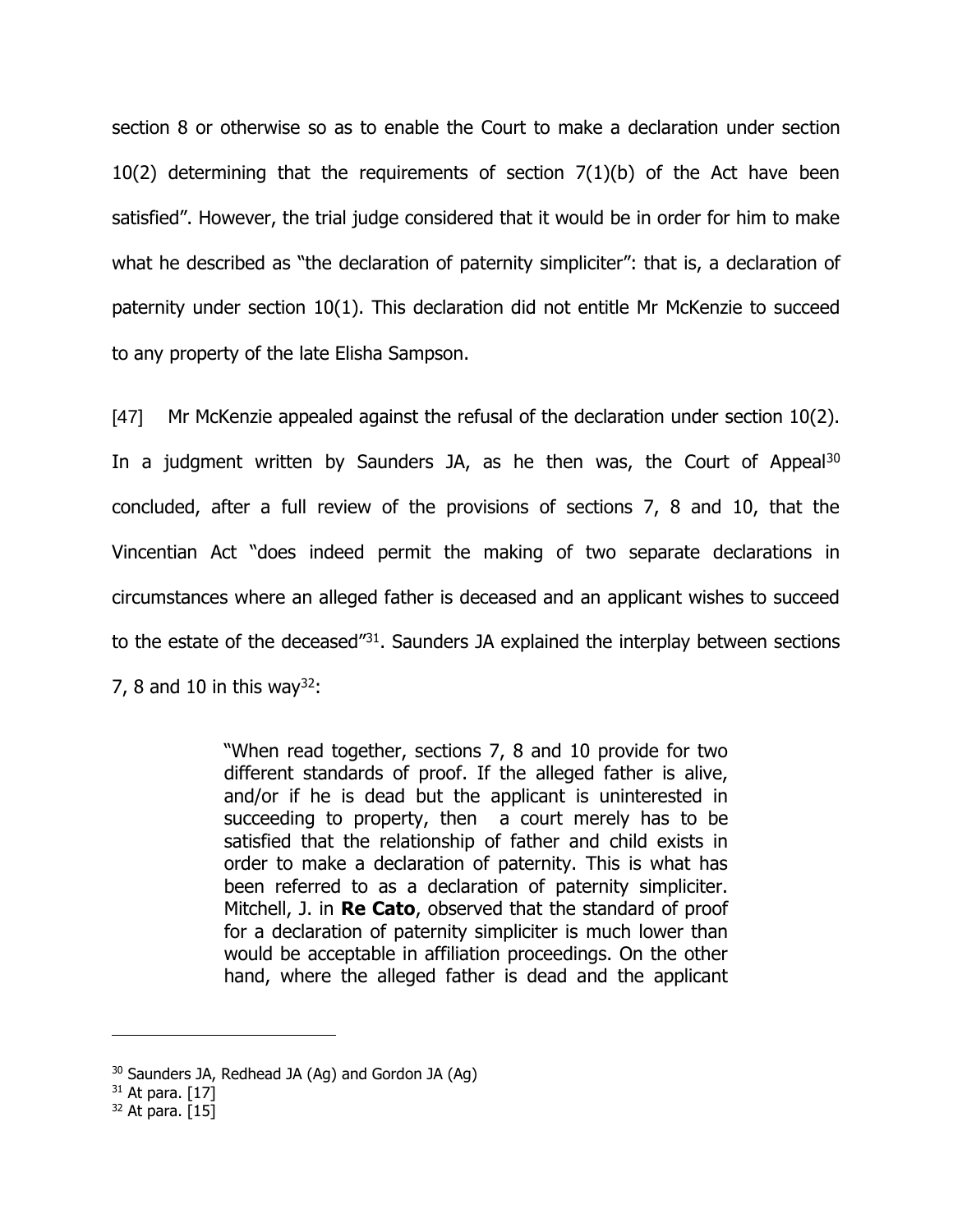wishes to go further and succeed to property of his/her deceased father, then the applicant can only obtain the further declaration, referred to in section 7(2), if evidence of the kind outlined in section 8 is forthcoming."

[48] Saunders JA then went on<sup>33</sup> to endorse Mitchell J's interpretation of the words "or otherwise" in section 7(2) as meaning "evidence of a type that is similar to the kind of evidence itemized in section 8". However, at the end of the day, the appeal was allowed on the basis that the trial judge ought not to have disposed of Mr McKenzie's application purely on the strength (or lack of it) of his statement of case and the affidavits filed in support of it. Rather, the trial judge ought to have permitted a trial to be held so that the serious factual disputes which emerged on the affidavits could be fully explored.

[49] So Mr McKenzie's application for a declaration that the requirements of section 7(1)(b) had been satisfied had to be tried again. He succeeded this time around. The trial judge accordingly made the declaration that "paternity of the said Elisha Sampson had been admitted by him and/or established during his lifetime, and that the requirements of section 7(1)(b) of the Status of Children Act ... have been satisfied". And now, it was Mr David Sampson's turn to be dissatisfied, thus giving rise to the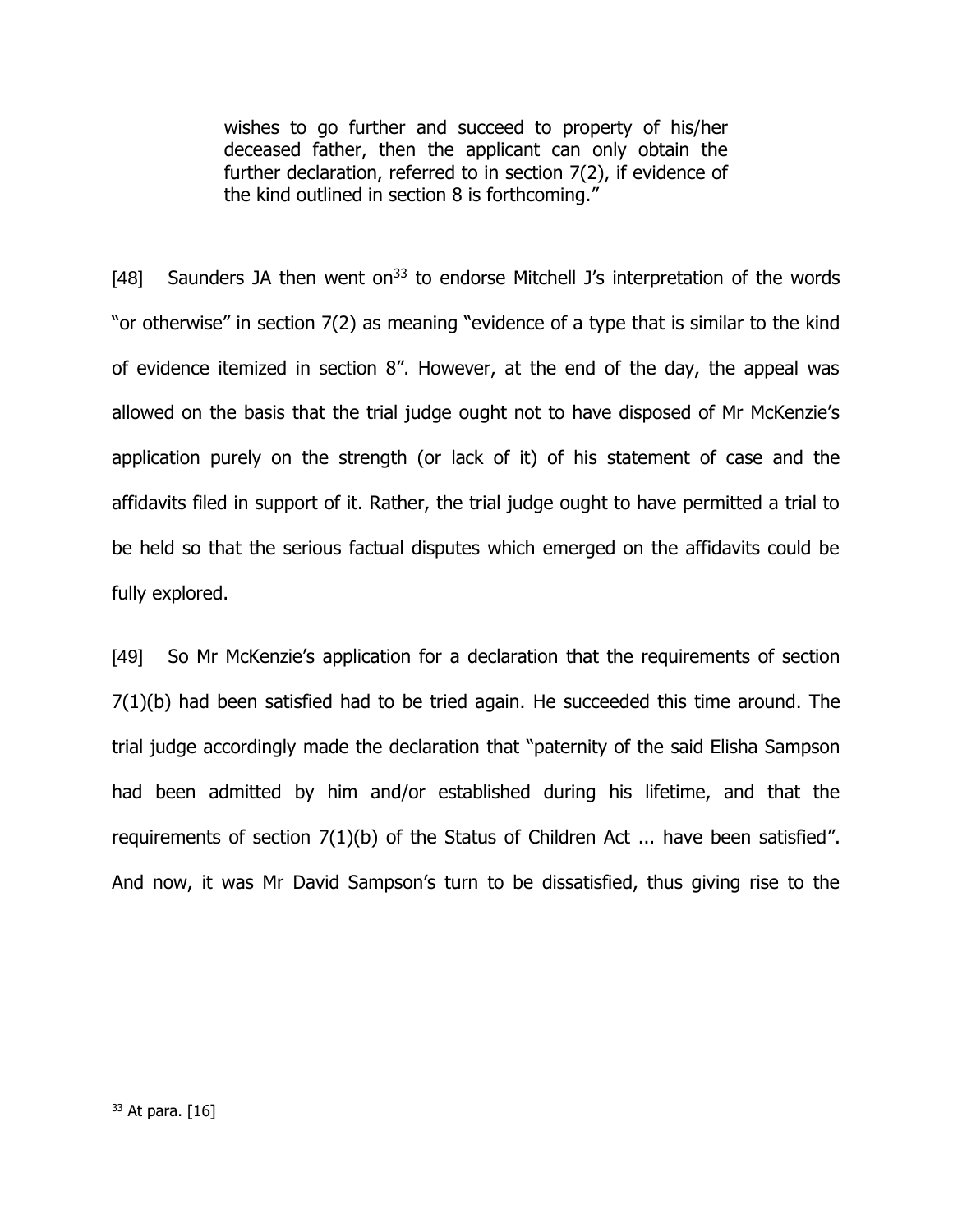second outing before the Court of Appeal<sup>34</sup> between the same parties in relation to the same dispute.

[50] The appeal in **Sampson v McKenzie** proceeded on the basis that Saunders JA's analysis of the true meaning and import of sections 7, 8 and 10 of the Vincentian Act in the previous case was an accurate reflection of the law of Saint Vincent and the Grenadines. As Rawlins JA (as he then was) observed<sup>35</sup>, the single issue in the appeal was "whether, after the trial, the learned Judge was correct when he found that the evidence adduced was sufficient 'other' evidence under section 7(1)(b) of the Act to establish that the deceased either admitted paternity of David McKenzie during his lifetime, or that paternity was established during the lifetime of the deceased, on a balance of probabilities". It was therefore an appeal against the trial judge's findings of fact.

[51] Apart from his own evidence that the late Elisha Sampson treated him as his son, Mr McKenzie placed particular reliance on two letters which Mr David Sampson wrote to Elisha Sampson from England several years before<sup>36</sup>. In both letters, Mr David Sampson enquired after various family members, including someone called "Peter". It was common ground that this was a reference to Mr McKenzie.

<sup>&</sup>lt;sup>34</sup> Alleyne CJ (Ag), Barrow and Rawlins JJA

 $35$  At para. [16]

<sup>&</sup>lt;sup>36</sup> The letters were dated 13 September 1980 and 22 February 1981 respectively.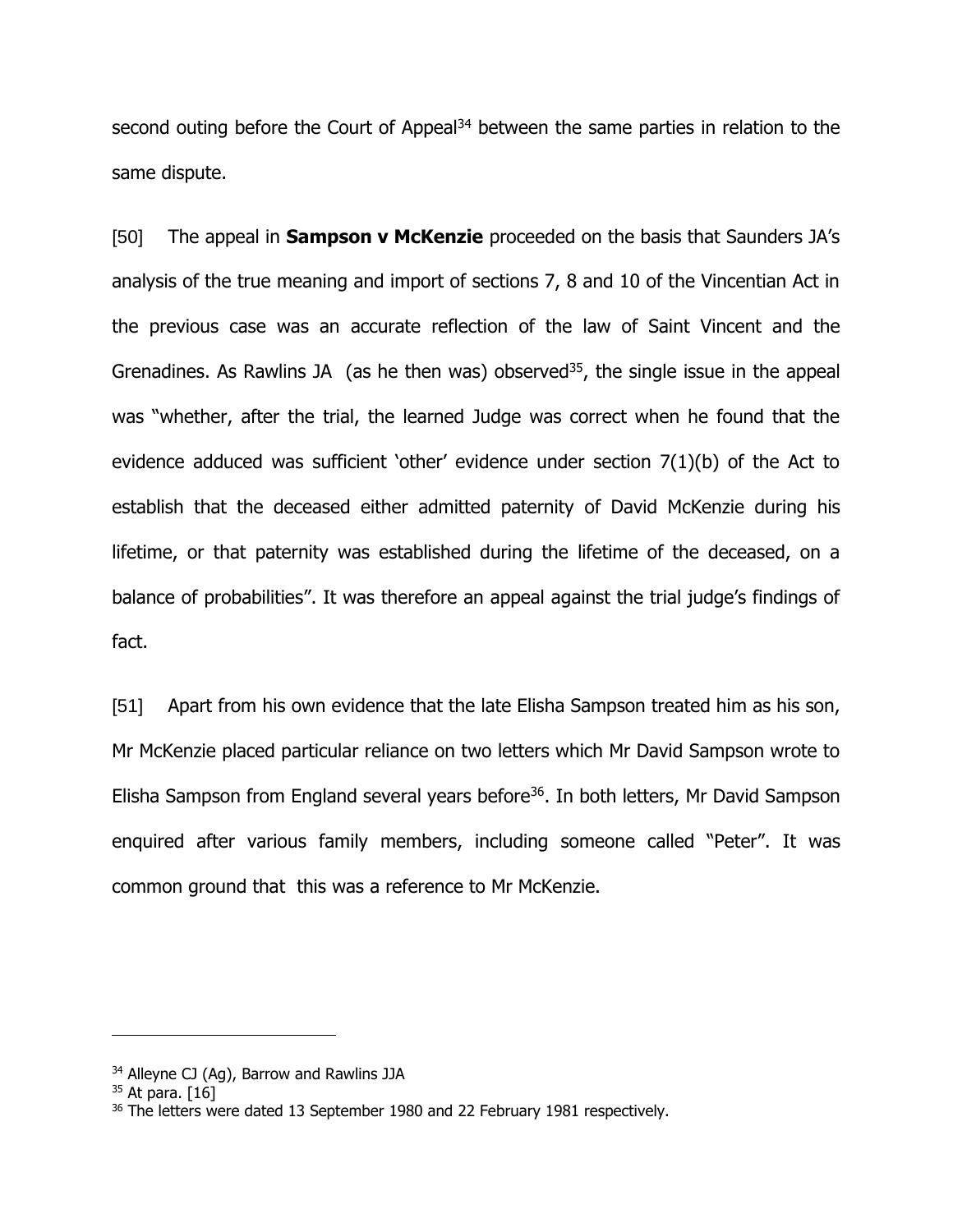[52] Rawlins JA considered<sup>37</sup> that, despite the appellate court's traditional disinclination to disturb a trial judge's findings of fact, it was open to the court to "interfere in a case in which it determines that the trial Judge erred in finding that the evidence that was provided was sufficient to meet the requirements laid down by the Act for a declaration of paternity for the purpose of sharing in property". In the result, it was held that the evidence which Mr McKenzie adduced in support of the claim was insufficient to meet the required threshold. This is how Rawlins JA explained the decision<sup>38</sup>:

> "I do not doubt that the evidence that was adduced on behalf of Mr. McKenzie was cogent and credible. However, a declaration of paternity for the purpose of succession to property must not only be cogent and credible, it must also be of the quality that would satisfy the requirement under section 7(1)(b) of the Act. Although it is a question of fact, it is also a question of sufficiency of the evidence to meet the statutory requirement, which is within the purview of this Court. On the authority of **David Adolphus McKenzie**, what section  $7(1)(b)$  of the Act requires is some evidence that is other than the types of evidence specified in section 8 of the Act, though not less convincing, which shows that the deceased admitted paternity of Mr. McKenzie, or that paternity was established, during the lifetime of the deceased. Unfortunately, it is a particularly onerous requirement given the oral tradition that there is in the Caribbean. So that although there are members of the family who are of the view that the relationship between the deceased and Mr. McKenzie was similar to the relationship of father and son, this was not sufficient for the purposes of section  $7(1)(b)$  of the Act."

 $37$  At para. [21]

 $38$  At para. [26]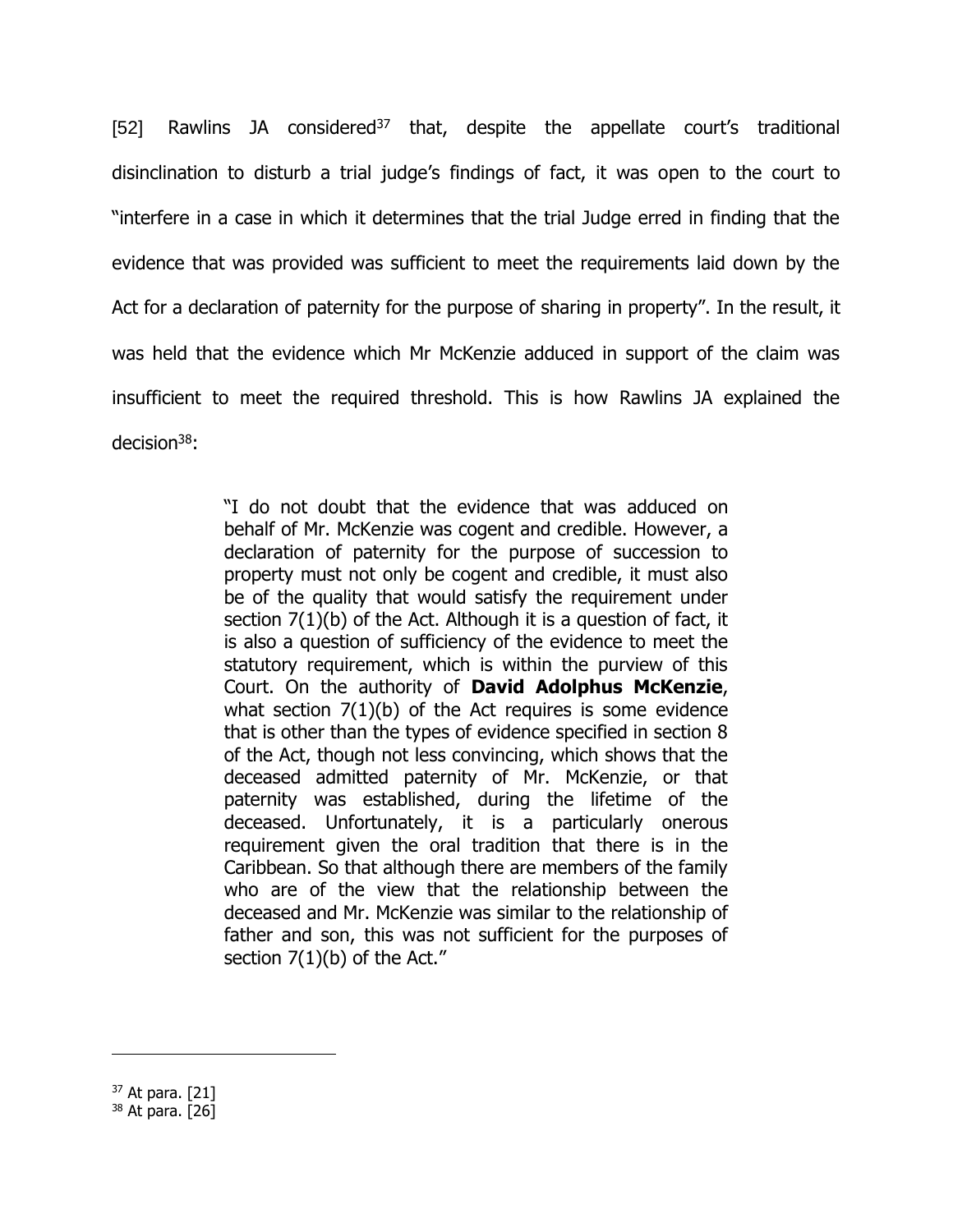[53] The principal issue in **Young-Lee v Young** was whether the procedure adopted by the trial judge, who granted a declaration of paternity under section 10(2) of the Act after an *ex parte* hearing, was correct. The appellant submitted that the respondent's application, being concerned with succession to property, should not have been heard ex parte, as all parties with an interest in the outcome of the application should have been given notice of it. The respondent maintained that this was a matter for the discretion of the judge hearing the application and that her decision in this case should not be disturbed.

[54] In a judgment written by N McIntosh JA, the court accepted the appellant's submission and allowed the appeal in part<sup>39</sup>. It was ordered that the declaration of paternity granted by the trial judge under section 10 of the Act was "not recognizable for the purposes of section 7(1)(b) of the Act". The matter was therefore remitted to the Supreme Court for a determination, after an *inter partes* hearing, of whether the second declaration under section 10(2) of the Act should be granted.

[55] **Young-Lee v Young** is therefore authority for saying that an application for a declaration of paternity for any purpose related to succession to property pursuant to section 7(1)(b), or for a declaration of paternity under section 10(2) of the Act, must be made after an *inter partes* hearing, at which all persons whose rights stand to be affected by the grant of the declaration can be heard.

 $39$  At para. [21]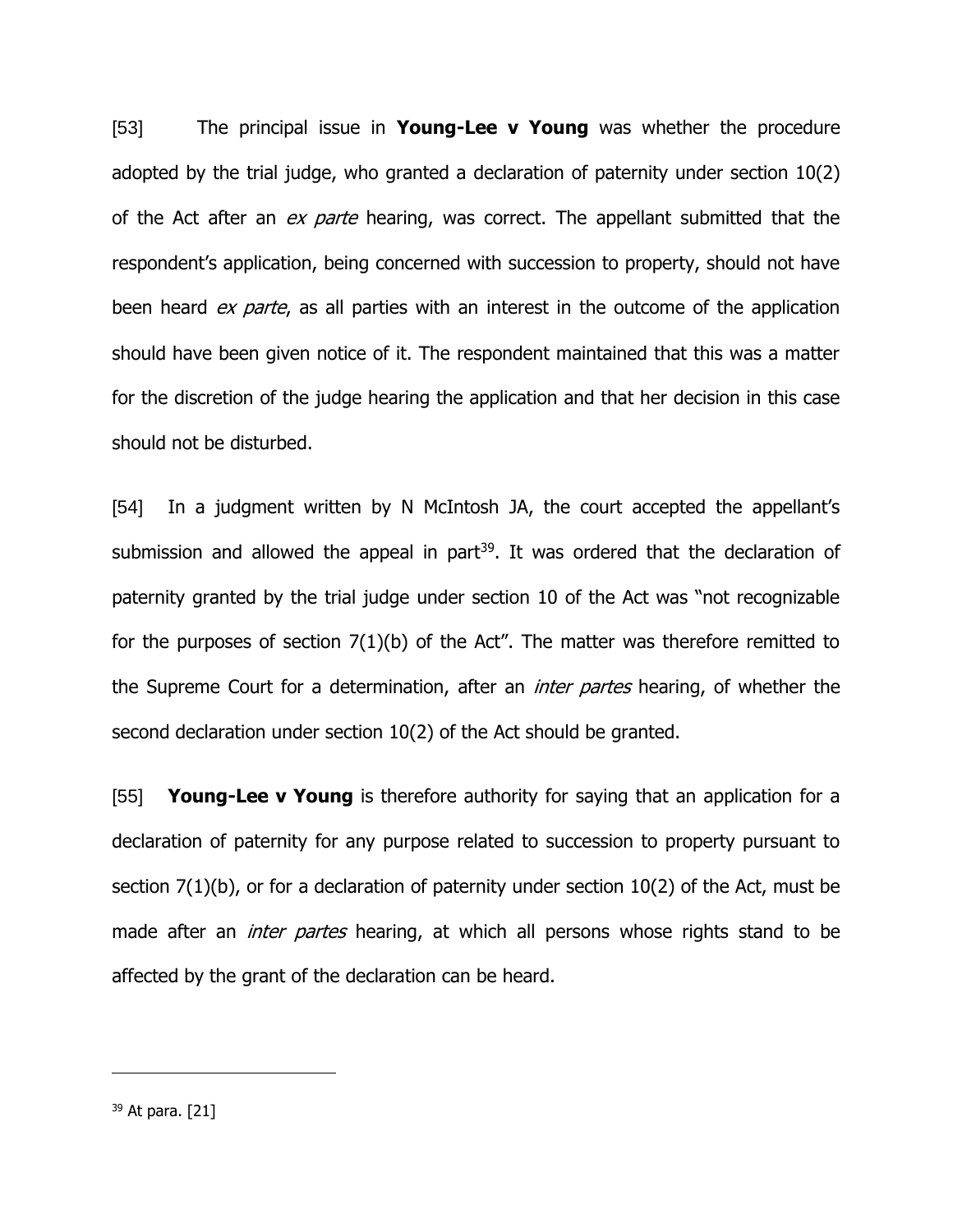[56] But, for present purposes, the case is of greater importance for N McIntosh JA's helpful analysis of sections 7, 8 and 10 of the Act, in particular her acceptance of the conclusions reached in the trio of Vincentian cases which I have been discussing. Thus, she concluded<sup>40</sup> that "a distinction is to be made between two categories of paternity declarations, namely declarations where the applicant seeks only to establish that the relationship of father and child exists (see section  $10(1)(b)$ ) and those contemplated by section  $7(1)(b)$  ..." And further<sup>41</sup>, that "each category of paternity declaration requires a different standard of proof with the declaration contemplated by section 7(1)(b) attracting a higher standard, as is evident from the provisions of section 8 ..."

[57] The Vincentian cases are, of course, not binding on this court. But, as the judge rightly observed<sup>42</sup>, they are "to be accorded the highest respect". In this instance, they also possess the great advantage of the explicit approval of this court in **Young-Lee v Young**.

[58] These cases clearly support the view that a distinction must be drawn between declarations of paternity under section 10(1) (declarations of paternity *'simpliciter'*) and declarations of paternity for the purposes of section 7(1)(b). They also confirm that, in a proper case, it is open to the court to make an order under section 10(1), while at the same time declining to make one under section 7(1)(b).

 $40$  At para.  $[11]$ 

 $41$  At para. [12]

<sup>&</sup>lt;sup>42</sup> Judgment, para. [49]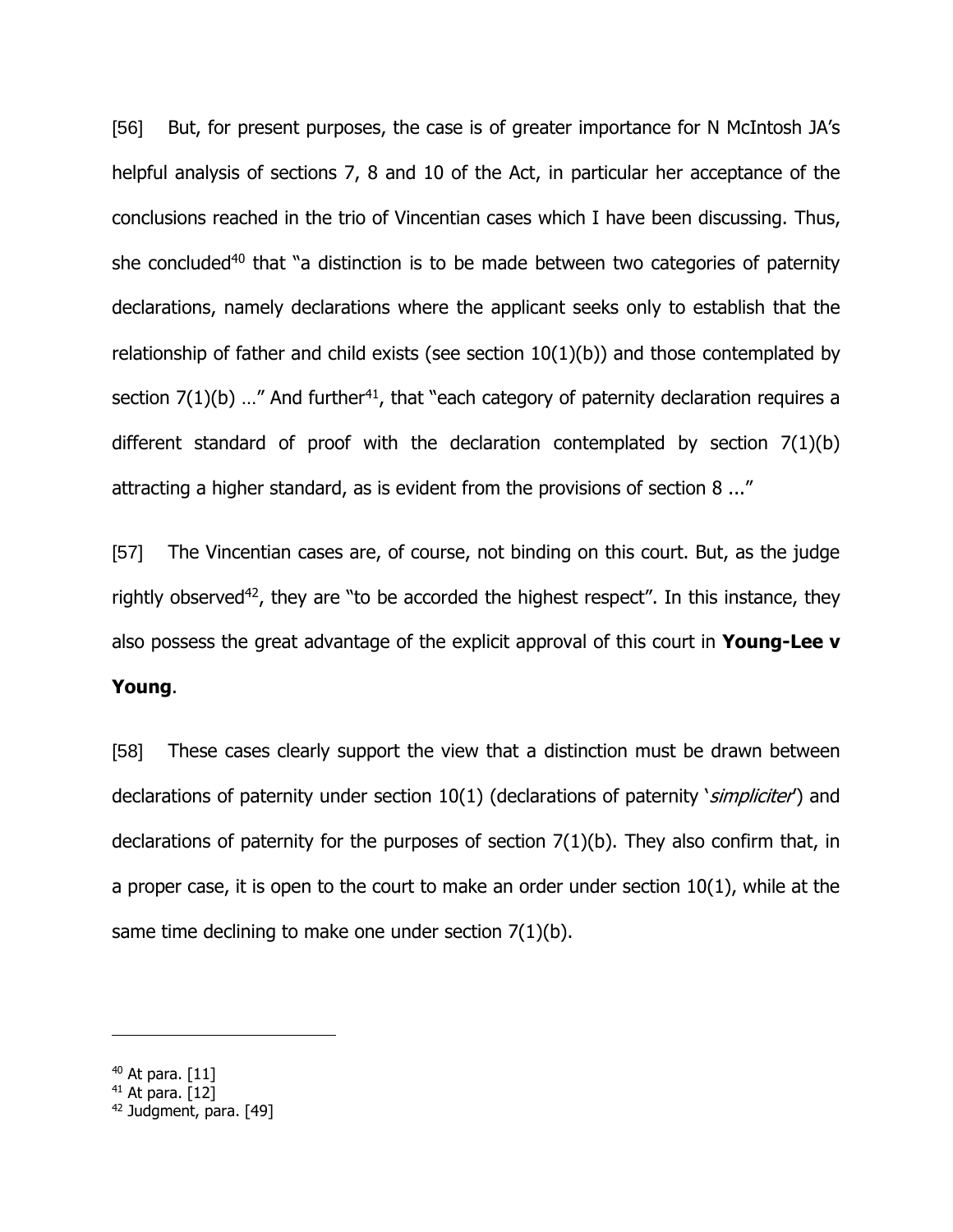[59] But, despite various statements which obviously have a bearing on the issues, it seems to me that they do not really provide definitive answers to the questions relating to the *ejusdem generis* principle and the standard of proof to be applied in proceedings under the section. I will deal with each of these questions in turn.

### (i) Does the *ejusdem generis* principle apply?

[60] In **Re Cato**, Mitchell J held that the principle applied, but neither Saunders JA nor Rawlins JA mentioned it at all in either **McKenzie v Sampson** or **Sampson v McKenzie**. Nor did N McIntosh JA in **Young-Lee v Young**. And in this case, as has been seen<sup>43</sup>, the judge found that there was no reason to apply the principle.

[61] Mr Leiba submitted that the words "or otherwise" in section  $7(1)(b)$  must be read conjunctively with the words which precede it, with the consequence that purely oral admissions of paternity are not sufficient for the purposes of a declaration under section  $7(1)(b)$ . The *ejusdem generis* principle applies, so the words "or otherwise" are to be restricted to the same genus as "one or more of the types of evidence specified by section 8".

[62] Mr Small submitted that the words "or otherwise" should be treated as disjunctive, since the words "or otherwise" do not normally attract the *ejusdem generis* rule.

 $43$  Para. [28] above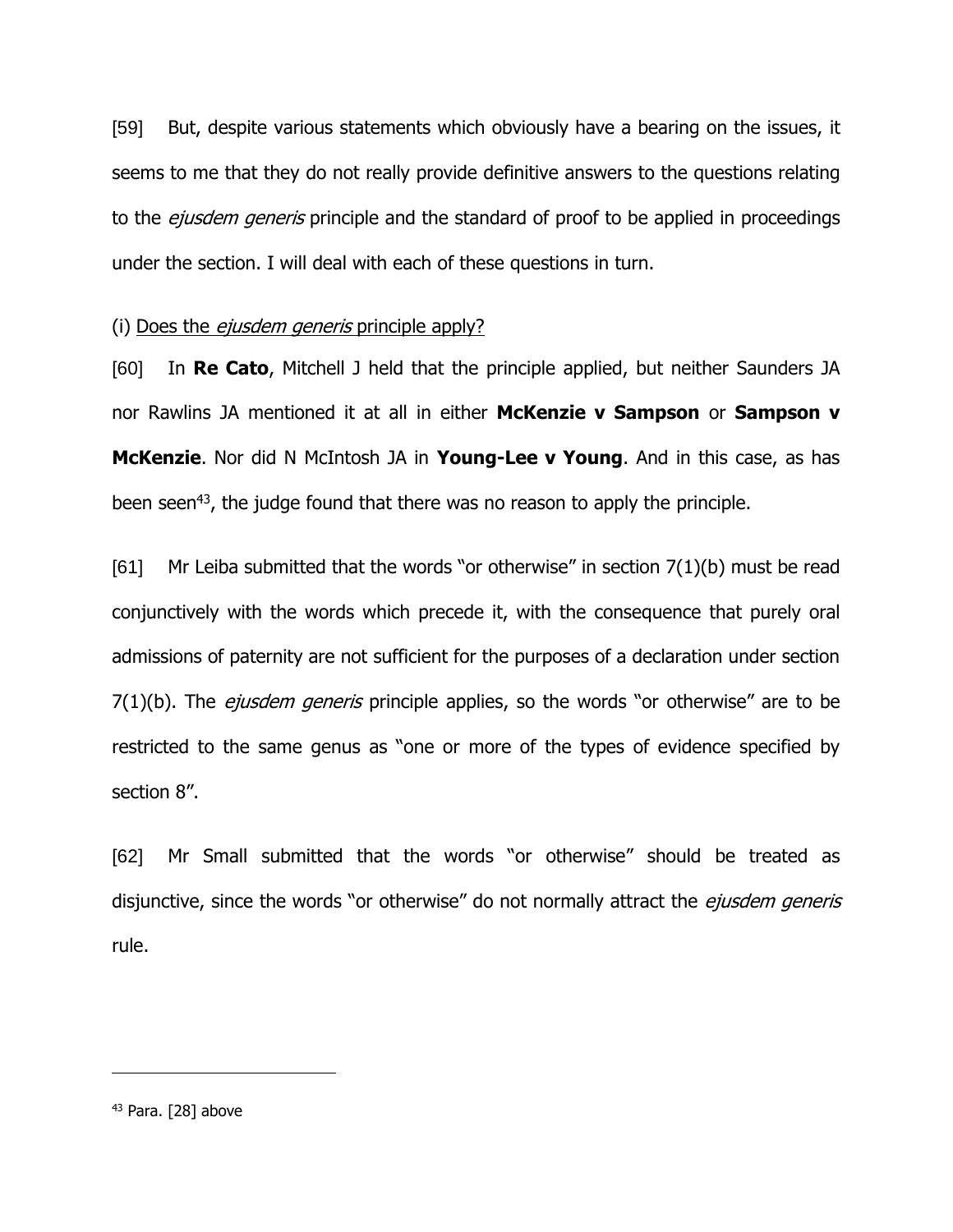## [63] The *ejusdem generis* principle is well known. This is how Bennion explains it<sup>44</sup>:

"The Latin words *ejusdem generis* (of the same kind or nature) have been attached to a principle of construction whereby wide words associated in the text with more limited words are taken to be restricted by implication to matters of the same limited character. The principle may apply whatever the form of the association, but the most usual form is a list or string of genus-describing terms followed by wider residuary or sweeping-up words."

[64] As an example of the principle in action, Mr Leiba referred us to **Eton Rural District Council v River Thames Conservators**<sup>45</sup>. In that case, it was held that the words "or otherwise", following the words, "tenure, custom, prescription", did not include purely contractual obligations: the genus was obligations imposed by law on land and *ejusdem generis* therefore applied. So the case is a clear example of the words "or otherwise" attracting the principle.

[65] But Bennion goes on to make it clear<sup>46</sup> that, for the principle to apply, "there must be a sufficient indication of a category that can properly be described as a class or genus, even though not specified as such in the enactment". Thus, as Farwell LJ observed in the older case of **Tillmanns v SS Knutsford Ltd**<sup>47</sup>, "[u]nless you can find a category there is no room for the application of the *ejusdem generis* doctrine".

<sup>&</sup>lt;sup>44</sup> Bennion on Statutory Interpretation, 6<sup>th</sup> edn, by Oliver Jones, Section 379, page 1105

<sup>45</sup> [1950] Ch 540

<sup>46</sup> In Section 380(1), page 1108

<sup>47</sup> [1908] 2 KB 385, 403,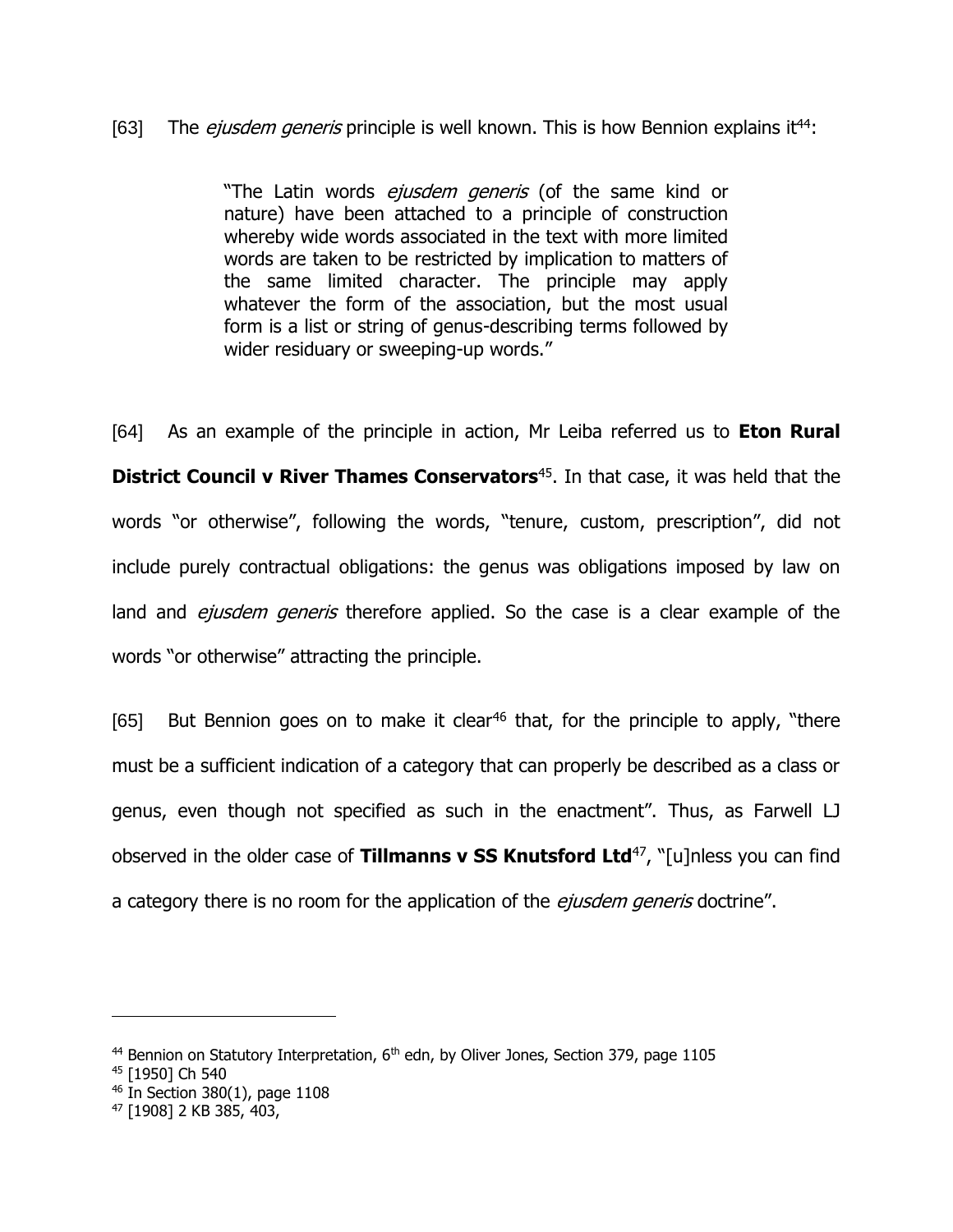[66] In order for the principle to apply in this case, therefore, it is first necessary to identify a genus or category in the language of section 8.

[67] The section lists four types of evidence. First, if, pursuant to section 19 of the Registration (Births and Deaths) Act ('the R (B & D) Act'), or to the corresponding provisions of any former enactment, the name of the father of the child in question has been entered in the register of births, a copy of that entry, certified or sealed in accordance with the relevant provisions of the R  $(B \& D)$  Act, will be *prima facie* evidence that the person named as the father is the father of the child. But, in the case of a child whose parents were not married to each other, the father's name cannot be entered in the register of births unless one of the requirements of section 19A of the R (B & D) Act have been satisfied. These are, first, (i) a declaration of paternity in respect of the child has been made; or (ii) the father has been made guardian of the child by virtue of the Children (Guardianship and Custody) Act; or (iii) both the mother and the person acknowledging himself to be the father of the child consent to the entry (section 8(1)).

[68] Second, an instrument signed by the mother of a child and by any person acknowledging that he is the father of the child shall, if executed in the presence of one of the persons listed in the Act, be *prima facie* evidence that the person named as the father is the father of the child (section 8(2)).

[69] Third, a declaration made under section 10 shall, for all purposes, be conclusive proof of the matters contained in it (section 8(4)).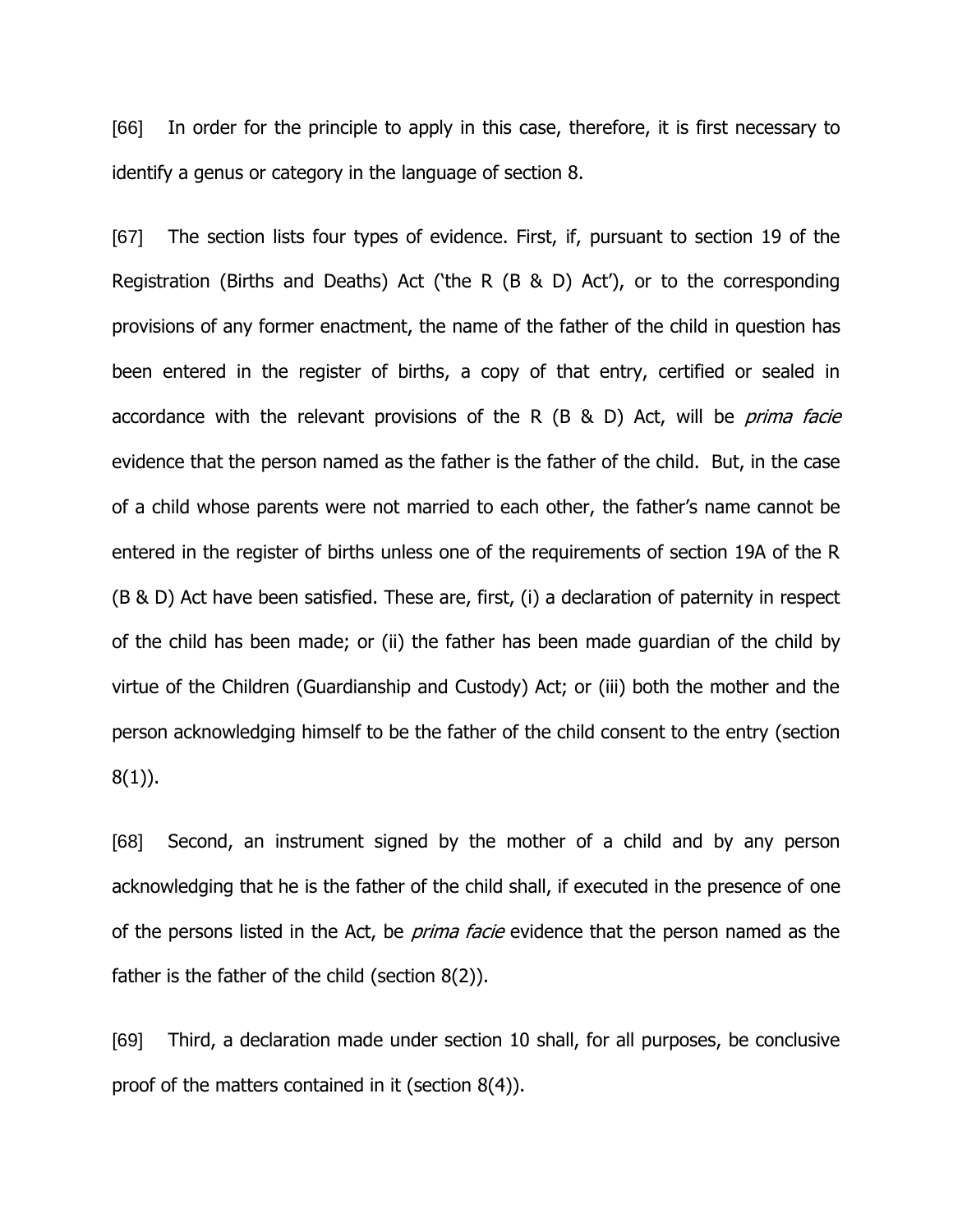[70] And fourth, an order made in any country outside Jamaica declaring a person to be the father or putative father of a child, being an order to which this subsection applies pursuant to subsection 6, shall be *prima facie* evidence that the person declared the father or putative father, as the case may be, is the father of the child (section 8(5)).

[71] As it seems to me, these provisions contemplate two distinct categories of evidence. The first derives from some form of acknowledgment in writing of paternity (section 8(1) and (2)); and the second is based on an order of a court, whether in Jamaica or in any other country to which the Act applies for this purpose, declaring a person to be the father of the child. While evidence in the first category will obviously constitute an admission of paternity, evidence in the second, which is often the product of contested court proceedings (as in this case), most certainly will not.

[72] Taken together, therefore, it is in my view impossible to characterise the kinds of evidence set out in section 8 as a genus. Accordingly, as Lord Browne-Wilkinson put it in **Re C (a minor) (interim care order: residential assessment)**<sup>48</sup> , a case in which it was submitted that the principle applied, "I can find no genus to which the principle can apply". For that reason, I would conclude that the *ejusdem generis* principle does not operate to limit the scope of the words "or otherwise" in section 8. I therefore think that the judge's conclusion on this point was correct.

<sup>48</sup> [1996] 3 WLR 1098, 1104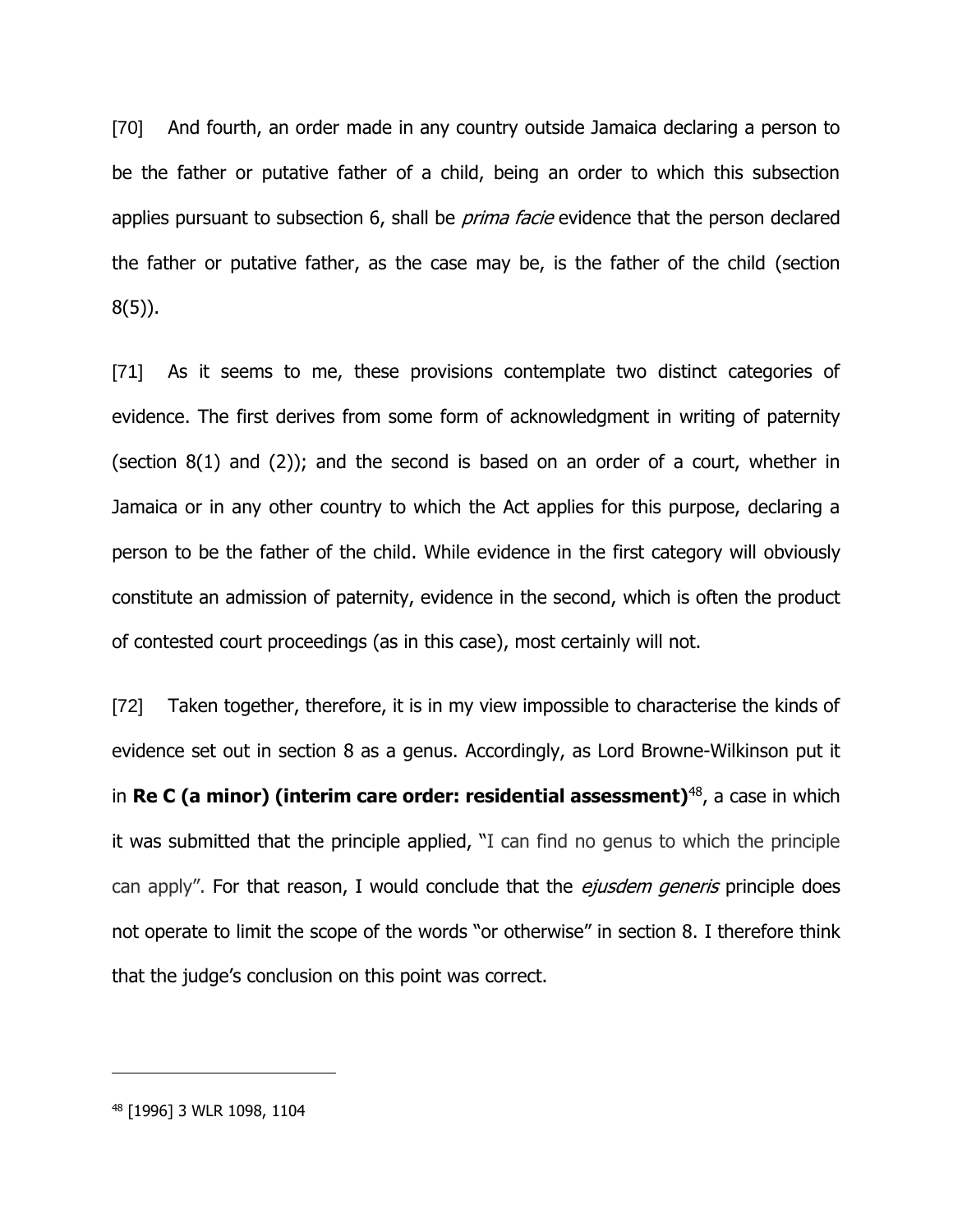[73] But this does not mean that, in seeking to give effect to the words "or otherwise" in section  $7(1)(b)$ , the court is at large. For, it is another commonplace of statutory interpretation that, to quote Bennion again<sup>49</sup>, "a word or phrase is not to be construed as if it stood alone but in the light of its surroundings". This principle is captured in yet another Latin maxim, *noscitur a sociis*, by virtue of which words or phrases in a statute "must always be construed in the light of the surrounding text"<sup>50</sup>.

[74] I therefore accept that, in considering the types of evidence that might appropriately be relied on to satisfy the requirement of section  $7(1)(b)$ , it is entirely in order to have regard to the fact that the kinds of evidence referred to in section 8 are, by their very nature, likely to be especially cogent and highly persuasive. The words "or otherwise" may therefore be taken to connote evidence that is, if I may respectfully adopt Rawlins JA's finely nuanced formulation in **Sampson v McKenzie**<sup>51</sup> , "other than the types of evidence specified in section 8 of the Act, though not less convincing". Or, as the judge put it in his judgment in this case<sup>52</sup>, in my view correctly, "[i]t is not the type of evidence that is limited but it is its cogency".

### (ii) What is the standard of proof?

[75] Mr Leiba's overarching submission was that the language of the Act and the authorities called for a very high standard of proof for an order under section 7(1)(b) and that the judge therefore erred in holding that the evidence adduced on behalf of

<sup>49</sup> Bennion, op. cit., section 378

<sup>50</sup> Op. cit., page 1190

 $51$  See para. [52] above

 $52$  At para. [48]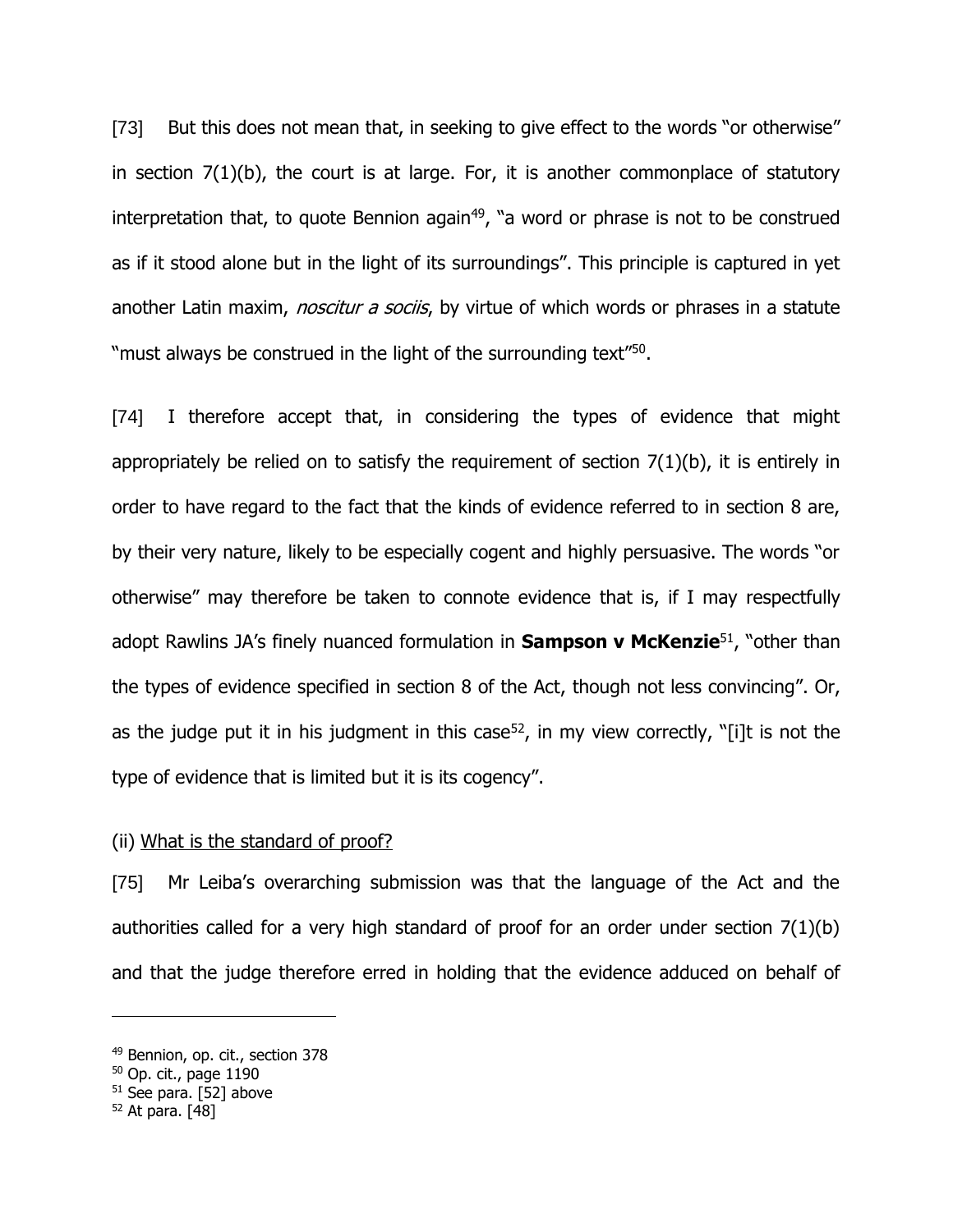the respondent's claim was sufficient for the purpose. In this regard, he posited a distinction between a declaration of paternity, *'simpliciter'*, under section 10(1), and a declaration of paternity for the purposes of succession under section 7(1)(b). While proof on a balance of probabilities will suffice for the former, in relation to the latter evidence of the type set out in section 8 is required: that is, clear and unequivocal evidence.

[76] Mr Small took issue with the contention that the Act stipulated for different standards of proof for a declaration of paternity under section 10(1), and for a declaration of paternity for the purposes of section 7(1)(b). He drew attention to section 6(3) of the Act, which provides that, in the context of establishing the paternity of a child born within 10 months after the dissolution of the marriage of his or her mother by death or otherwise, and after her remarriage, the question "shall be determined on the balance of probabilities in each case". On this basis, Mr Small submitted that that same balance of probabilities, which is the normal standard of proof in all civil proceedings, applies to all applications for declarations of paternity under the Act, whether under section  $10(1)$  or for the purposes of section  $7(1)(b)$ . Had the legislature intended differently, it would have said so in so many words.

[77] In a brief reply, Mr Leiba submitted that the fact that the legislature felt it necessary to state specifically the standard of proof applicable to matters to which section 6(3) applies suggests no more than a need to carve out a standard of proof for that particular section. It therefore does not follow that it was intended to apply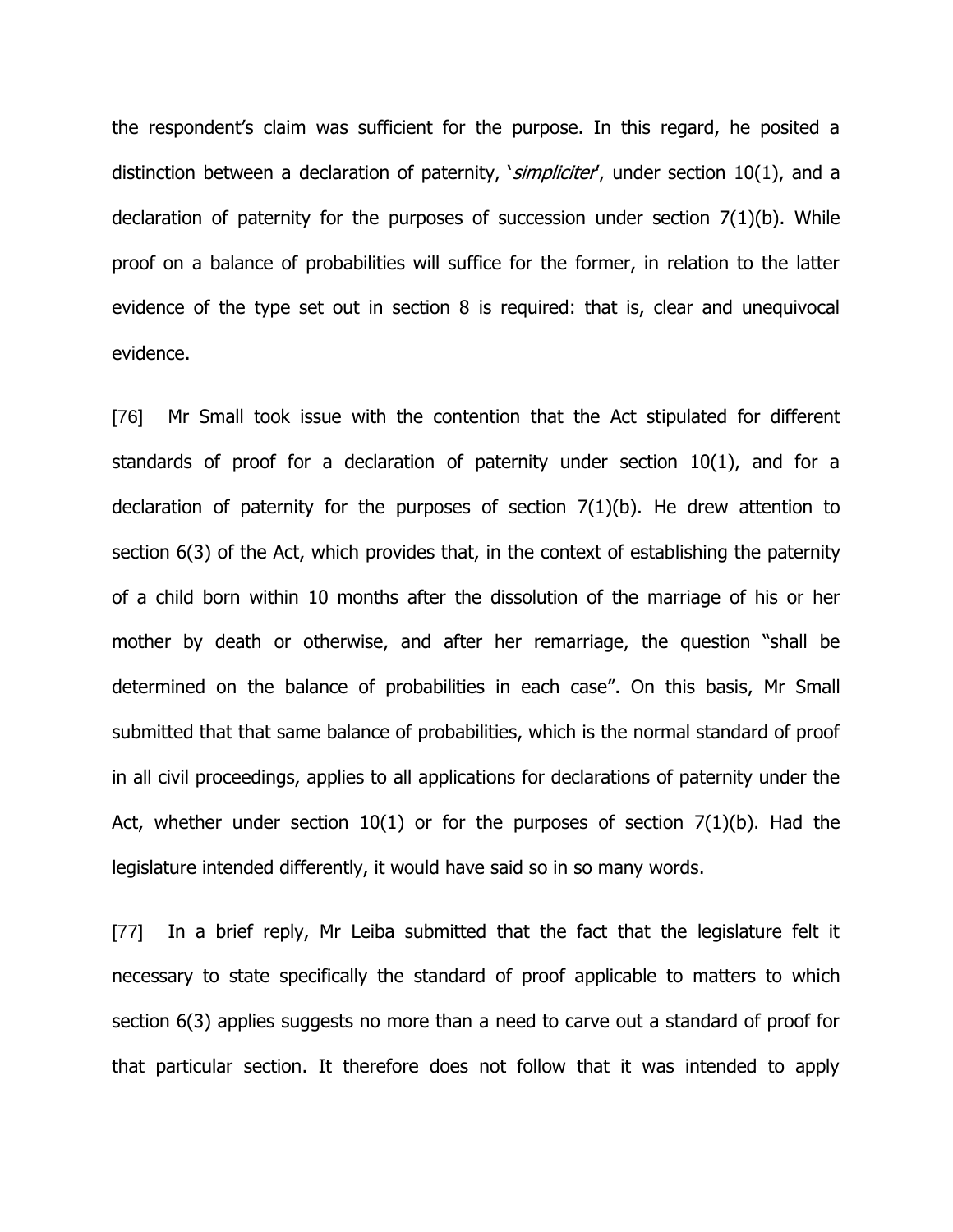throughout the Act as a whole. Mr Leiba accepted that these were civil proceedings, to which proof on the balance of probabilities normally applies, but he submitted that, even within the civil standard, the law recognises that there may be differences in the quality of evidence required to meet the standard in particular kinds of matter.

[78] All of the cases which we have been shown have thrown up different formulations of the standard of proof applicable to proceedings under section 7(1)(b). Thus, in **Re Cato**, Mitchell J said<sup>53</sup> that, "[a]lthough the standard of proof in the High Court in applications for paternity declarations is the civil standard of proof on a balance of probabilities, the Legislature has provided that the High Court must look for a higher level of evidence than is acceptable in the Magistrate's Court in affiliation proceedings". In McKenzie v Sampson, Saunders JA observed<sup>54</sup> that "sections 7, 8 and 10 provide for two different standards of proof", referring approvingly to Mitchell J's view that the standard of proof for a declaration of paternity simpliciter is "much lower" than would be acceptable in affiliation proceedings". In **Sampson v McKenzie**, Rawlins JA did not in terms mention the standard of proof, but he stated instead that "a declaration of paternity for the purpose of succession to property must not only be cogent and credible, it must also be of the quality that would satisfy the requirement under section 7(1)(b) of the Act"<sup>55</sup> . In **Young-Lee v Young**, McIntosh JA stated unequivocally<sup>56</sup> that "each category of paternity declaration requires a different standard of proof". And,

<sup>53</sup> At para. [13]

 $54$  At para. [15]

<sup>55</sup> At para. [26]

<sup>56</sup> At para. [12]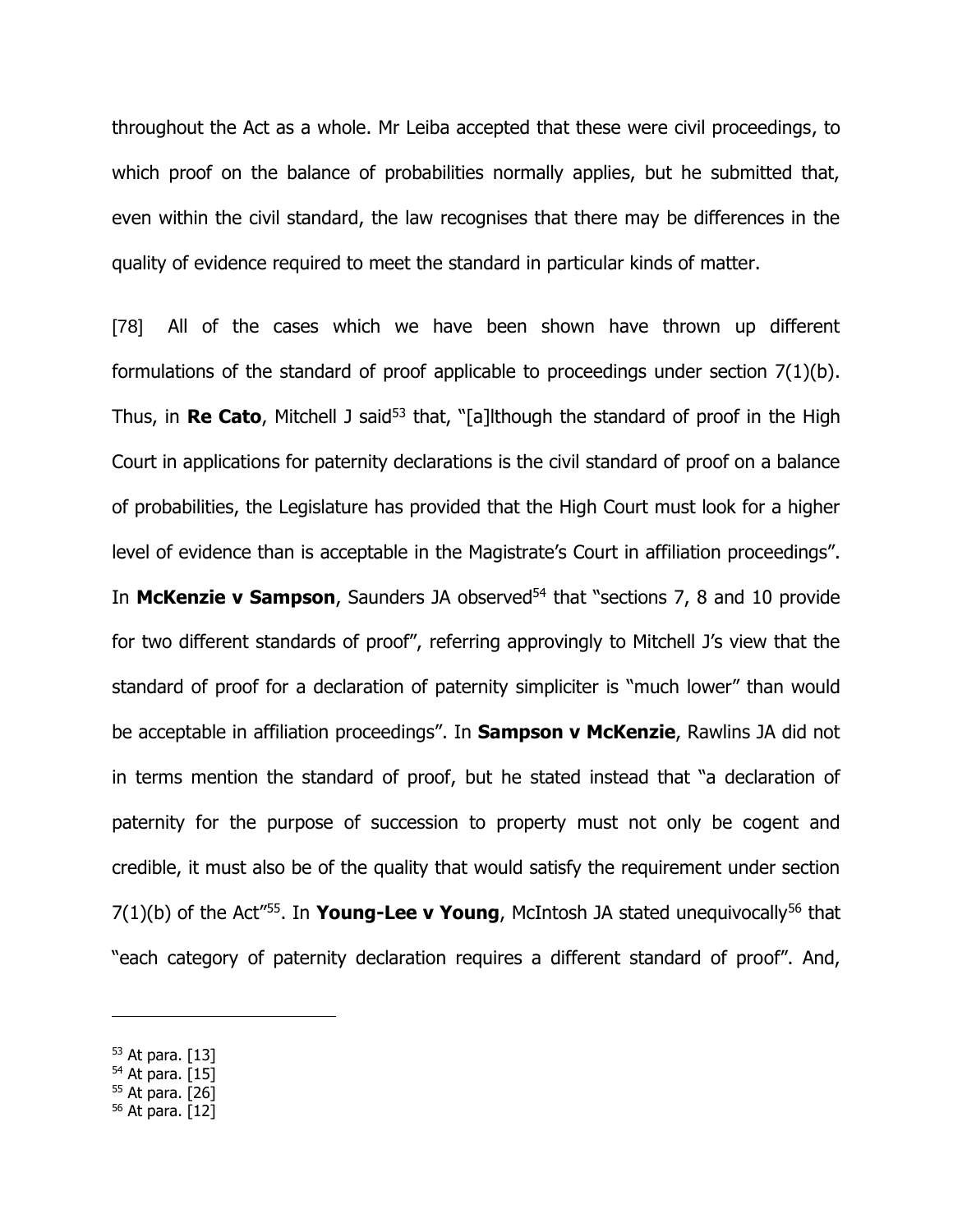finally, in this case, the judge said<sup>57</sup> that "the standard could be described as on a high balance of probabilities".

[79] The problem with these formulations, as it seems to me, is that while they reflect some kind of consensus that the standard of proof required in proceedings under section 7(1)(b) is "higher" and "different", they give no indication of precisely what that might entail.

[80] As Lord Carswell reiterated in **Re Doherty**<sup>58</sup>, "[i]t is indisputable that only two standards are recognised by the common law, proof on the balance of probabilities and proof beyond reasonable doubt". Generally speaking, the latter standard is that required by the criminal law and in analogous proceedings<sup>59</sup>, while the former is the general standard applicable to all other civil proceedings. It is unnecessary for present purposes to explore this very well-known distinction any further, save to say that, in a civil case, a court will be satisfied that an event occurred, "if the court considers that, on the evidence, the occurrence of the event was more likely than not"<sup>60</sup>.

[81] It is equally indisputable that proceedings under the Act are civil proceedings. For this reason, I think that Mr Small's submission that the standard of proof applicable to proceedings under the Act is proof on a balance of probabilities is plainly right. In

 $57$  At para. [46]

<sup>58</sup> [2008] UKHL 33, para. [23]

<sup>&</sup>lt;sup>59</sup> Lord Carswell gives as an example of these disciplinary proceedings brought against members of a profession.

<sup>60</sup> Per Lord Nicholls of Birkenhead in **In re H (Minors) (Sexual Abuse: Standard of Proof)** [\[1996\]](https://www.lexisnexis.com/uk/legal/search/enhRunRemoteLink.do?linkInfo=F%23GB%23AC%23sel1%251996%25year%251996%25page%25563%25&A=0.7521348673480575&backKey=20_T29229804496&service=citation&ersKey=23_T29229765427&langcountry=GB) AC [563,](https://www.lexisnexis.com/uk/legal/search/enhRunRemoteLink.do?linkInfo=F%23GB%23AC%23sel1%251996%25year%251996%25page%25563%25&A=0.7521348673480575&backKey=20_T29229804496&service=citation&ersKey=23_T29229765427&langcountry=GB) 586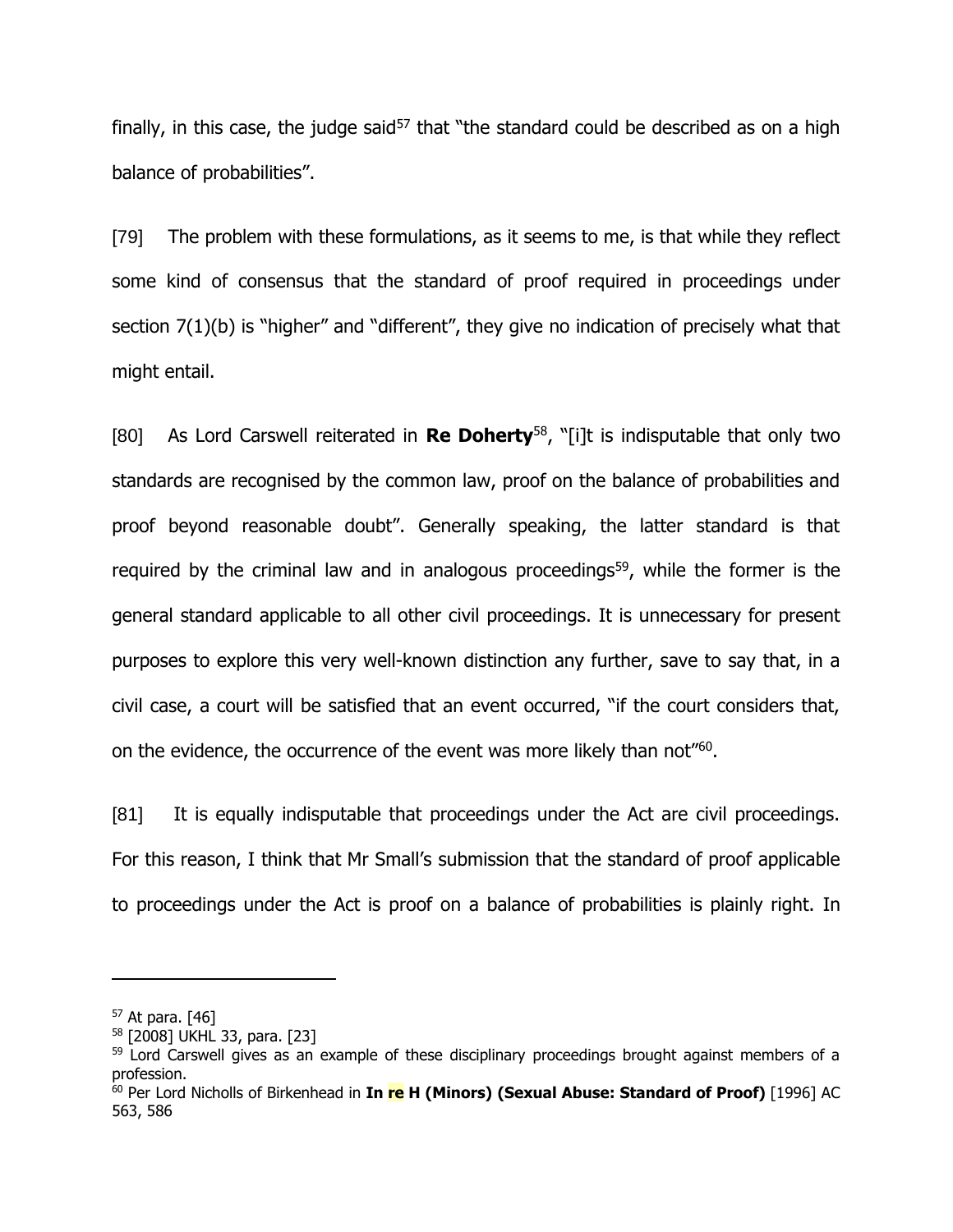this regard, I consider the specific provision to this effect in section 6(3) of the Act to be no more than a reaffirmation of the general rule in that particular context.

[82] The difficulty with distinct – lesser or greater - standards of proof under the general rubric of proof on the balance of probabilities lies, in my view, in its clear potential for uncertainty and confusion. It seems to me that it certainly must make life difficult for triers of fact in this area of the law, who are told that, on the one hand, the standard of proof is on the balance of probabilities; but, on the other hand, depending on the issues involved in the particular case, it can also be on a higher balance of probabilities.

[83] The problem is neither new nor peculiar to this region. The difficulties were highlighted by Lord Nicholls of Birkenhead in **In re H (Minors) (Sexual Abuse: Standard of Proof)** as follows<sup>61</sup>:

> "If the balance of probability standard were departed from, and a third standard were substituted in some civil cases, it would be necessary to identify what the standard is and when it applies. Herein lies a difficulty. If the standard were to be higher than the balance of probability but lower than the criminal standard of proof beyond reasonable doubt, what would it be?"

 $61$  At page 587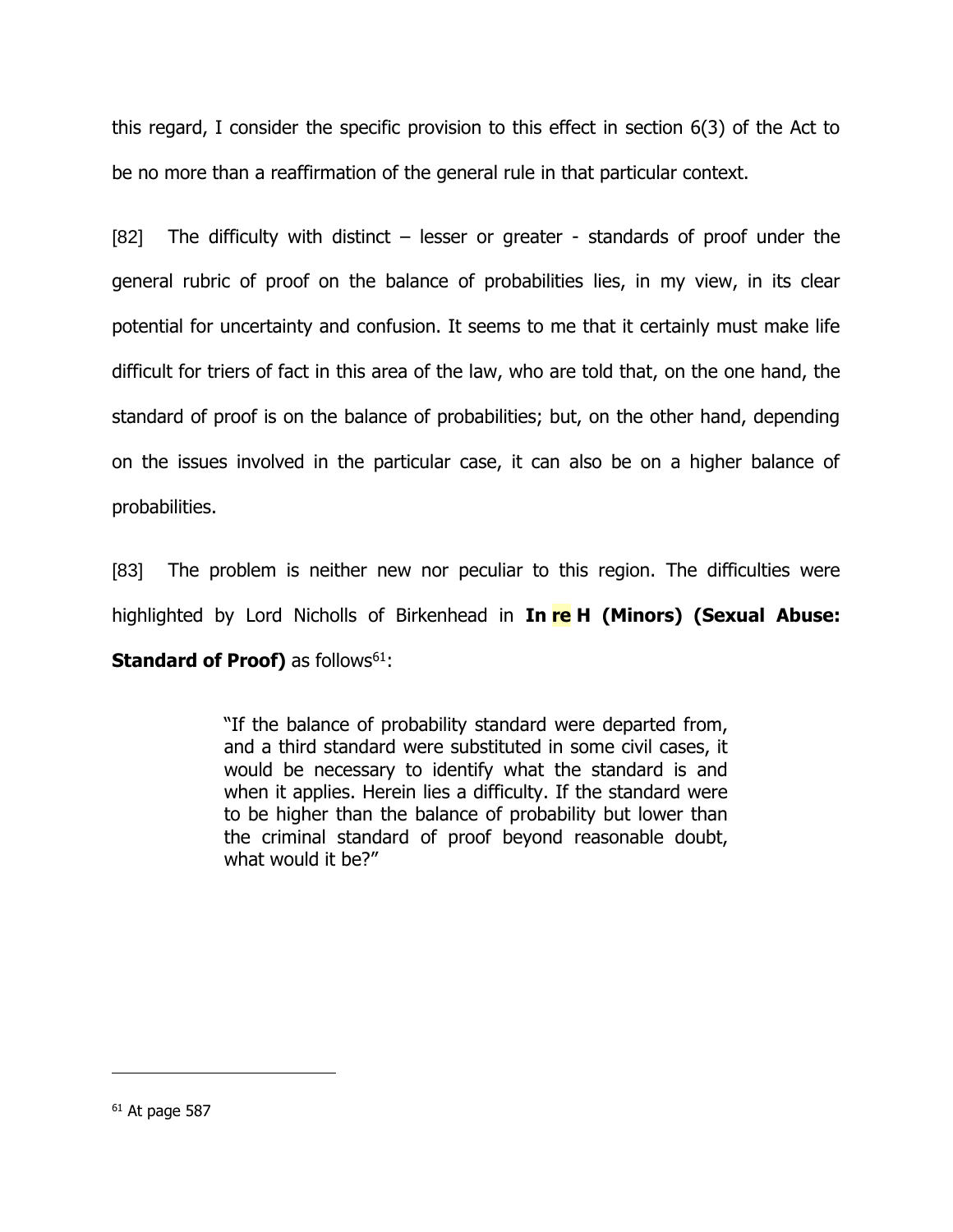[84] Lord Nicholls suggested<sup>62</sup> that the answer to the problem was to be found in the manner of the court's approach to the consideration of whether a particular case has been proved on the balance of probabilities:

> "When assessing the probabilities the court will have in mind as a factor, to whatever extent is appropriate in the particular case, that the more serious the allegation the less likely it is that the event occurred and, hence, the stronger should be the evidence before the court concludes that the allegation is established on the balance of probability. Fraud is usually less likely than negligence. Deliberate physical injury is usually less likely than accidental physical injury. A step-father is usually less likely to have repeatedly raped and had non-consensual oral sex with his under age stepdaughter than on some occasion to have lost his temper and slapped her. Built into the preponderance of probability standard is a generous degree of flexibility in respect of the seriousness of the allegation."

[85] In **Secretary of State for the Home Department v Rehman**<sup>63</sup>, a case in which, in an immigration appeal, the Special Immigration Appeals Commission had explicitly applied "a high civil balance of probabilities", Lord Hoffmann put the matter even more directly:

> "… I feel bound to say that I think that a 'high civil balance of probabilities' is an unfortunate mixed metaphor. The civil standard of proof always means more likely than not. The only higher degree of probability required by the law is the criminal standard. But, as Lord Nicholls of Birkenhead explained in Re H (minors) (sexual abuse: standard of proof) ... some things are inherently more likely than others.

 $62$  At page 586

<sup>63</sup> [2002] 1 All ER 122, para. 55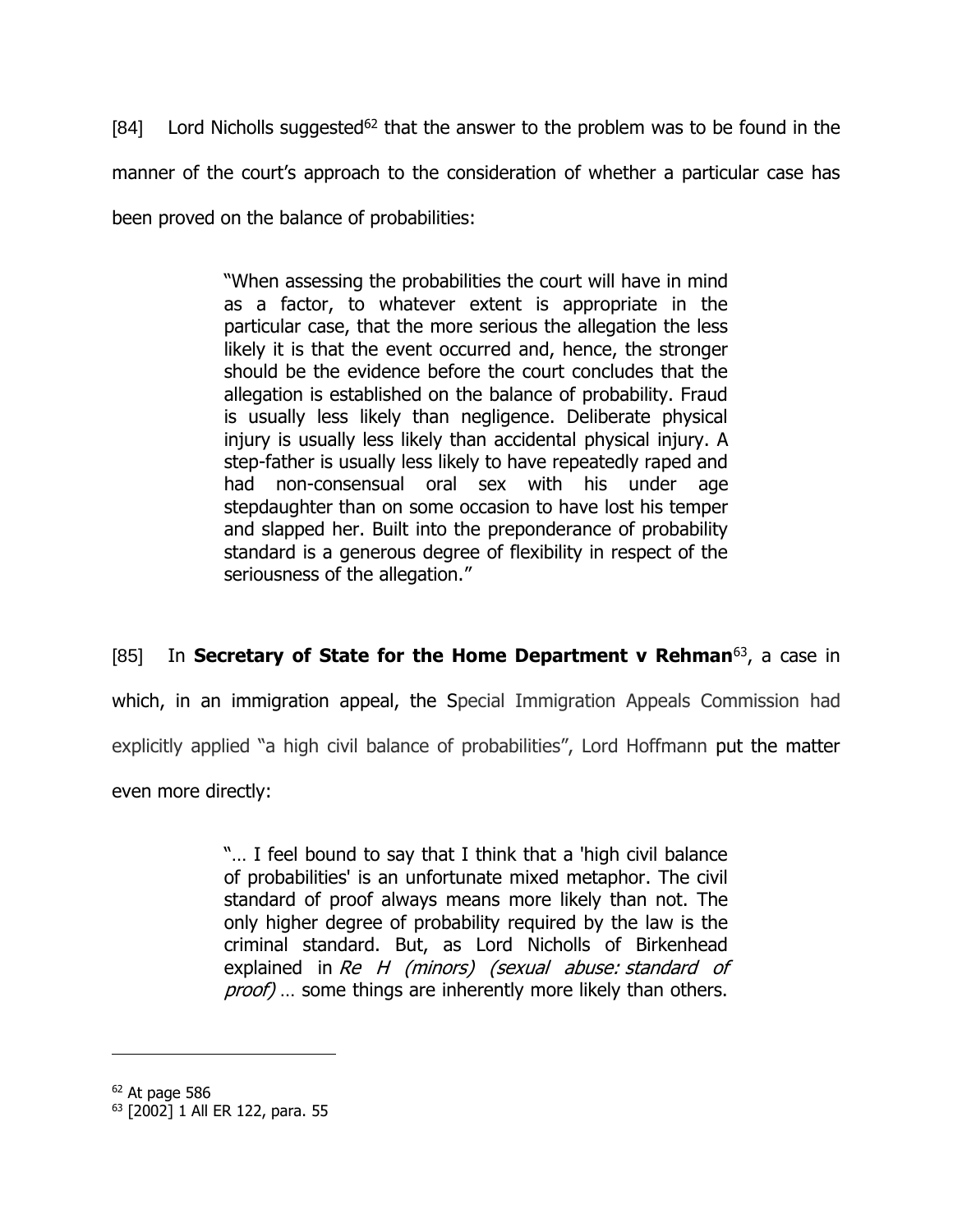It would need more cogent evidence to satisfy one that the creature seen walking in Regent's Park was more likely than not to have been a lioness than to be satisfied to the same standard of probability that it was an Alsatian. In this basis, cogent evidence is generally required to satisfy a civil tribunal that a person has been fraudulent or behaved in some other reprehensible manner. But the question is always whether the tribunal thinks it more probable than not." 64

# [86] And, finally on this point, I will mention **R (N) v Mental Health Review**

# **Tribunal (Northern Region) and others**<sup>65</sup>, in which Richards LJ said that:

"Although there is a single civil *standard* of proof on the balance of probabilities, it is flexible in its *application*. In particular, the more serious the allegation or the more serious the consequences if the allegation is proved, the stronger must be the evidence before a court will find the allegation proved on the balance of probabilities. Thus the flexibility of the standard lies not in any adjustment to the degree of probability required for an allegation to be proved (such that a more serious allegation has to be proved to a higher degree of probability), but in the strength or quality of the evidence that will in practice be required for an allegation to be proved on the balance of probabilities."

(This statement was cited with specific approval by the Privy Council, albeit in a slightly

different context, in **Sharma v Browne-Antoine and others**<sup>66</sup>.)

<sup>64</sup> See also **In re B (Children) [**2008] UKHL 35, in which Lord Hoffmann restated and reaffirmed the views which he had expressed in this case.

<sup>65</sup> [2005] EWCA Civ 1605, para. [62]. This statement was cited with approval by Lord Carswell in **Re Doherty**, at para. [27]

<sup>66</sup> [2006] UKPC 57, para. 14(4)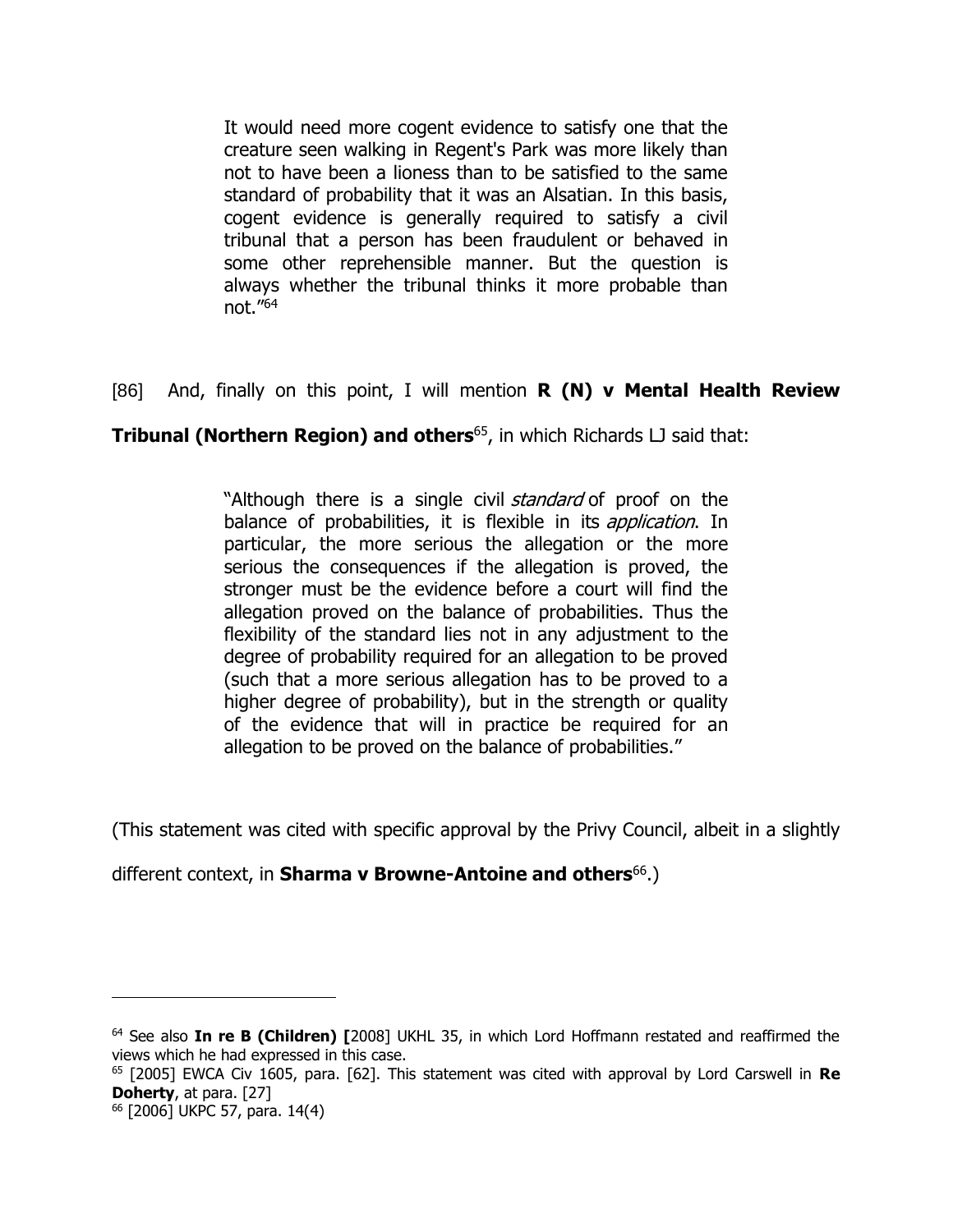[87] On the basis of these authoritative statements, I therefore venture to suggest that the true position is that (i) the standard of proof in proceedings under the Act, as in civil proceedings generally, is always proof on the balance of probabilities; (ii) the standard, although fixed, is flexible in its application, depending on the issues involved in particular cases; (iii) the more serious the consequences if the allegation is proved, or the less probable the allegation may on the face of it appear to be, the stronger must be the evidence required to prove it; and (iv) the important thing in every case will therefore be the strength or quality of the evidence that is proffered in proof of the allegation.

[88] In this case, in considering the case put forward by the respondent, the standard of proof applied by the judge was, as has been seen, proof "on a high balance of probabilities". Although, as I have been attempting to suggest, there may be an element of contradiction in that formulation, it is certainly not anything that, in my view, can possibly enure to the benefit of the appellants. It is quite clear from his judgment as a whole that the judge's entire focus was, as the authorities suggest that it must ultimately be, on the quality and inherent strength of the evidence.

#### **The admissibility issue**

[89] Mr Leiba submitted that the judge erred in admitting various items of evidence in breach of the rule against hearsay, notwithstanding the respondent's non-compliance with the provisions of 31E of the Evidence Act. The judge also erred in dis-applying section 31E. And the judge erred as a matter of discretion in admitting various other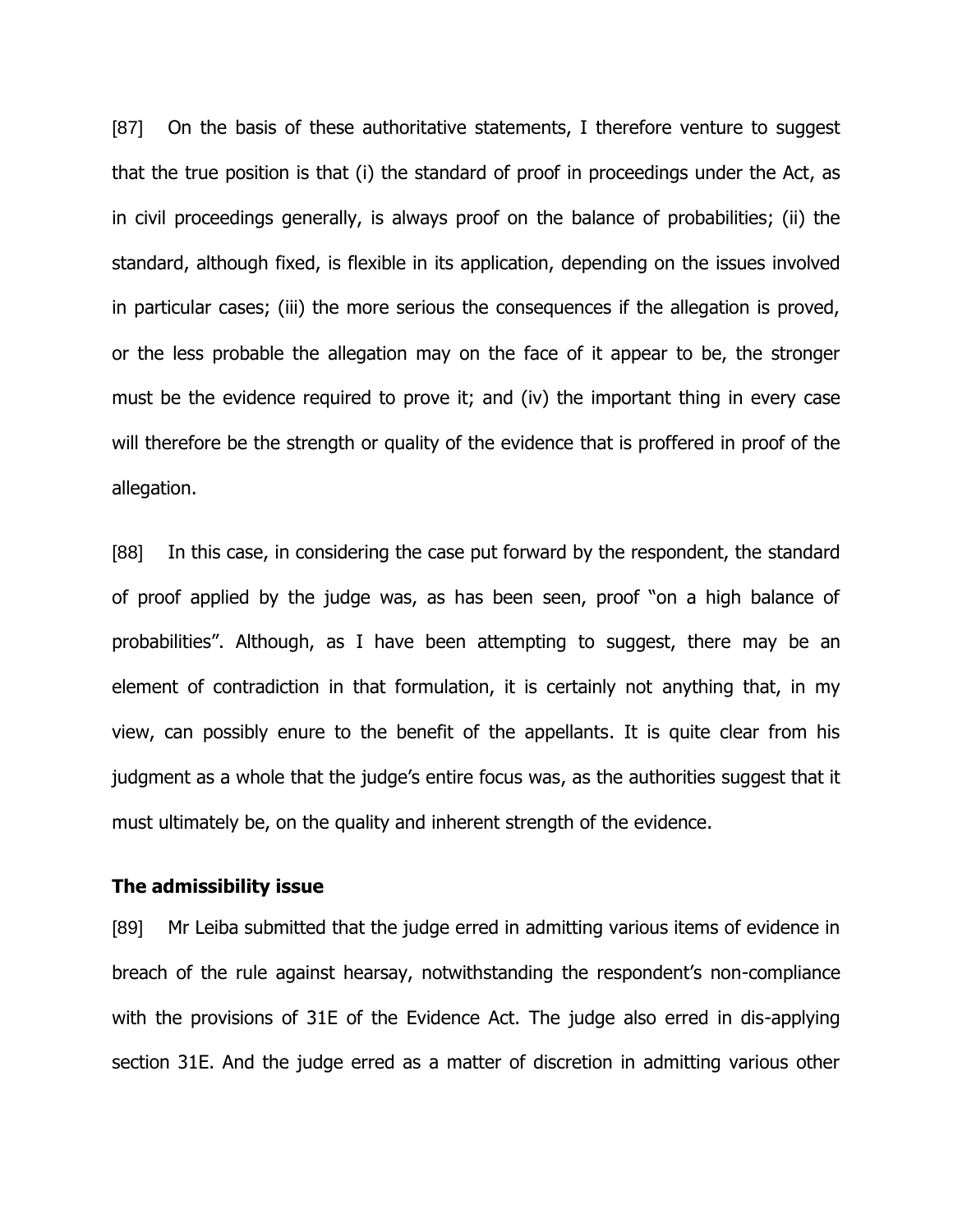documents in evidence despite the fact that no sufficient foundation had been laid for the purpose.

[90] The principal complaints in the first category relate to significant aspects of the evidence of Ms Yvonne Tillica Carty, and the several documents exhibited to the second affidavit of Miss Jean Forde. Those in the second category relate to the handwritten letter dated 30 May 2000, purportedly written by the deceased to the respondent and signed "Daddy", with regard to a bank account of which the respondent appeared to be the beneficiary (exhibit 'BVW17'); the letter from Bank of Nova Scotia dated 7 October 2011 (exhibit 'BVW19'); the judge's failure to strike out the whole or parts of the second affidavit of Gary Williams for non-compliance with 31E of the Evidence Act; and the judge's finding that the purported tape-recording of Winston's telephone conversation with Mr Williams was genuine. I will consider each of them briefly.

### (i) Ms Carty's evidence

[91] Paragraphs 3-10 of Miss Carty's affidavit read as follows:

"3. The late CHARLES LEOPOLD LEIBA was by landlord and the owner of Apartments 11, 33, 43, 57 and 70 Camp View Apartments, 3-5 Anderson Road, Kingston 5 (the 'Camp View Apartments').

4. I first met Mr. Leiba in December 1980 when I was looking for a place to live.

5. I became a tenant of Mr. Leiba's in January 1981 occupying at Apartment 70, Camp View Apartments. I still reside here today paying rent less maintenance as per Mr. Leiba's instructions into a bank account.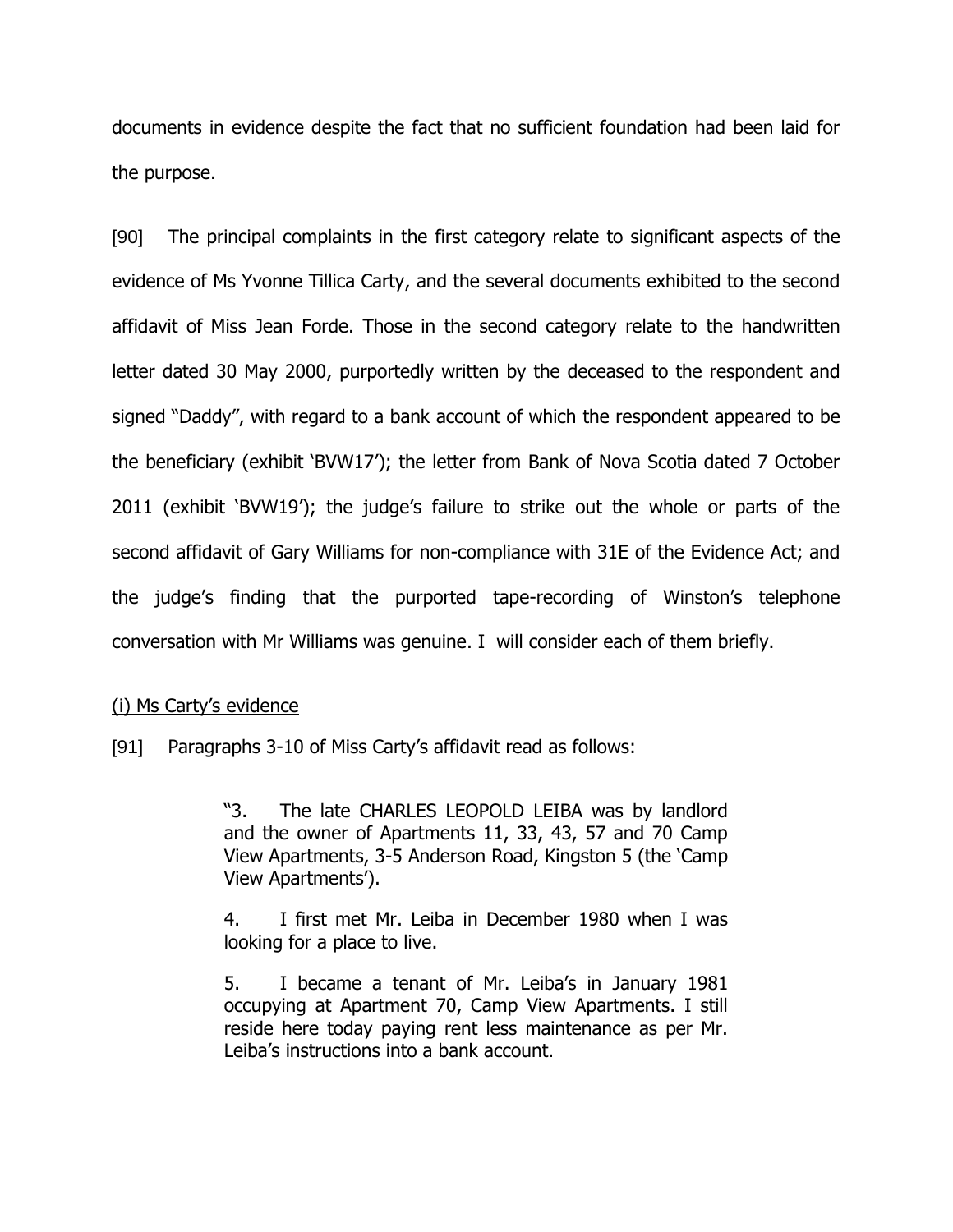6. Mr. Leiba and I had a very good and trustworthy relationship as landlord and tenant.

7. I interacted with him frequently over the years and would often act as liaison between himself and his other tenants at the Camp View Apartments. This included, arranging appointments for Mr. Leiba with his other tenants or relaying messages to them on his behalf.

8. At Mr. Leiba's request, I used and still use my rent to pay the maintenance for all his Camp View Apartment [sic], the balance of which is deposited monthly to a bank account pursuant to Mr. Leiba's instructions. I also collect Mr Leiba's rent for Apartment 33 which is also deposited into a bank account pursuant to his instructions.

9. My relationship with Mr. Leiba was such that I would bake him potato pudding, which he loved, from time to time and I have on occasion taken potato pudding to him at his townhouse on Liguanea Avenue.

10. During our many interactions Mr. Leiba told me that he goes to Canada every summer as he has a daughter who lives there."

[92] At the beginning of the trial, the appellants applied to strike out these paragraphs. As the judge recorded it<sup>67</sup>, the ground of their objection was that the paragraphs "were inadmissible as being irrelevant and/or in breach of the hearsay rule". The judge ruled that the evidence was admissible. He dispensed with the requirement of section 31E(2) of the Evidence Act, which provides that, in order for reliance to be placed on a hearsay statement in a document, the person wishing to do so must give 21 days' notice to all other parties in the litigation. The judge did so pursuant to section 31E(6), which gives the court a discretion to dispense with the notice requirement,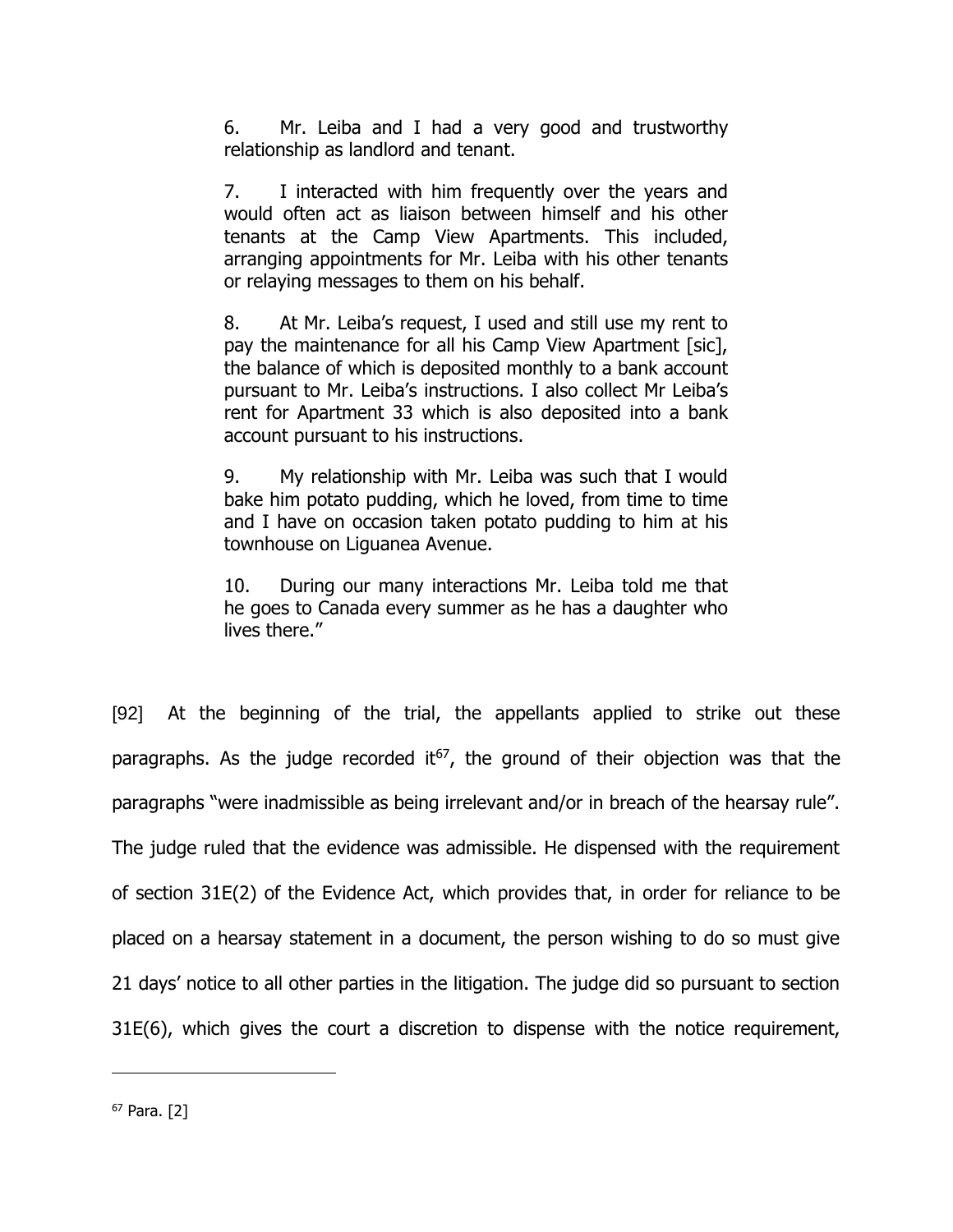"where it thinks appropriate having regard to the circumstances of any particular case". He did this on the ground that Miss Carty's affidavit had been served on the appellants several months before the trial and so they were aware of the respondent's intention to rely on the evidence from then. The judge further considered that, in any event, the evidence was admissible as evidence of an admission of paternity by the deceased during his lifetime<sup>68</sup>.

[93] Mr Leiba submitted that the legal requirements for the admission of hearsay evidence were not met and the judge therefore erred in admitting this evidence. Mr Small submitted that paragraphs 3-9 of the affidavit contained information which Ms Carty was able to state from her own knowledge and therefore did not constitute hearsay; and that, in any event, paragraph 10 was admissible as proof of the fact that the deceased had admitted paternity of the respondent.

[94] In agreement with Mr Small, I am strongly inclined to doubt whether any part of paragraphs 3-9 of Ms Carty's affidavit can properly be characterised as hearsay evidence at all. As the Privy Council explained in **Subramaniam v Public Prosecutor**<sup>69</sup>, to which Mr Small referred us, the question whether evidence of a statement made to a witness by a person who is not called as a witness is hearsay, will depend on the purpose for which the evidence is being led. In the words of the Board -

<sup>68</sup> Judgment, para, [2]

<sup>69</sup> [1956] 1 WLR 965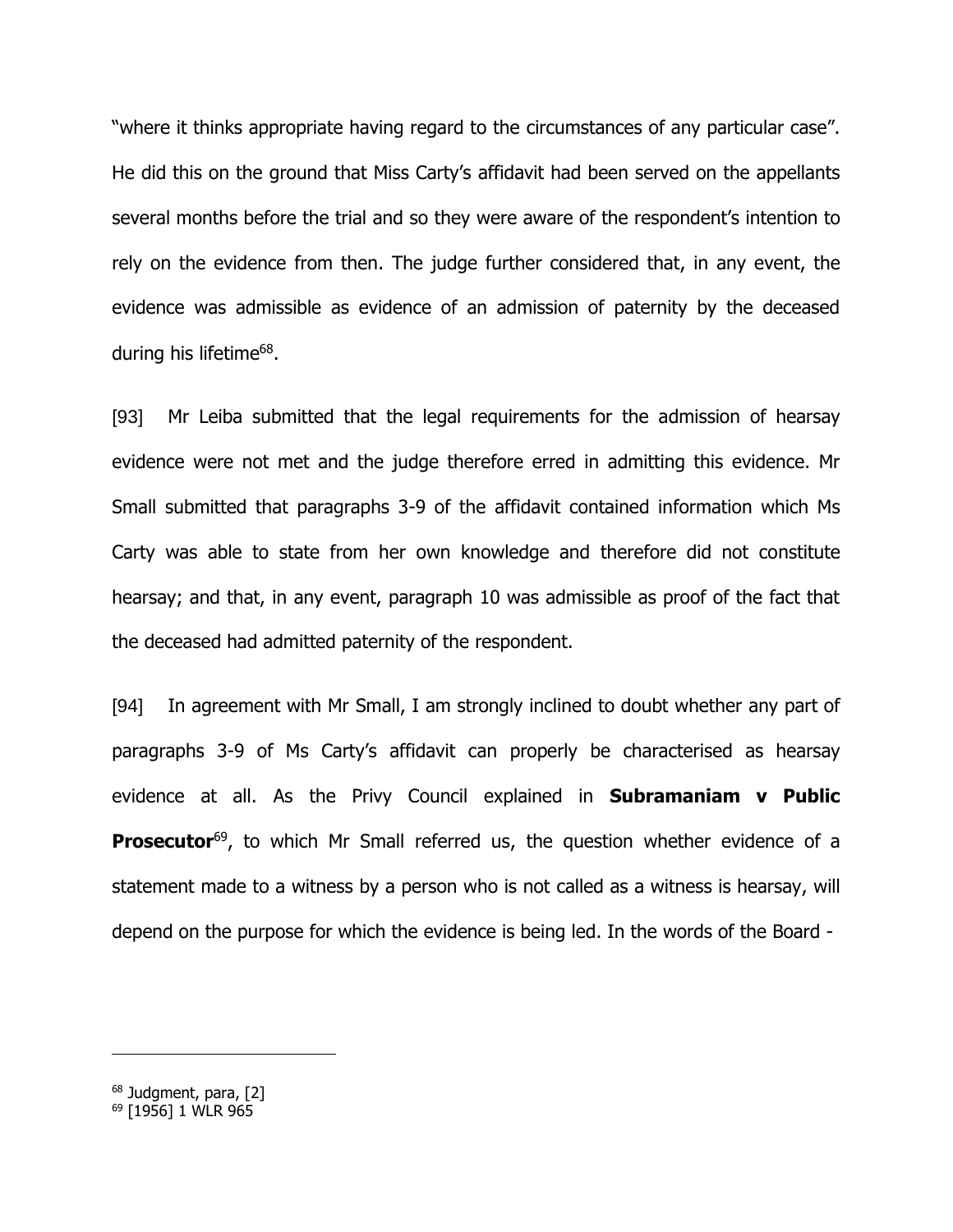"Evidence of a statement made to a witness by a person who is not himself called as a witness may or may not be hearsay. It is hearsay and inadmissible when the object of the evidence is to establish the truth of what is contained in the statement. It is not hearsay and is admissible when it is proposed to establish by the evidence, not the truth of the statement, but the fact that it was made."

[95] In this case, Ms Carty's evidence of the instructions given by the deceased as to the collection of rent from his other tenants and payment of maintenance was obviously not being put forward as proof of the truth of anything the deceased said, since there was absolutely no issue as to any of that in the case. So the only function which that evidence performed was to establish the wider context of Ms Carty's evidence in paragraph 10 that, during one of their "many interactions ", the deceased told her "that he goes to Canada every summer as he has a daughter who lives there". If believed, that evidence was plainly relevant and admissible in support of the respondent's case that the deceased had admitted that she was his child.

[96] (I would observe in passing that, although the point was not argued on this basis, it may also be arguable that Ms Carty's evidence of what the deceased said to her might also have been admissible as a declaration against his interest made by the deceased during his lifetime. As Professor Peter Murphy explained<sup>70</sup>, the principle at common law was, that "a declaration made by a person since deceased is admissible to prove the facts is states if its contents were, at the time when the statement was made,

<sup>&</sup>lt;sup>70</sup> Peter Murphy, A Practical Approach to Evidence,  $4<sup>th</sup>$  edn, para. 6.12.2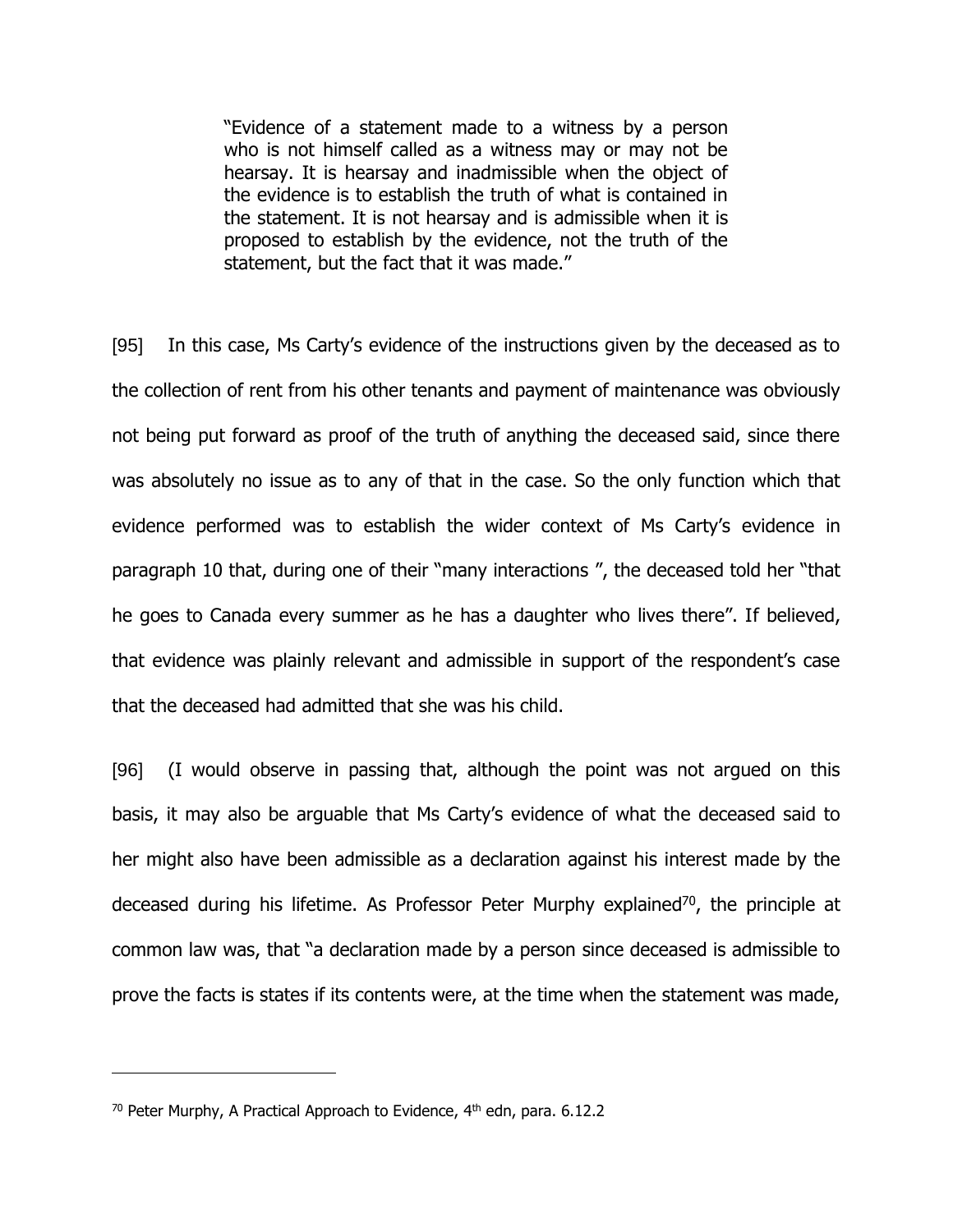against the interests of the maker". Despite the fact that far-reaching amendments to the Evidence Act in 1995 placed the admissibility of statements in breach of the rule against hearsay on a statutory footing, the former common law exceptions to the rule were expressly preserved by section 31A of that Act.)

[97] In light of my conclusion on the hearsay point, it is not strictly speaking necessary for me to consider the further question of whether the judge was right to admit the evidence as an exception to the rule against hearsay in the exercise of his discretion under section 31E(6) of the Evidence Act. But, for completeness, I will add that, even if I am wrong on the hearsay point, there is, in my view, no basis upon which this court can interfere with the judge's exercise of his discretion to admit the evidence. The appellants had been aware for several months before the trial of the respondent's intention to rely on Ms Carty's affidavit and had done nothing about it.

### (ii) The documents exhibited to Miss Forde's second affidavit

[98] As will be recalled, the judge allowed into evidence a number of items of a personal nature which Miss Forde and Mr Williams found at the deceased's Liguanea Avenue home on 12 December 2011. Among other things<sup>71</sup>, these included a Christmas card addressed to "Dad", apparently from the respondent and her husband; birthday and Father's Day cards, addressed to "Great Grandpa" from the respondent's grandchildren; photographs of the deceased with the respondent and members of her family; and a folder with stationery headed "Chambers, 66a Duke Street, Kingston".

 $71$  See para. [26] above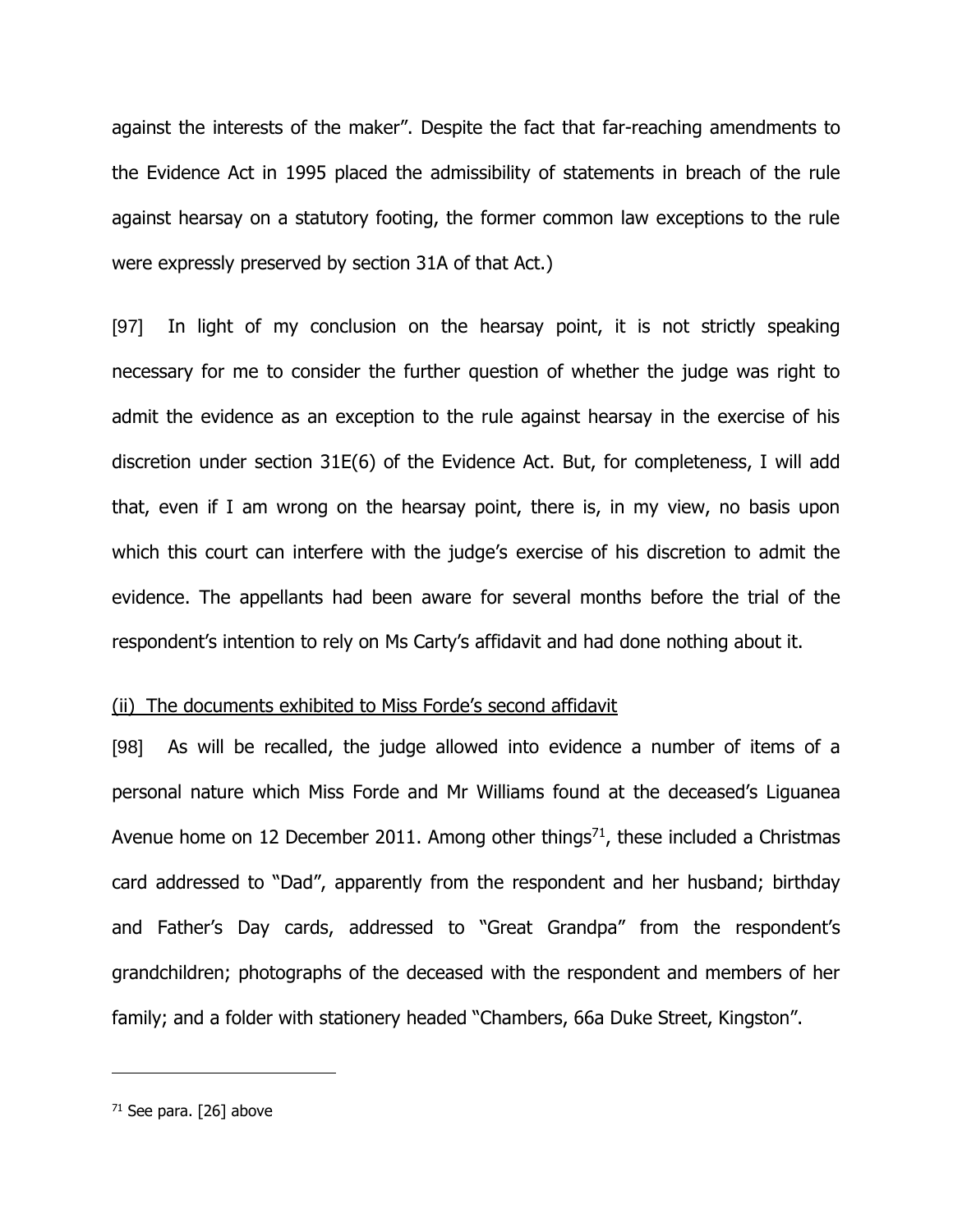[99] Mr Leiba submitted that the judge, having apparently admitted these documents, not for the truth of their contents, but on the basis that they were found among the deceased's personal possessions<sup>72</sup>, erred in taking these documents into consideration as evidence of an admission of paternity by the deceased during his lifetime.

[100] The basis of the submission appears to be the judge's statement in his judgment<sup>73</sup> that "[t]he presence at [the deceased's] home of these photographs and greeting cards can only be explained by the fact that [he] was [the respondent's] father".

[101] There is nothing at all, in my view, in this submission. I do not understand the judge to be saying anything more than that these documents, taken together, were an important item of circumstantial evidence pointing to the conclusion, on the balance of probabilities, that during his lifetime, the deceased had acknowledged the respondent as his daughter.

(iii) The handwritten letter dated 30 May 2000 (exhibit BVW17)

(iv) The letter from Bank of Nova Scotia dated 7 October 2011 (exhibit BVW19)

(v) The judge's failure to strike out the whole or parts of the second affidavit of Gary Williams for non-compliance with the Evidence Act

(vi) The judge's finding that the purported tape-recording of Winston's telephone conversation with Mr Williams was genuine

<sup>72</sup> See para. [27] above

 $73$  At para. [41]; see para. [35] above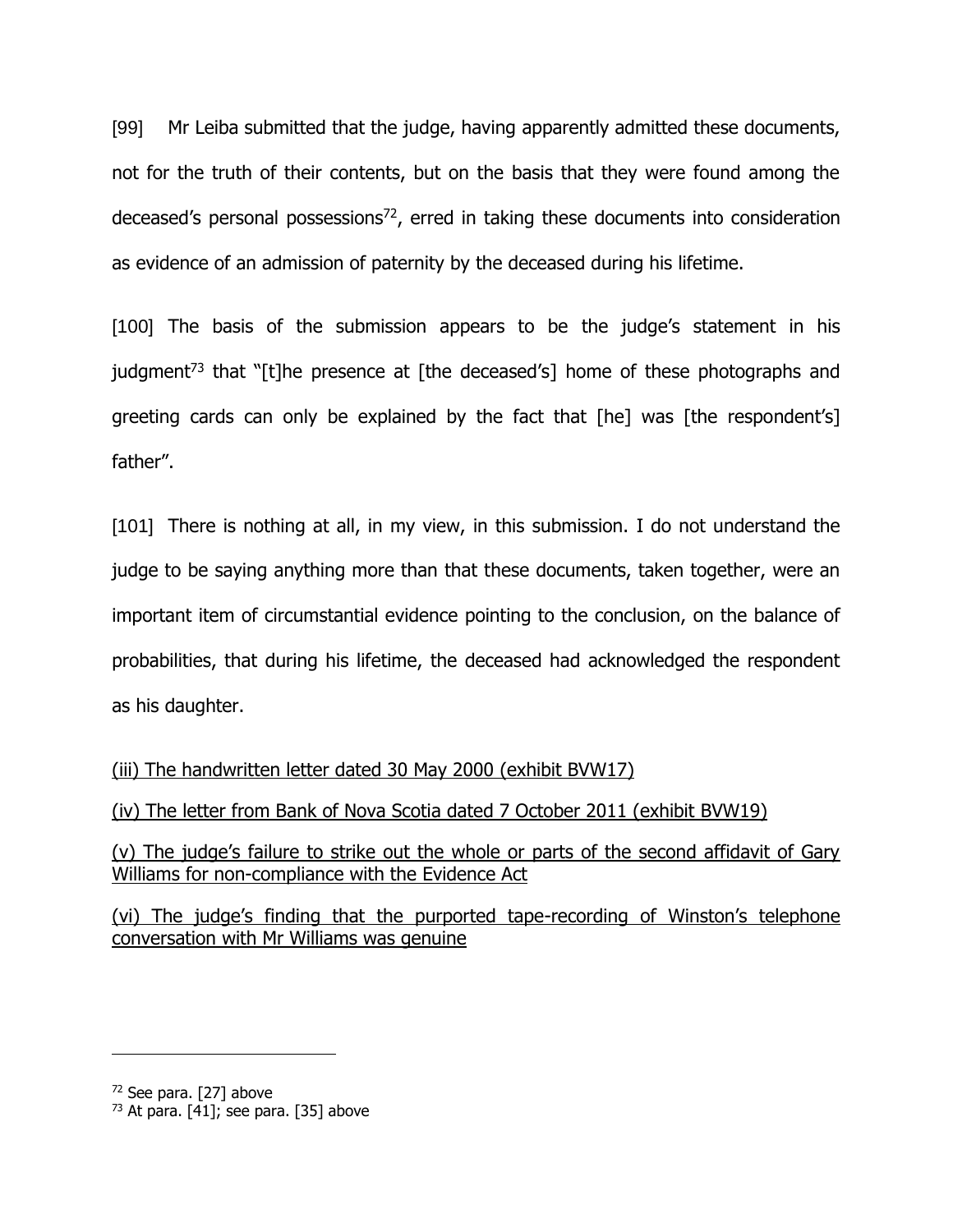[102] Mr Leiba advanced no fresh argument in support of the complaints as to the admissibility of these documents, save to say that the judge erred in exercising his discretion to admit them and to invite reference to the submissions made at the trial. In submitting that the exercise of a discretion by a judge at first instance should not lightly be interfered with, save for good cause shown, Mr Small referred us to the decision of this court in **The Attorney General of Jamaica v John Mackay**<sup>74</sup>, in which it was said that:

> "This court will … only set aside the exercise of a discretion by a judge on an interlocutory application on the ground that it was based on a misunderstanding by the judge of the law or of the evidence before him, or on an inference - that particular facts existed or did not exist - which can be shown to be demonstrably wrong, or where the judge's decision 'is so aberrant that it must be set aside on the ground that no judge regardful of his duty to act judicially could have reached it'."

[103] Although this statement of the position deals specifically with the exercise of a judicial discretion on an interlocutory application, there can be no doubt that the principle is of more general application<sup>75</sup>. With this in mind, it seems to me, again, that Mr Leiba's complaints on these additional matters cannot possibly succeed. They all seek to impugn the manner in which the judge exercised his undoubted discretion in

<sup>74</sup> [2012] JMCA App 1, para. [20]

<sup>75</sup> See, for instance, **Phonographic Performance Ltd v AEI Rediffusion Music Ltd** [1999] 2 All ER 299, 314, in which Lord Woolf MR described the appellate court's reluctance to interfere with a decision at first instance based on the exercise of a discretion as the "conventional approach".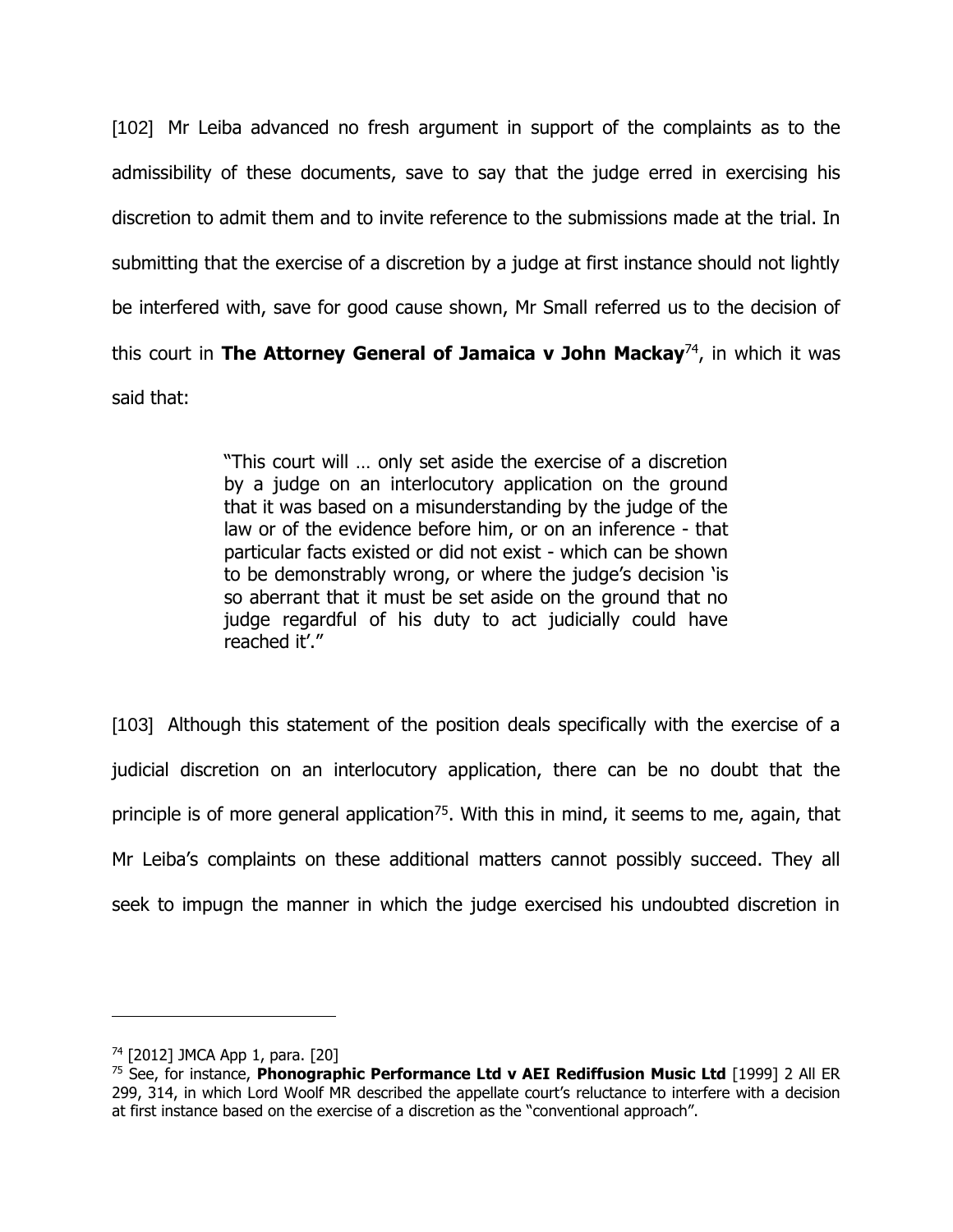the areas identified and nothing has been put forward to show that he acted on the basis of any erroneous principle in arriving at his decisions in respect of them.

## **The sufficiency of evidence issue**

[104] Mr Leiba submitted that the evidence relied on by the respondent contained several inherent weaknesses which made the judge's conclusions based on it unsafe and unreliable. Among other things, Mr Leiba highlighted the absence of any explanation of the fact that the respondent's birth certificate recorded her surname as Wong; the fact that there was no allegation that there was a relationship between the deceased and the respondent's mother; the fact that there was no express or unambiguous admission of paternity by the deceased; the fact that the first written acknowledgment of paternity relied on by the respondent was a letter written in the year 2000; and the absence of DNA or any other such evidence in support of the claim.

[105] Mr Small submitted that an appellate court should be slow to disturb a trial judge's findings of fact and referred us to a number of authorities on the point in his skeleton submissions<sup>76</sup>. But the principle is so well established that it is, I think, only necessary to refer to the decision of this court in **Eurtis Morrison v Erald Wiggan et al** 77 , in which Harrison JA summarised the relevant principle as follows:

> "(a) Where the sole question is one of credibility of the witnesses, an appellate court will only interfere with the judge's finding of fact where the judge has misdirected

 $76$  At para, 11

 $77$  (Unreported), Court of Appeal, Jamaica, Supreme Court Civil Appeal No 56/2000, judgment delivered 3 November 2005 at page 15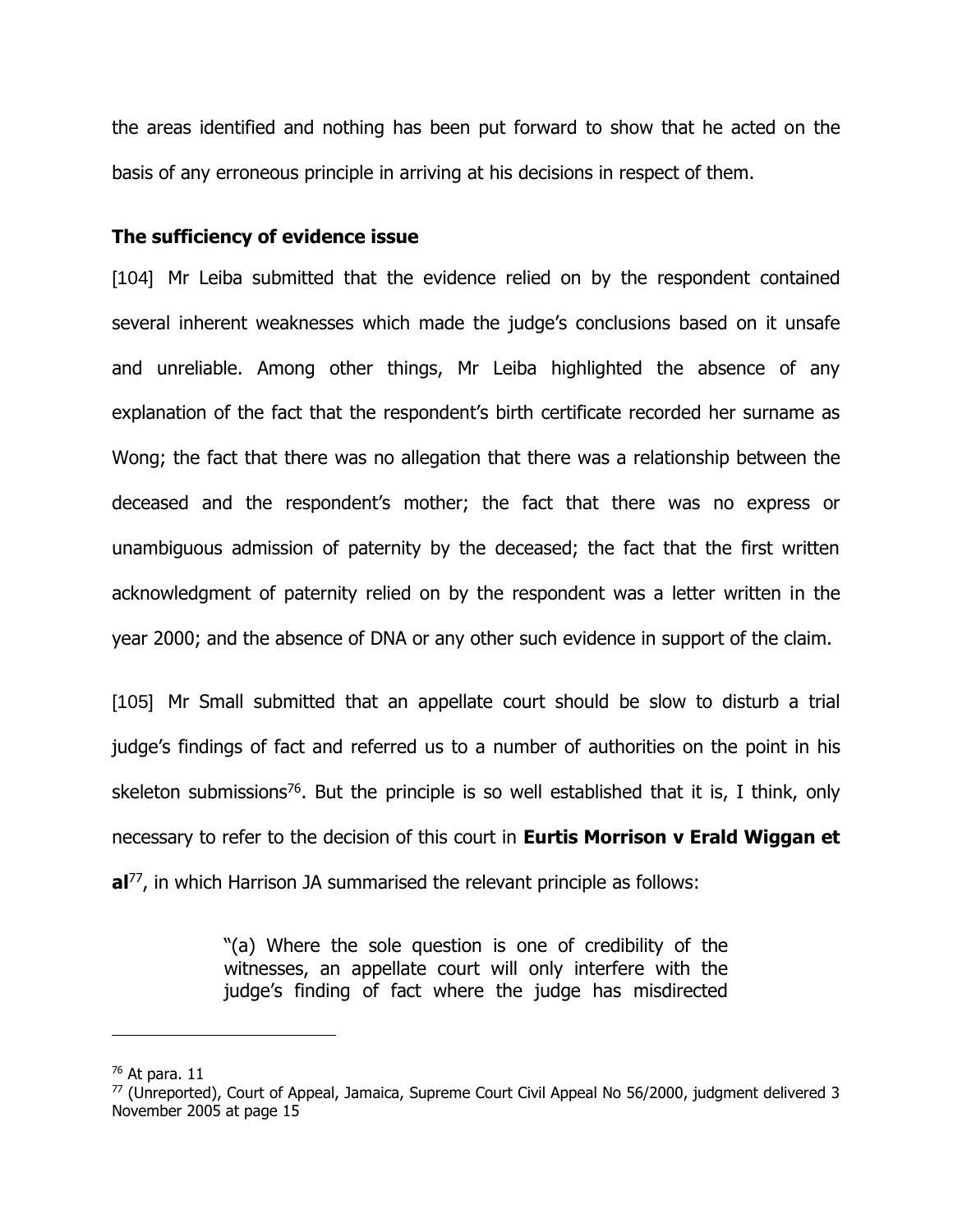himself or herself or if the conclusion arrived at by the learned judge is plainly wrong. (b) On the other hand, where the question does not concern one of credibility but rather the proper inferences that ought to have been drawn from the evidence, the appellate court may review the evidence and make the necessary inferences which the trial judge failed to make."

[106] I unhesitatingly accept Mr Small's submission on this point. The judge considered that the oral and the documentary evidence was overwhelming, and so do I. As regards the issue of credibility, the judge preferred the respondent's and her witnesses' evidence over Winston's. There was no suggestion – either at the trial or on appeal that any of the witnesses who testified that the deceased had on several occasions spoken freely about his daughter in Canada was anything other than completely independent. Indeed, despite Winston's assertion of a close filial relationship with the deceased, it is quite clear from the evidence of the respondent, Miss Forde, Mr Miller, Mr Williams and the deceased's former tenants, much of it unchallenged, that there was a large area of the deceased's life of which he was completely unaware.

[107] There is equally nothing, in my view, in Mr Leiba's complaint about the absence of any evidence of a relationship between the deceased and the respondent's mother, or any explanation of how it was that the respondent came to be given the surname Wong. The respondent was almost 67 years of age by the time of the trial. Her mother had by then been dead for close to 20 years. There was no indication by that time that there was anyone else available or in a position to speak to the relationship between the deceased and the respondent's mother. While the fact that the respondent's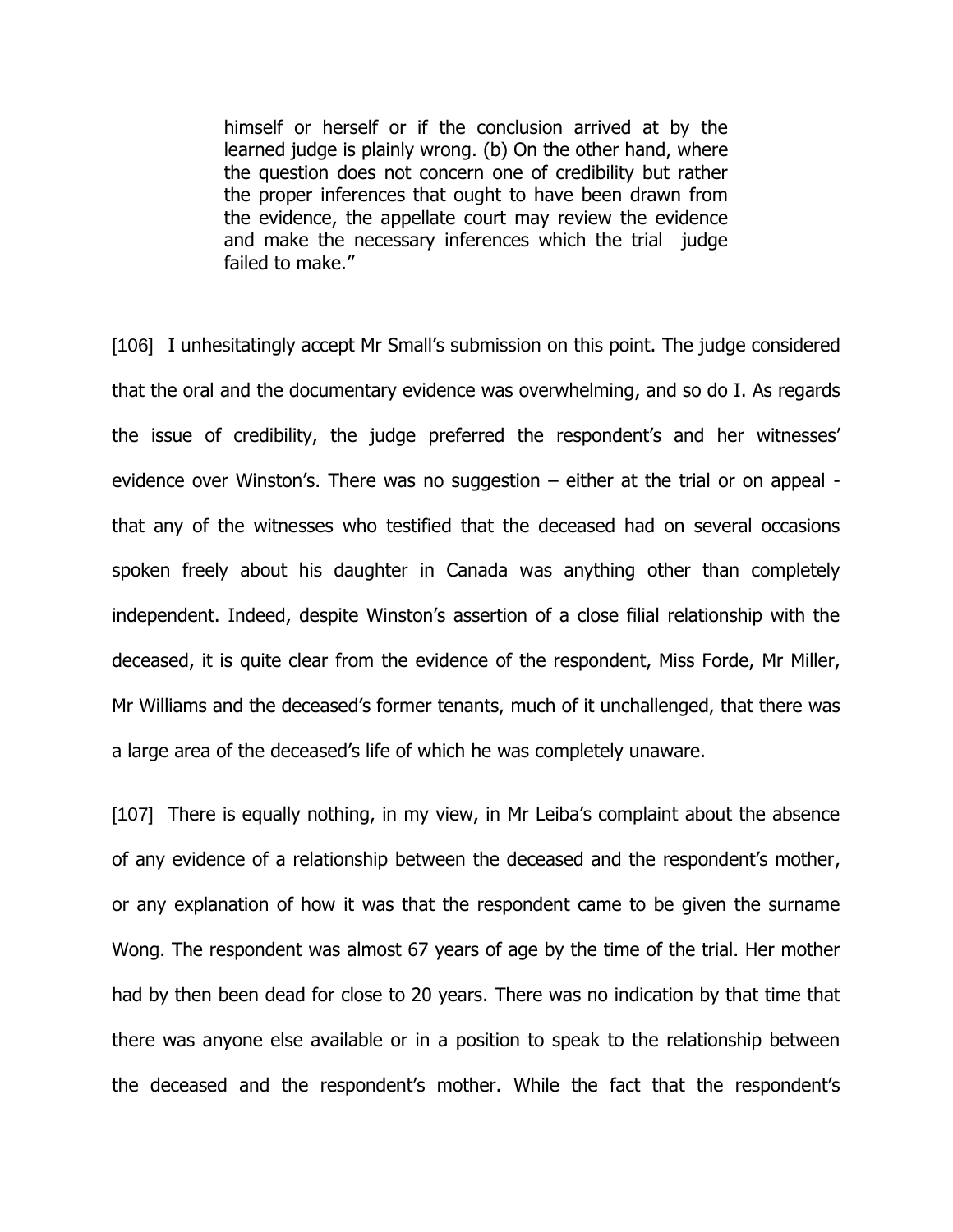surname was stated to be Wong was certainly a somewhat curious feature of the case, there is nothing in it to detract from the clear evidence and the judge's finding that the deceased had on more than one occasion during his lifetime acknowledged and accepted the respondent as his child. While DNA evidence would certainly have been helpful, it was clearly the judge's duty to decide the case on the basis of the evidence before him.

[108] The essential question on this point is, of course, whether the evidence which the judge accepted was of the quality and cogency required to ground a declaration of paternity under section 7(1)(b) on the balance of probabilities. In my view, the evidence, both oral and documentary, amply satisfied that criterion and there is absolutely no reason to disturb the judge's findings.

#### **Conclusion and disposal of the appeal**

[109] The *ejusdem generis* principle does not apply to the words "or otherwise" as they appear in section 7(1)(b) of the Act. There is therefore no requirement for the evidence proffered in support of a claim for a declaration of paternity under that section to be of the same "type" as the kinds of evidence specifically referred to in section 8. However, although the standard of proof in proceedings under the Act is, as in civil proceedings generally, proof on the balance of probabilities, the evidence required for such a declaration must be of such a nature and quality as to make it no less convincing than the kinds of evidence specified in section 8. The judge, having seen and heard the majority of the witnesses testify in person, concluded that the oral and documentary evidence tendered in the case plainly satisfied this test. In this appeal, nothing has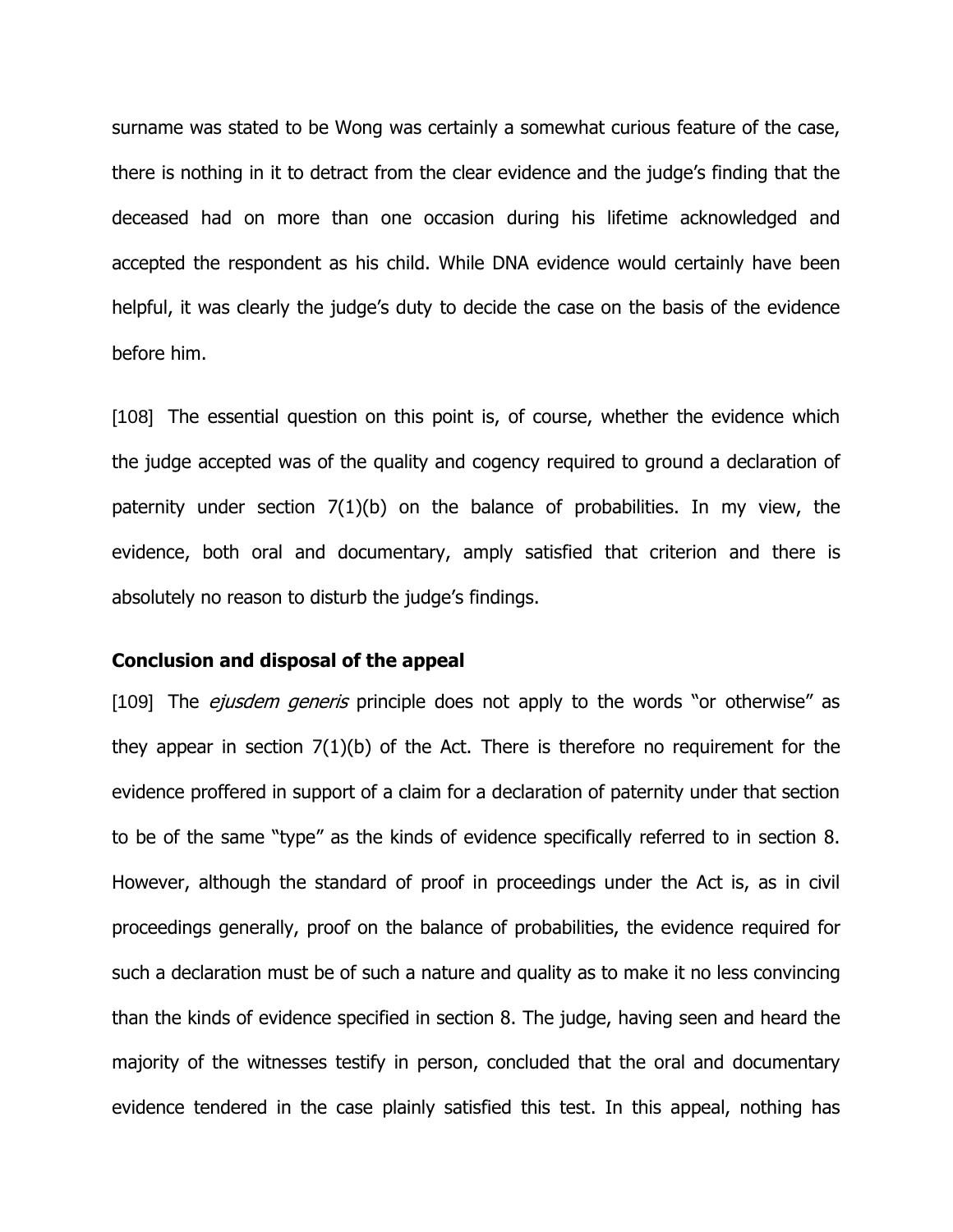been advanced to suggest that the judge either misdirected himself or came to a conclusion that was plainly wrong. In these circumstances, the judge's finding that the deceased had in his lifetime admitted paternity of the respondent and his declaration that she is the daughter of the deceased should be affirmed.

[110] I would therefore dismiss this appeal. On the question of costs, I would also order that unless a contrary submission is received from the appellants in writing within 14 days of the judgment on the appeal, the appellants are to pay the respondent's costs, as taxed or agreed.

### **Apology for delay**

[111] This judgment has been long outstanding, for which I apologise profusely.

## **BROOKS JA**

[112] I have had the privilege of reading, in draft, the closely reasoned judgment of the President. I agree completely with that reasoning and the conclusions to which he has arrived.

#### **P WILLIAMS JA**

[113] I too have read the draft judgment of the President and agree with his reasoning and conclusion. There is nothing that I wish to add.